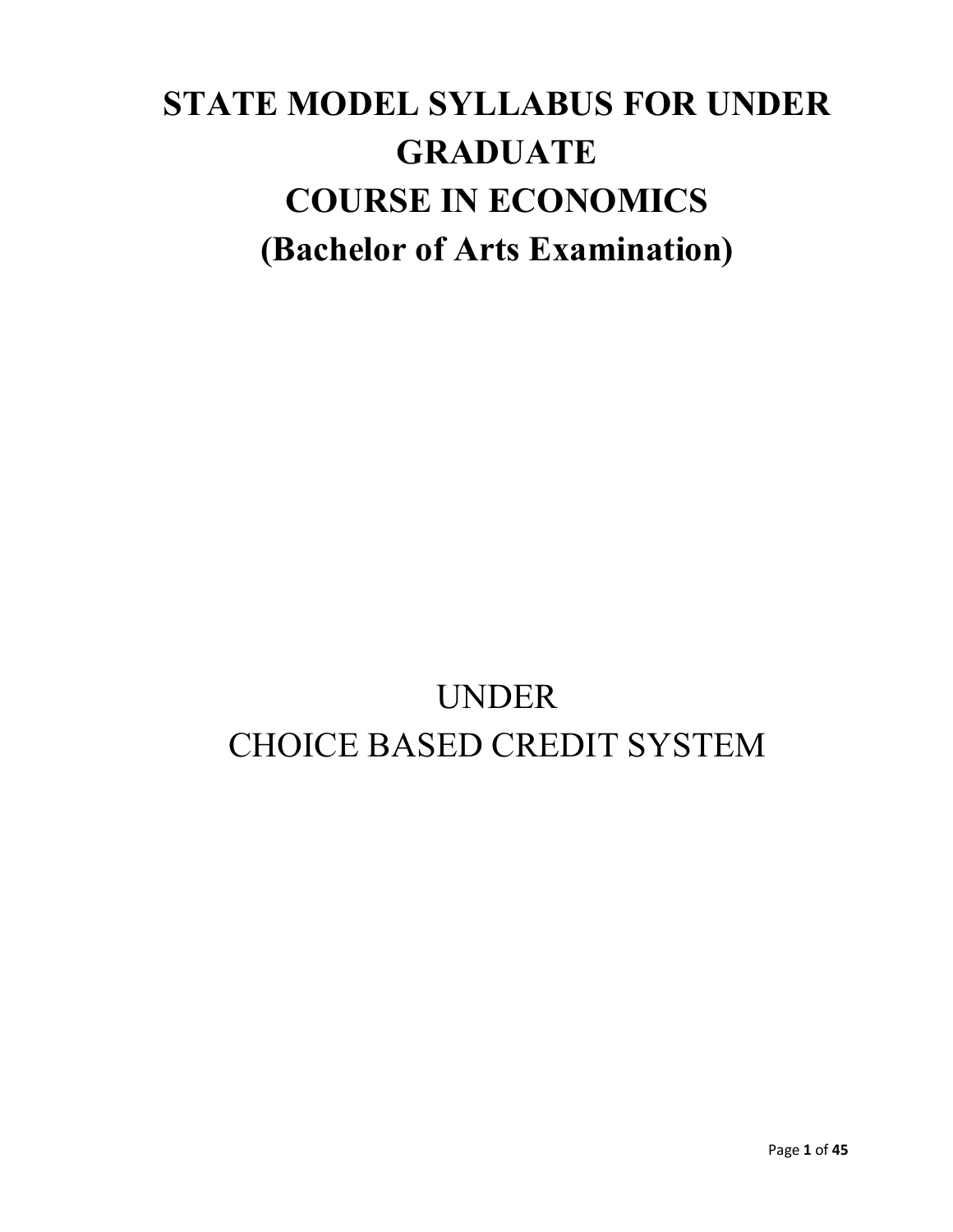| Semester     | Course  | <b>Course Name</b>                             | Credits | Total marks |
|--------------|---------|------------------------------------------------|---------|-------------|
| $\mathbf I$  | AECC-I  | AECC-I                                         | 04      | 100         |
|              |         |                                                |         |             |
|              | $C-I$   | Introductory Microeconomics                    | 06      | 100         |
|              | $C-II$  | Mathematical<br>Methods<br>for<br>Economics I  | 06      | 100         |
|              | $GE-I$  | Indian Economy                                 | 06      | 100         |
|              |         |                                                | 22      |             |
| $\mathbf{I}$ | AECC-II | AECC-II                                        | 04      | 100         |
|              | $C-III$ | <b>Introductory Macroeconomics</b>             | 06      | 100         |
|              | $C-IV$  | Mathematical<br>Methods<br>for<br>Economics II | 06      | 100         |
|              | GE-II   | Indian Economy II                              | 06      | 100         |
|              |         |                                                | 22      |             |
| $\rm III$    | $C-V$   | Microeconomics I                               | 06      | 100         |
|              | $C-VI$  | Macroeconomics I                               | 06      | 100         |
|              | C-VII   | Statistical<br>Methods<br>for<br>Economics     | 06      | 100         |
|              | GE-III  | <b>Introductory Microeconomics</b>             | 06      | 100         |
|              | SEC-I   | SEC-I                                          | 04      | 100         |
|              |         |                                                | 28      |             |

# **Course structure of UG Economics Honours**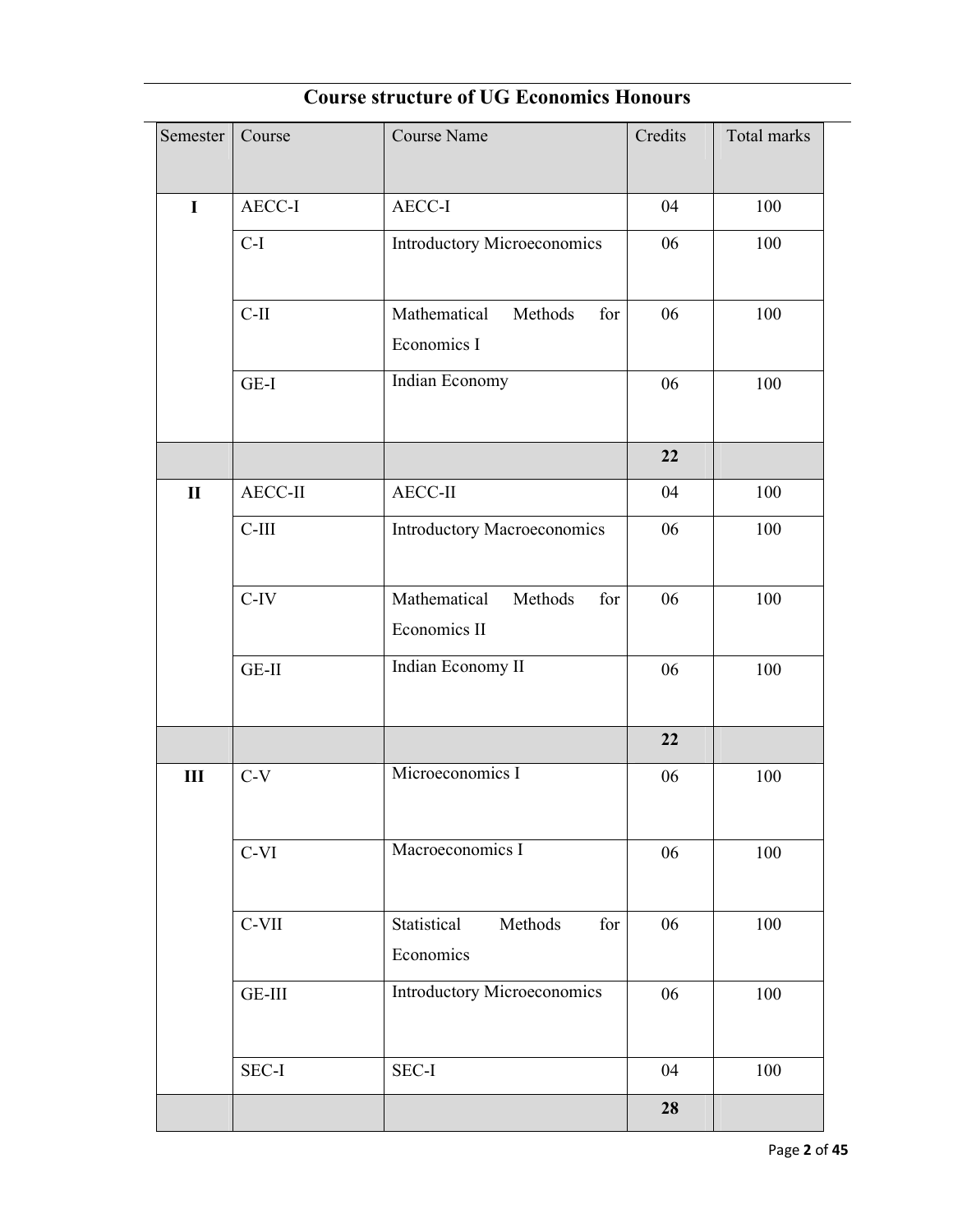| IV            | C-VIII         | Microeconomics II                                                                        | 06      | 100                |
|---------------|----------------|------------------------------------------------------------------------------------------|---------|--------------------|
|               | $C-IX$         | Macroeconomics II                                                                        | 06      | 100                |
|               | $C-X$          | Research Methodology                                                                     | 06      | 100                |
|               | <b>GE-IV</b>   | Introductory Macroeconomics                                                              | 06      | 100                |
|               | <b>SECC-II</b> | <b>SECC-II</b>                                                                           | 04      | 100                |
|               |                |                                                                                          | 28      |                    |
| Semester      | Course         | <b>Course Name</b>                                                                       | Credits | <b>Total marks</b> |
| $\mathbf{V}$  | $C-XI$         | Indian Economy I                                                                         | 06      | 100                |
|               | $C-XII$        | Development Economics I                                                                  | 06      | 100                |
|               | DSE-I          | 1. Economic History of<br>India (1857-1947)<br>or<br>2. Public Economics                 | 06      | 100                |
|               | DSE-II         | 1. Introductory<br>Econometrics<br>or<br>2. Odisha Economy<br>or<br>3. Money and Banking | 06      | 100                |
|               |                |                                                                                          | 24      |                    |
| $\mathbf{VI}$ | C-XIII         | Indian Economy II                                                                        | 06      | 100                |
|               | C-XIV          | Development Economics II                                                                 | 06      | 100                |
|               | DSE-III        | 1. Environmental<br>Economics                                                            | 06      | 100                |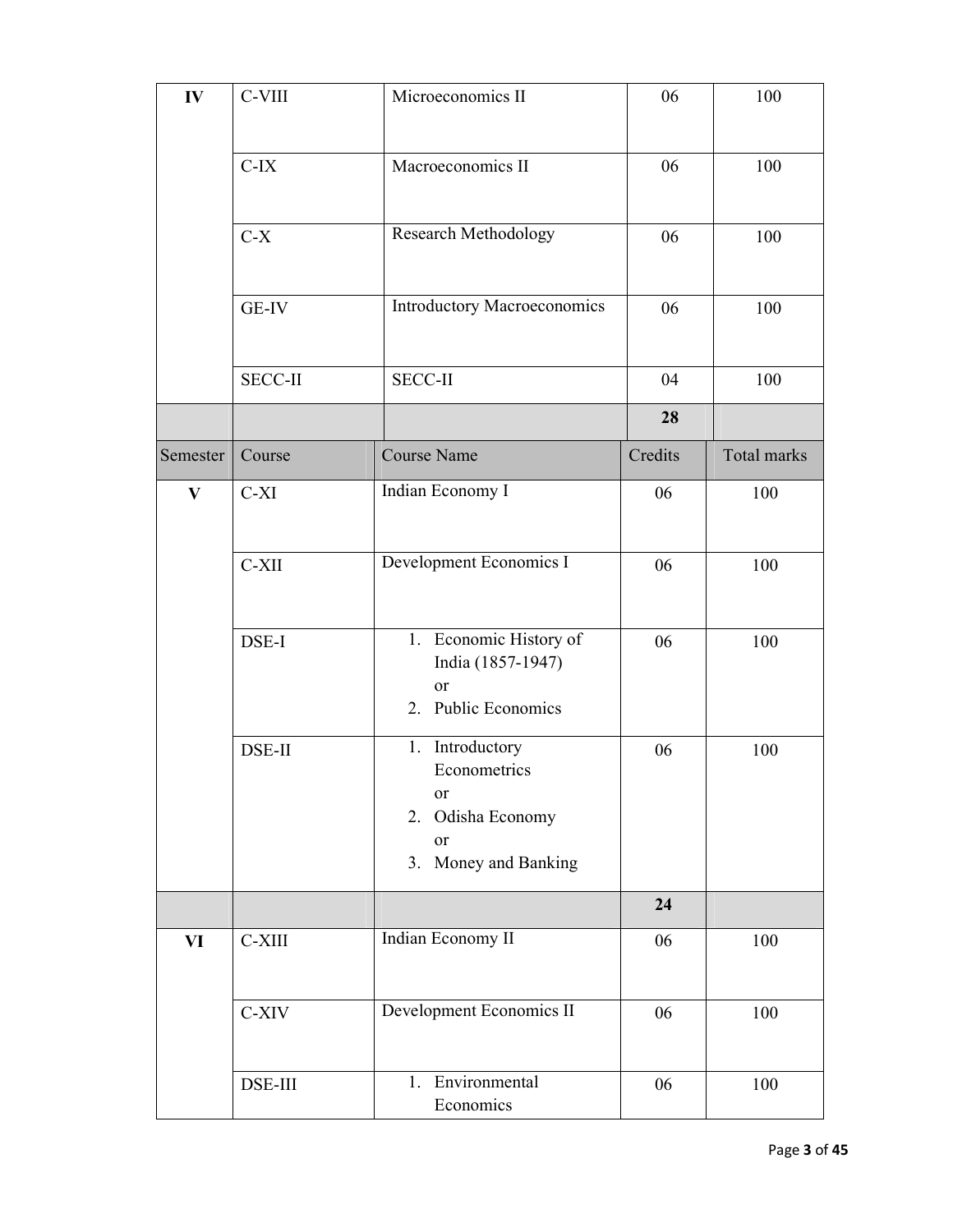|        | or<br>2. History of Economic<br>Thought                                                                              |    |     |
|--------|----------------------------------------------------------------------------------------------------------------------|----|-----|
| DSE-IV | 1. International Economics<br><sub>or</sub><br>2. Agricultural Economics<br><sub>or</sub><br>3. Project/Dissertation | 06 | 100 |
|        |                                                                                                                      | 24 |     |

# **ECONOMICS**

#### HONOURS PAPERS:

Core course – 14 papers

Discipline Specific Elective – 4 papers (out of the 9 papers suggested) Generic Elective for non Public Administration students – 4 papers. Incase University offers 2 subjects as GE, then papers 1 and 2 will be the GE paper.

Marks per paper - Midterm : 20 marks, End term : 80 marks, Total – 100 marks Credit per paper  $-6$ Teaching hours per paper  $-50$  hours  $+10$  hours tutorial Dissertation : (content : 50; Seminar : 30; Viva Voce : 20)l

# **Core Paper I**

## **INTRODUCTORY MICROECONOMICS**

#### **Introduction:**

This course is designed to expose the students to the basic principles of microeconomic theory. The emphasis will be on thinking like an economist and the course will illustrate how microeconomic concepts can be applied to analyze real-life situations.

#### **Unit I: Exploring the Subject Matter of Economics, Markets and Welfare**

The Ten Principles of Economics: How people make decisions; Working of the economy as a whole; Thinking Like an Economist: The economist as Scientist – The scientific method: Observation, Theory and more observation; Role of Assumptions; Economic Models; Why economists disagree; Graphs in Economics

The Market Forces; Markets and Competition; The Demand and Supply curves – Market vs Individual curves, Shifts in Demand and Supply Curves; Market Equilibrium and changes there in; Price Elasticity of Demand – determinants and computation; Income and Cross Elasticity of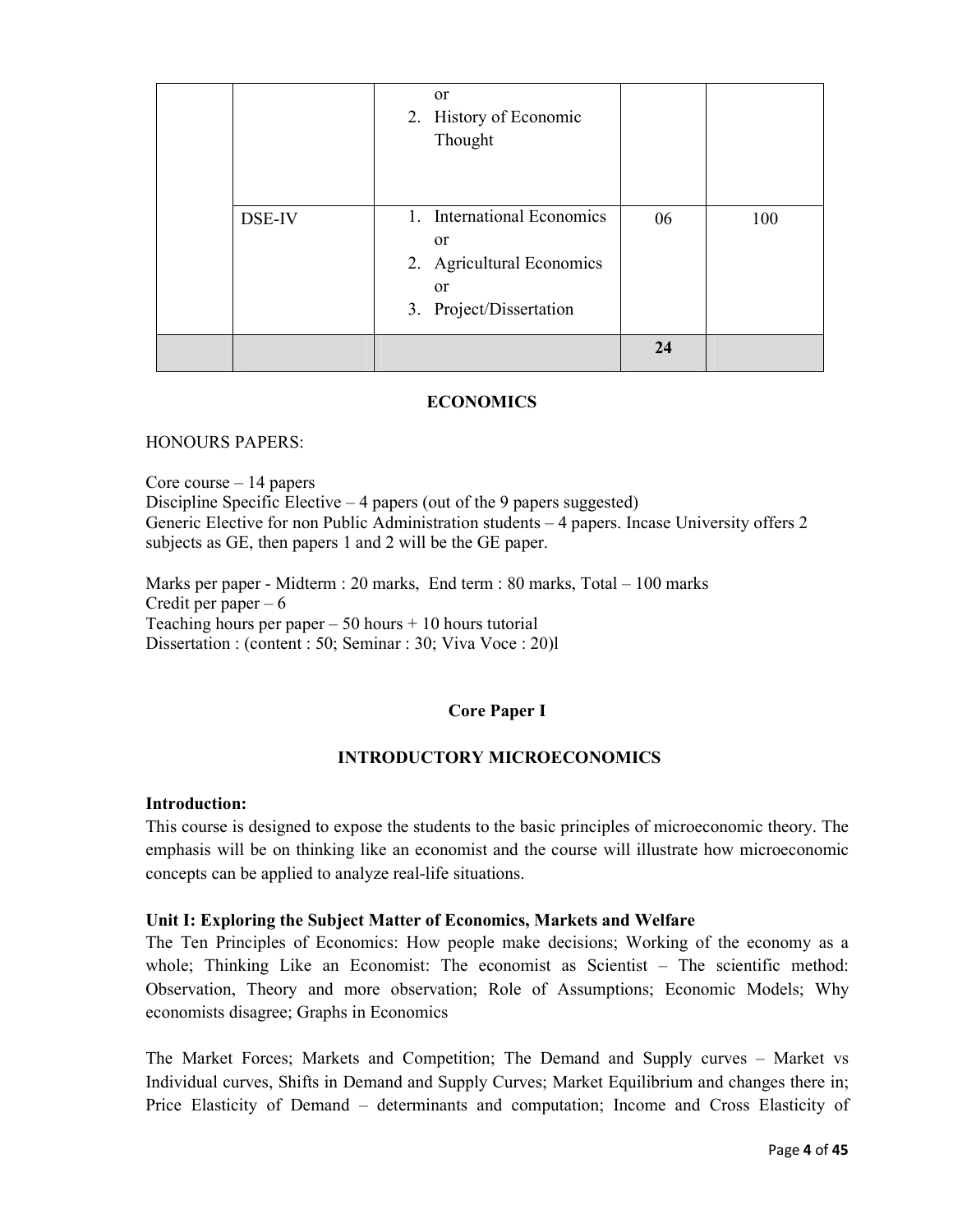Demand; The Price Elasticity of Supply – determinants and computation; Consumer and Producer Surplus.

# **Unit II: Theory of Consumer Choice**

The Budget Constraint; Preferences – representing preferences with indifference curves; Properties of Indifference Curves; Two extreme examples of indifference curves; Optimization – Equilibrium; Change in equilibrium due to changes in income, changes in price; Income and Substitution Effect; Derivation of Demand Curve; Three applications – Demand for Giffen goods, Wages and Labour Supply, Interest rate and Household saving.

## **Unit III: The Firm and Market Structures**

Cost concepts; Production and Costs; The various measures of cost – Fixed and Variable cost, Average and Marginal cost; Cost curves and their shapes; Costs in the short run and in the long run; Economies and diseconomies of scale. Firms in Competitive Markets – What is a competitive market; Profit maximization and the competitive firm's supply curve; The marginal cost curve and the firm's supply decision; Firm's short-run decision to shut down; Firm's long-run decision to exit or enter a market; The supply curve in a competitive market – short run and long run.

## **Unit IV: The Input Markets**

The Demand for Labour – The production function and the marginal product of labour; Value of the marginal product of labour and demand for labour; Shifts in labour demand curve; The supply of labour – the trade-off between work and leisure; Shifts in the labour supply curve; Equilibrium in the Labour Market; Other factors of production: Land and Capital; Linkages among factors of production.

## **Text Book:**

• Principles of Economics, Gregory N Mankiw, 6e Cengage Learning India Private Limited, New Delhi

## **Reference Book:**

• Karl E. Case and Ray C. Fair (2007): *Principles of Economics*, 8<sup>th</sup> Edition, Pearson Education Inc.

Pindyck, Robert and Daniel Rubinfeld (2018): Microeconomics, 9<sup>th</sup> Edition, Pearson Education Inc

# **Core Paper II**

# **MATHEMATICAL METHODS FOR ECONOMICS I**

## **Introduction:**

This is the first of a compulsory two-course sequence. The objective of this sequence is to transmit the body of basic mathematics that enables the study of economic theory at the undergraduate level, specifically the courses on microeconomic theory, macroeconomic theory, statistics and econometrics set out in this syllabus. In this course, particular economic models are not the ends, but the means for illustrating the method of applying mathematical techniques to economic theory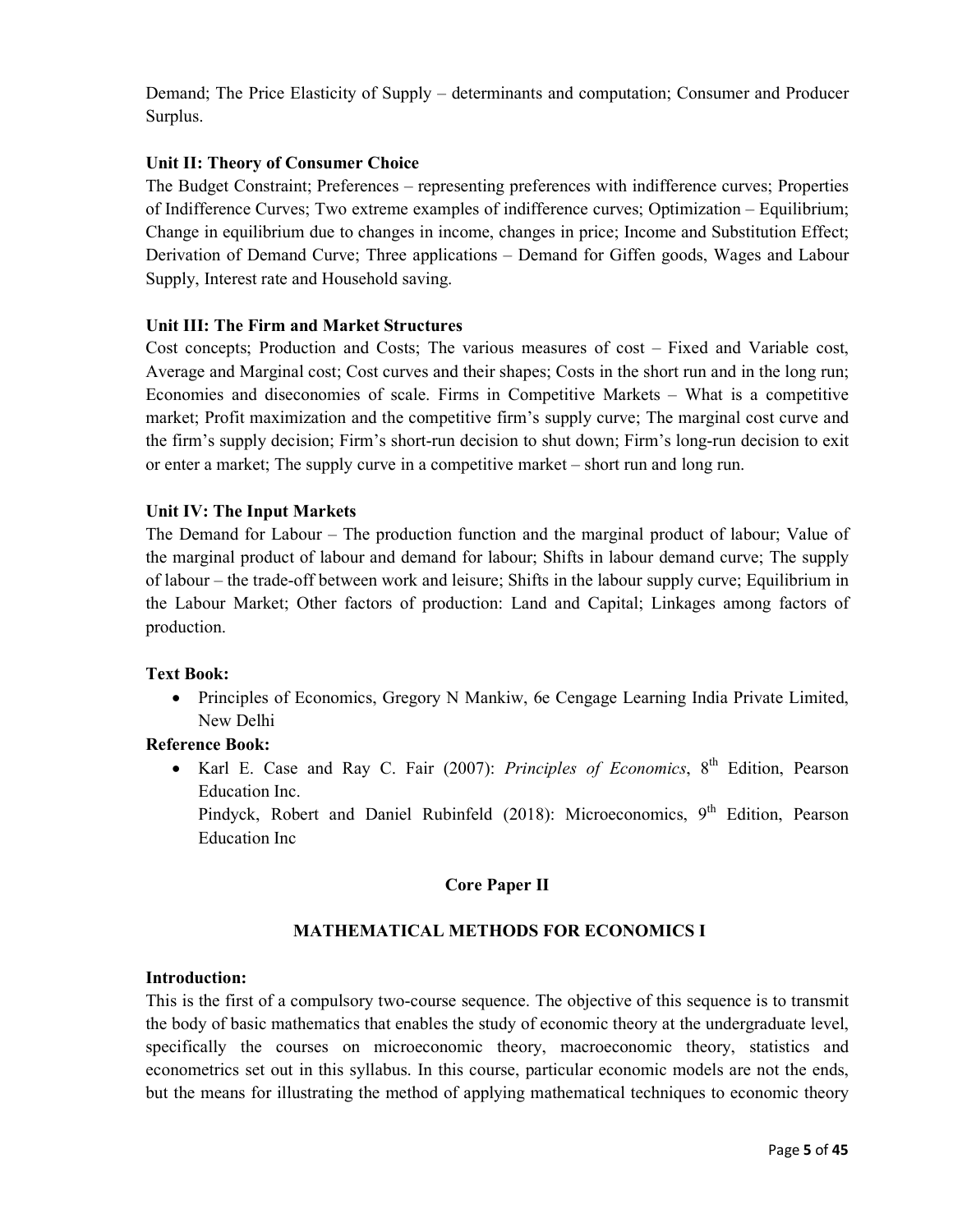in general. The level of sophistication at which the material is to be taught is indicated by the contents of the prescribed textbook.

# **Unit I**: **Preliminaries and Functions of one Real Variable**

Sets and set operations; Cartesian product; relations; functions and their properties; Number systems

Types of Functions- constant, polynomial, rational, exponential, logarithmic; Graphs and graphs of functions; Limit and Continuity of functions; Limit theorems.

## **Unit II: Derivative of a Function**

Rate of change and derivative; Derivative and slope of a curve; Continuity and differentiability of a function; Rules of differentiation for a function of one variable; Application- Relationship between total, average and marginal functions.

## **Unit III: Functions of two or more Independent Variables**

Partial differentiation techniques; Geometric interpretation of partial derivatives; Partial derivatives in Economics; Elasticity of a function – demand and cost elasticity, cross and partial elasticity.

## **Unit IV**: **Matrices and Determinants**

Matrices: concept, types, matrix algebra, transpose, inverse, rank; Determinants: concept, properties, solving problems using properties of determinants, solution to a system of equations - Crammer's rule and matrix inversion method.

## **Text Book:**

• A. C. Chiang and K. Wainwright (2005): *Fundamental Methods of Mathematical Economics*, McGraw Hill International Edition.

## **Reference Book**:

• K. Sydsaeter and P. J. Hammond (2002): *Mathematics for Economic Analysis*. Pearson Educational Asia

# **Core Paper III**

## **INTRODUCTORY MACROECONOMICS**

## **Introduction:**

This course aims to introduce the students to the basic concepts of Macroeconomics. Macroeconomics deals with the aggregate economy. This course discusses the preliminary concepts associated with the determination and measurement of aggregate macroeconomic variable like savings, investment, GDP, money, inflation, and the balance of payments.

## **Unit I: Basic Concepts in Macroeconomics**

Macro vs. Micro Economics; Limitations of Macroeconomics; Stock and Flow variables, Equilibrium and Disequilibrium, Partial and General Equilibrium Statics – Comparative Statics and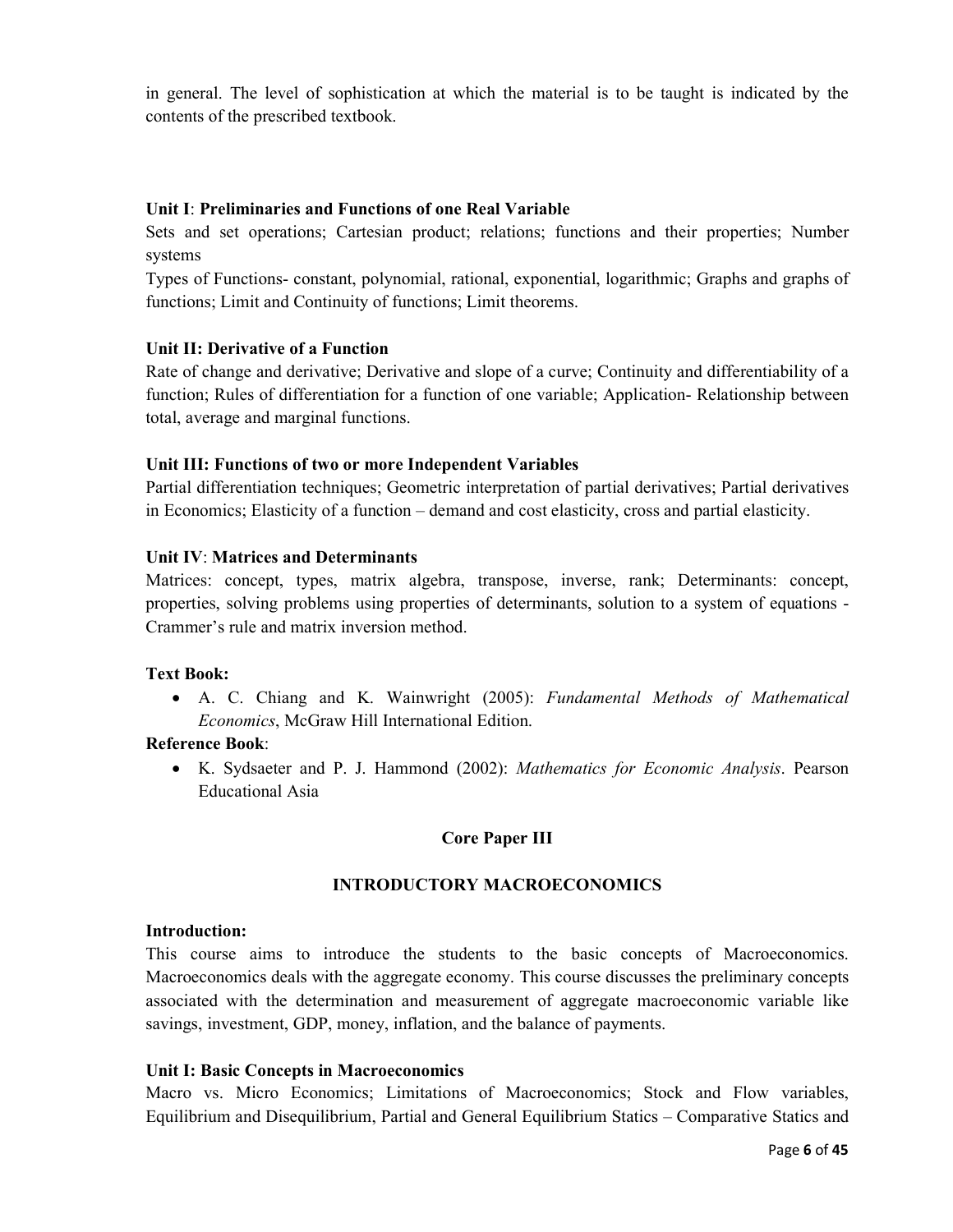Dynamics; National Income Concepts – GDP, GNP, NDP and NNP at market price, factor cost, real and nominal; Disposable personal Income.

## **Unit II: Measurement of Macroeconomic Variables**

Output, Income and Expenditure Approaches; Difficulties of Estimating National Income; National Income Identities in a simple 2-sector economy and with government and foreign trade sectors; Circular Flows of Income in 2, 3 and 4-sector economies; National Income and Economic Welfare; Green Accounting.

## **Unit III: Money and Changes in its Value**

Evolution and Functions of Money, Quantity Theory of Money – Cash Transactions, Cash Balances and Keynesian Approaches, Value of Money and Index Number of Prices

Inflation – Meaning, Causes, and Anti-Inflationary Measures; Classical, Keynesian, Monetarist and Modern Theories of Inflation, Inflationary Gap, Deflation- Meaning, Causes, and Anti-Deflationary Measures, Depression and Stagflation; Inflation vs. Deflation.

## **Unit IV: Determination of National Income**

The Classical Approach - Say's Law, Theory of Determination of Income and Employment with and without saving and Investment; Basics of Aggregate Demand and Aggregate Supply and Consumption-Saving– Investment Functions, The Keynesian Approach– Basics of Aggregate Demand and Aggregate Supply and Consumption, Saving, Investment Functions; The Principle of Effective Demand; Income Determination in a Simple 2-Sector Model; Changes in Aggregate Demand and Income- The Simple Investment Multiplier

## **Text Book:**

• N. Gregory Mankiw (2010): *Macroeconomics*, 7th edition, Cengage Learning India Private Limited, New Delhi

## **Reference Book**:

• Richard T. Froyen (2005): *Macroeconomics*, 2<sup>nd</sup> Edition, Pearson Education Asia, New Delhi.

## **Core Paper IV**

## **MATHEMATICAL METHODS FOR ECONOMICS II**

## **Introduction:**

This course is the second part of a compulsory two-course sequence. This part is to be taught in Semester II following the first part in Semester I. The objective of this sequence is to transmit the body of basic mathematics that enables the study of economic theory at the undergraduate level, specifically the courses on microeconomic theory, macroeconomic theory, statistics and econometrics set out in this Syllabus. In this course, particular economic models are not the ends, but the means for illustrating the method of applying mathematical techniques to economic theory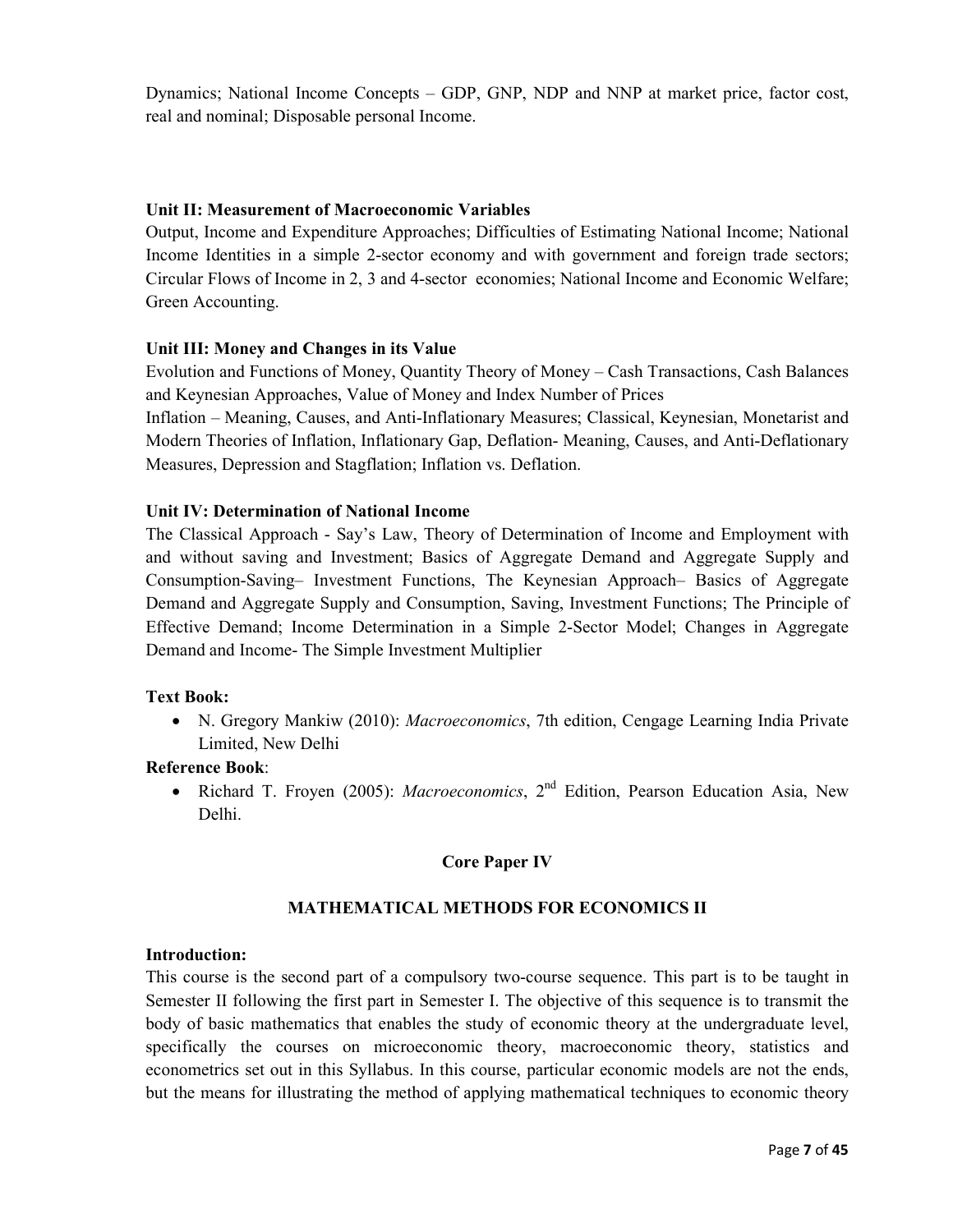in general. The level of sophistication at which the material is to be taught is indicated by the contents of the prescribed textbook.

## **Unit I**: **Linear models:**

Input- Output Model: Basic concepts and structure of Leontief's open and static Input-Output model; Solution for equilibrium output in a three industry model; The closed model.

# **Unit II: Second and Higher Order Derivatives and Integration:**

Technique of higher order differentiation; Interpretation of second derivative; Second order derivative and curvature of a function; Concavity and convexity of functions; Points of inflection, Derivative of Implicit Function; Higher Order Partial Derivative.

Indefinite Integrals; Rules of Integration; Techniques of Integration: Substitution Rule, Integration by parts, and Partial Fractions; Definite Integral – Area Interpretation.

## **Unit III: Single and Multivariable Optimization:**

Optimum values and extreme values; Relative maximum and minimum; Necessary versus sufficient conditions - First and Second derivative tests (using Hessian Determinants); Economic applications thereof, First and second order condition for extrema of multivariable functions; Convex functions and convex sets.

# **Unit IV: Optimization with Equality Constraints:**

Effects of a constraint; Finding stationary value – Lagrange-Multiplier method (Two variable single constraint case only): First and second order condition; The Bordered Hessian determinant.

## **Text Book:**

• A. C. Chiang and K. Wainwright (2005): *Fundamental Methods of Mathematical Economics*, McGraw Hill International Edition.

## **Reference Book**:

• K. Sydsaeter and P. J. Hammond (2002): *Mathematics for Economic Analysis*. Pearson Educational Asia

# **Core Paper V**

# **MICROECONOMICS I**

## **Introduction:**

The course is designed to provide a sound training in microeconomic theory to formally analyze the behavior of individual agents. Since students are already familiar with the quantitative techniques in the previous semesters, mathematical tools are used to facilitate understanding of the basic concepts; this course looks at the behavior of the consumer and the producer and also covers the behavior of a competitive firm.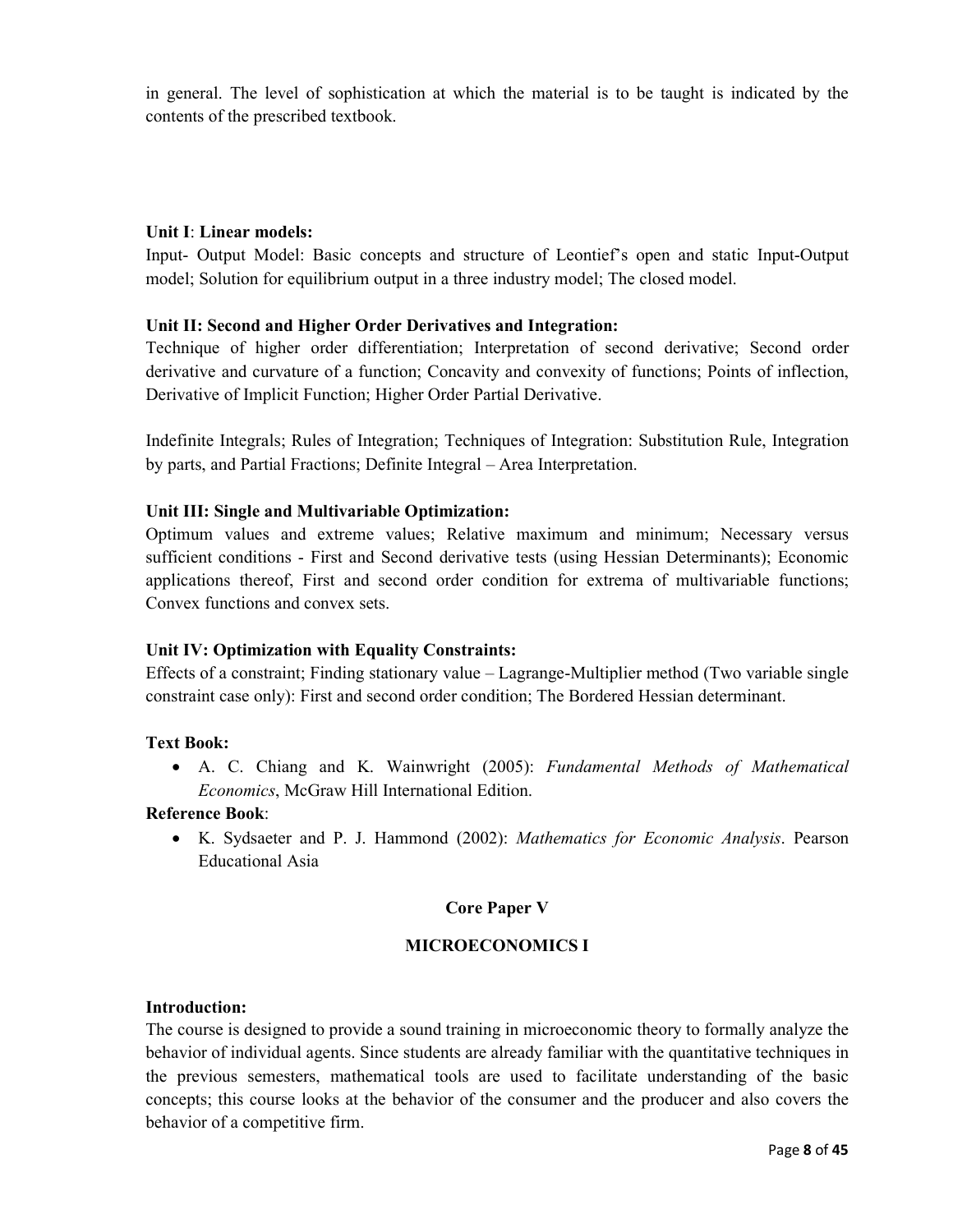# **Unit I: Consumer Theory I**

Preferences and Utility, Axioms of Rational Choice, Utility, Trades and Substitutions, Indifference curves; Mathematics of Indifference curves, Utility functions for specific preferences, the many good case; Utility Maximization and choice: the 2-good case (graphical analysis), the n-good case, Indirect utility function, the Lump sum principle, Expenditure minimization, properties of expenditure function.

## **Unit II: Consumer Theory II**

The Income and Substitution Effects: Demand function, changes in income, changes in a goods price- Direct and Indirect Approaches (Slutsky), the Individual's Demand Curve, Compensated (Hicksian) demand curves and functions, demand elasticity, Consumer Surplus, Demand relationships among goods, the 2-good case, substitutes and complements, Net (Hicksian) substitutes, and Complements, Substitutability with many goods.

## **Unit III: Production Theory and Costs**

Production Functions: Marginal productivity, Production with One Variable Input (labour) and with Two-Variable Inputs, Isoquant Maps and the Rate of Technical Substitution, Returns to Scale, Elasticity of Substitution, Some Simple Production Functions: Linear, Fixed Proportions, Cobb-Douglas; Technical Progress.

Definition of Cost and its properties, Cost minimizing input choices (Optimization principles, Expansion Path), Cost Functions and Shift in Cost Curves, Long-Run versus Short-Run Cost Curves.

## **Unit IV: Profit Maximization**

The Nature and Behavior of Firms, Marginal Revenue – Relationship between Average and marginal revenue, Short-Run Supply by a Price-Taking Firm, Profit Functions and its Properties, Profit maximization – General conditions, Input demands.

## **Text Book:**

• C. Snyder and W. Nicholson (2012): Microeconomic Theory: Basic Principles and Extensions,  $11<sup>th</sup>$  Edition, Cengage Learning, Delhi, India.

## **Reference Books**:

• H. R. Varian (2010): Intermediate Microeconomics: A Modern Approach,  $8^{th}$  Edition, W.W. Norton and Company/Affiliated East-West Press (India). The workbook by Varian and Bergstrom may be used for problems.

# **Core Paper VI**

# **MACROECONOMICS I**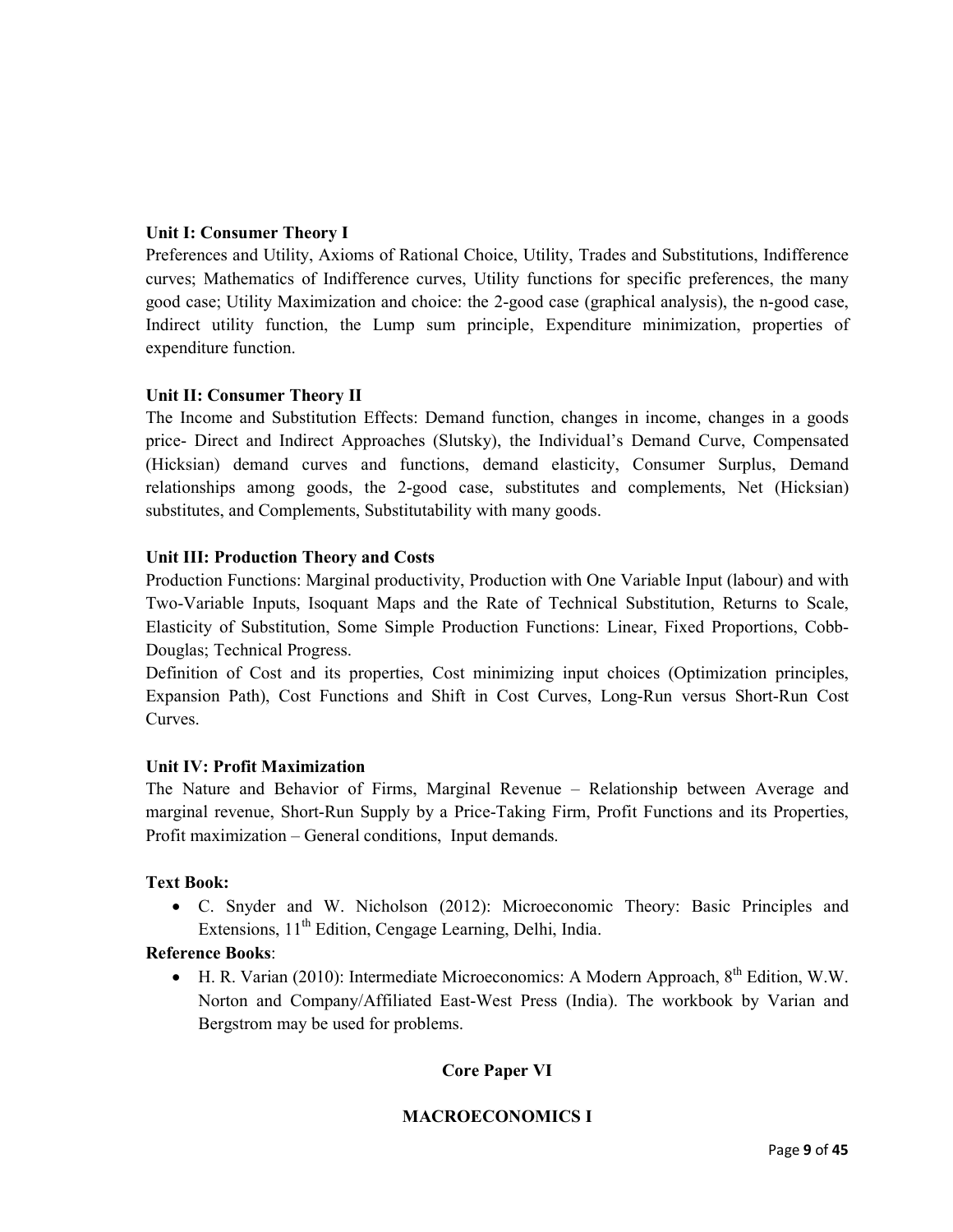## **Introduction:**

This course introduces the students to formal modeling of a macro-economy in terms of analytical tools. It discusses various alternative theories of output and employment determination in a closed economy in the short run as well as medium run, and the role of policy in this context. It also introduces the students to various theoretical issues related to an open economy.

## **Unit I: Consumption and Investment**

Consumption – Income Relationship, Propensities to Consume and the Fundamental Psychological Law of Consumption; Implications of Keynesian Consumption Function; Factors Influencing Consumption Function; Measures to Raise Consumption Function; Absolute, Relative, Permanent and Life – Cycle Hypotheses

Autonomous and Induced Investment, Residential and Inventory Investment, Determinants of Business Fixed Investment, Decision to Invest and MEC, Accelerator and MEI, Theories of Investment.

## **Unit II: Demand for and Supply of Money**

Demand for Money – Classical, Neoclassical and Keynesian Approaches, The Keynesian Liquidity Trap and its Implications, Supply of Money, The Theory of Money Supply Determination and Money Multiplier, Measures of Money Supply in India.

## **Unit III: Aggregate Demand and Aggregate Supply**

Derivation of Aggregate Demand and Aggregate Supply Curves in the IS-LM Framework; Nature and Shape of IS and LM curves; Interaction of IS and LM curves and Determination of Employment, Output, Prices and Investment; Changes in IS and LM curves and their Implications for Equilibrium.

## **Unit IV: Inflation, Unemployment and Expectations, and Trade Cycles**

Inflation – Unemployment Trade off and the Phillips Curve – Short run and Long run Analysis; Adaptive and Rational Expectations; The Policy Ineffectiveness Debate; Meaning and Characteristics of Trade Cycles; Hawtrey's Monetary Theory, Hayek's Over-investment Theory and Keynes' views on Trade Cycles.

## **Text Book:**

• N. Gregory Mankiw (2010): *Macroeconomics*, 7th edition, Cengage Learning India Private Limited, New Delhi.

## **Reference Book**:

• Richard T. Froyen (2005): *Macroeconomics*, 2<sup>nd</sup> Edition, Pearson Education Asia, New Delhi.

# **Core Paper VII**

## **STATISTICAL METHODS FOR ECONOMICS**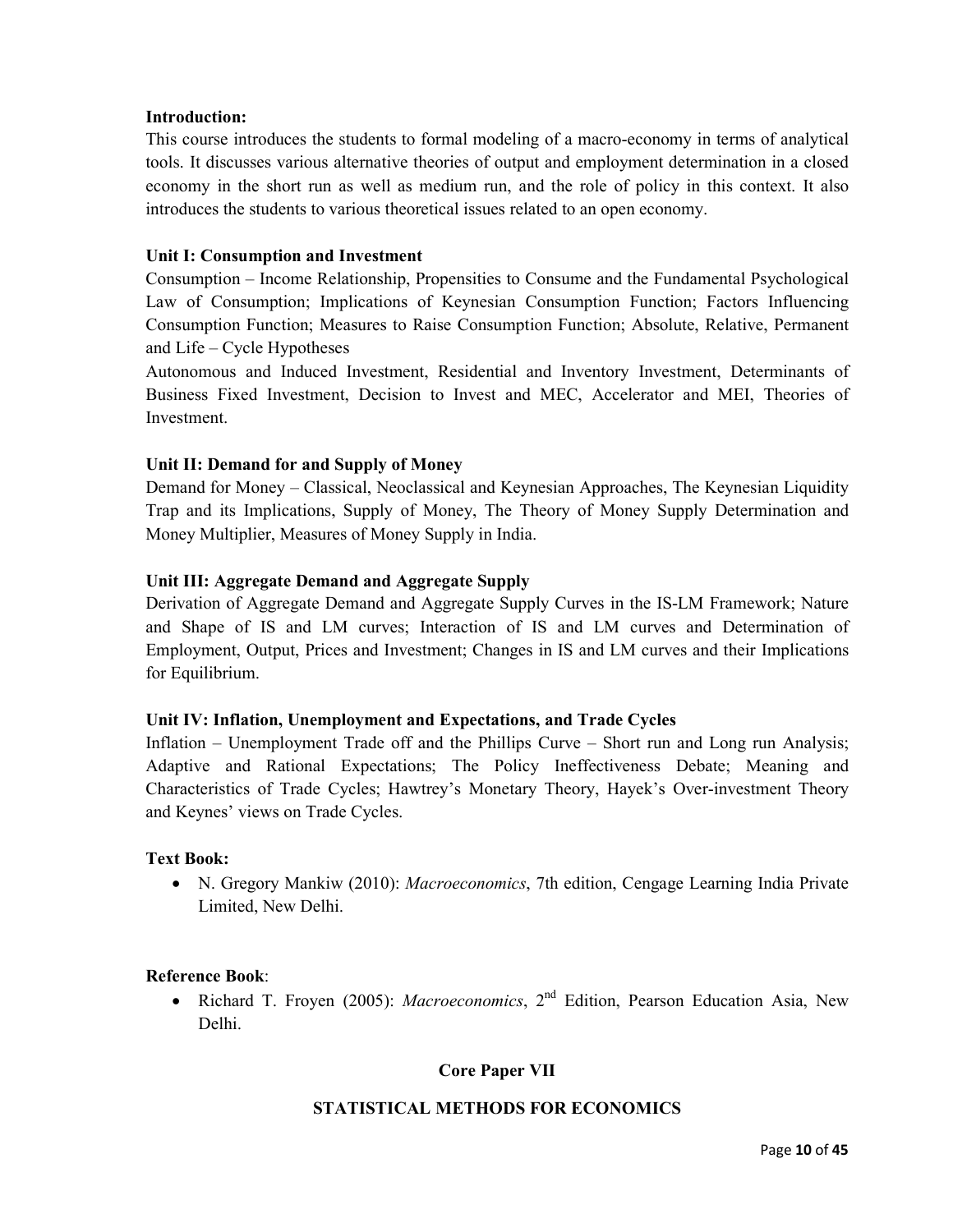## **Introduction:**

This is a course on statistical methods for economics. It begins with some basic concepts and terminology that are fundamental to statistical analysis and inference. It is followed by a study and measure of relationship between variables, which are the core of economic analysis. This is followed by a basic discussion on index numbers and time series. The paper finally develops the notion of probability, followed by probability distributions of discrete and continuous random variables and introduces the most frequently used theoretical distribution, the Normal distribution.

## **Unit I**: **Data Collection and Measures of Central Tendency and Dispersion**

Basic concepts: population and sample, parameter and statistics; Data Collection: primary and secondary data, methods of collection of primary data; Presentation of Data: frequency distribution; cumulative frequency; graphic and diagrammatic representation of data; Measures of Central Tendency: mean, median, mode, geometric mean, harmonic mean, their relative merits and demerits; Measures of Dispersion: absolute and relative - range, mean deviation, standard deviation, coefficient of variation, quartile deviation, their merits and demerits; Measures of skewness and kurtosis.

## **Unit II: Correlation and Regression Analysis**

Correlation: scatter diagram, sample correlation coefficient - Karl Pearson's correlation coefficient and its properties, probable error of correlation coefficient, Spearman's rank correlation coefficient. Two variable linear regression analysis - estimation of regression lines (Least square method) and regression coefficients - their interpretation and properties, standard error of estimate.

## **Unit III: Time Series and Index Number**

Time Series: definition and components, measurement of trend- free hand method, methods of semi-average, moving average and method of least squares (equations of first and second degree only), measurement of seasonal component; Index Numbers: Concept, price relative, quantity relative and value relative; Laspeyer's and Fisher's index, family budget method, problems in construction and limitations of index numbers, test for ideal index number.

# **Unit IV: Probability Theory and Sampling**

Probability: Basic concepts, addition and multiplication rules, conditional probability; Meaning of Sampling, Types of Sampling: Probability Sampling versus Non-Probability Sampling; Simple Random Sampling and its selection, Systematic Sampling, Multi-stage Sampling, Quota Sampling; Error: Sampling and Non-sampling.

## **Text books:**

• S. C. Gupta (2017): *Fundamentals of Statistics*, Himalaya Publishing House, Delhi

## **Reference Book**:

• Murray R. Speigel (2017): *Theory & Problems of Statistics*, Schaum's publishing Series.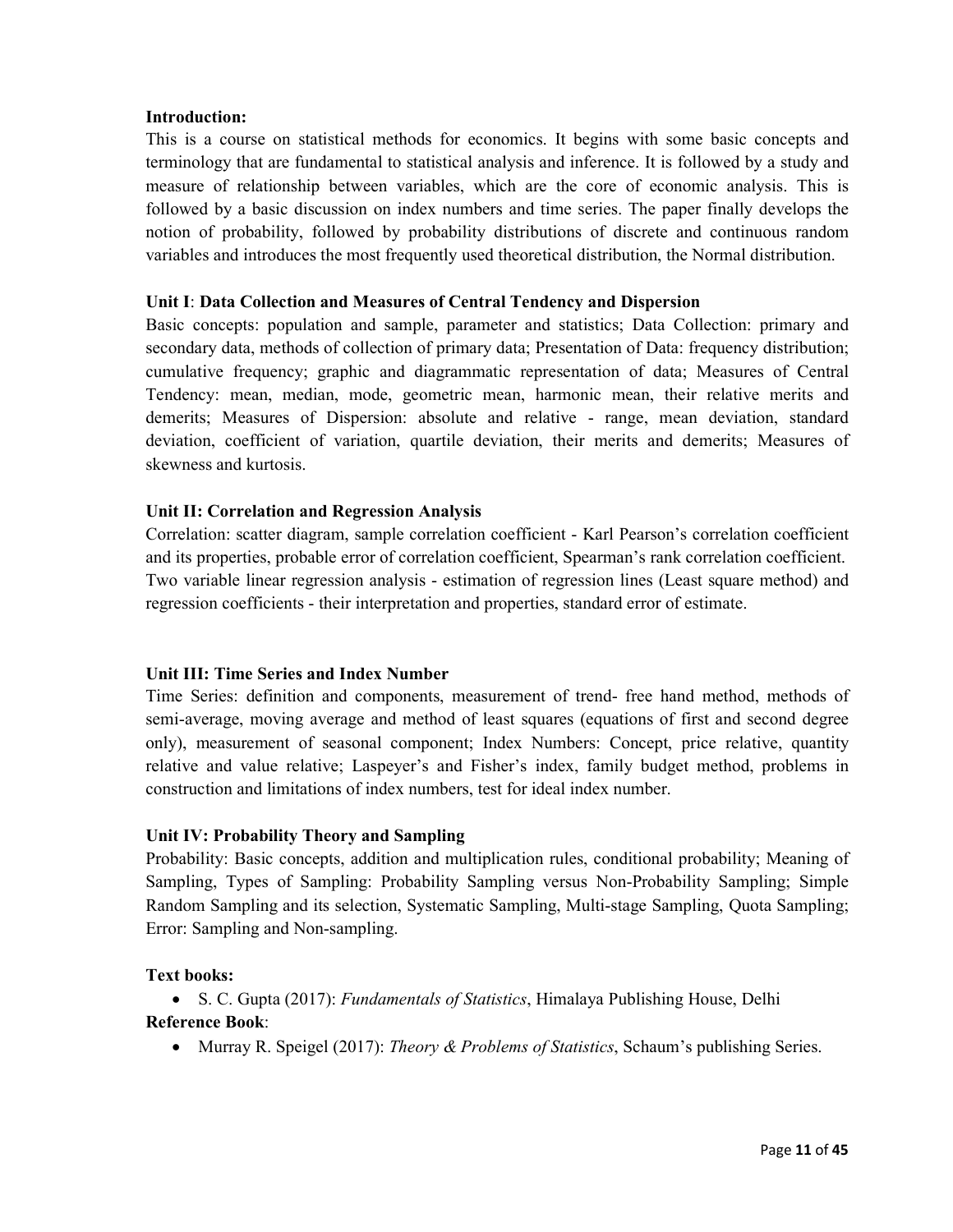## **Core Paper VIII**

## **MICROECONOMICS II**

#### **Introduction:**

This course is a sequel to Microeconomics I. The emphasis will be on giving conceptual clarity to the student coupled with the use of mathematical tools and reasoning. It covers Market, general equilibrium and welfare, imperfect markets and topics under information economics.

## **Unit I: Firm Supply and Equilibrium**

Market Environments; Pure competition; Supply decision of a competitive firm and Exceptions; Inverse Supply Function; Profits and Producer's Surplus; Long Run Supply Curve of a Firm; Long Run Average Costs; Short Run and Long Run Industry Supply; Industry Equilibrium in Short and Long Run; Meaning of Zero Profits; Economic Rent.

## **Unit II: General Equilibrium, Efficiency and Welfare**

The Edge worth Box; Trade; Pareto Efficient Allocations; Existence of equilibrium and efficiency; The Welfare Theorems and their implications; The Firm; Production and the Welfare Theorems ; Production possibilities, comparative advantage and Pareto efficiency.

## **Unit III: Market Imperfections: Monopoly and Oligopoly**

Barriers to Entry, Profit Maximization and Output Choice, Monopoly and resource Allocation, Monopoly, Product Quality and Durability, Price Discrimination, Second Degree Price Discrimination through Price Schedules, Regulation of Monopoly, Dynamic Views of Monopoly. Monopolistic competition; Price output determination; excess capacity under monopoliostic competition .

## **Unit IV: Game Theory**

The Payoff Matrix of a Game; Nash Equilibrium; Mixed Strategies ;The Prisoner's Dilemma; Repeated Games; Enforcing a cartel; Sequential Games; A Game of entry deterrence.

Oligopoly – Choosing a strategy; Quantity and price leadership; Simultaneous Quantity Setting; Example of Cournot Equilibrium; Simultaneous Price Setting; Collusion.

## **Text Book:**

• H. R. Varian (2010): Intermediate Microeconomics: A Modern Approach,  $8^{th}$  Edition, W.W. Norton and Company/Affiliated East-West Press (India). The workbook by Varian and Bergstrom may be used for problems.

## **Reference Book:**

• C. Snyder and W. Nicholson (2012): Microeconomic Theory: Basic Principles and Extensions,  $11<sup>th</sup>$  Edition, Cengage Learning, Delhi, India.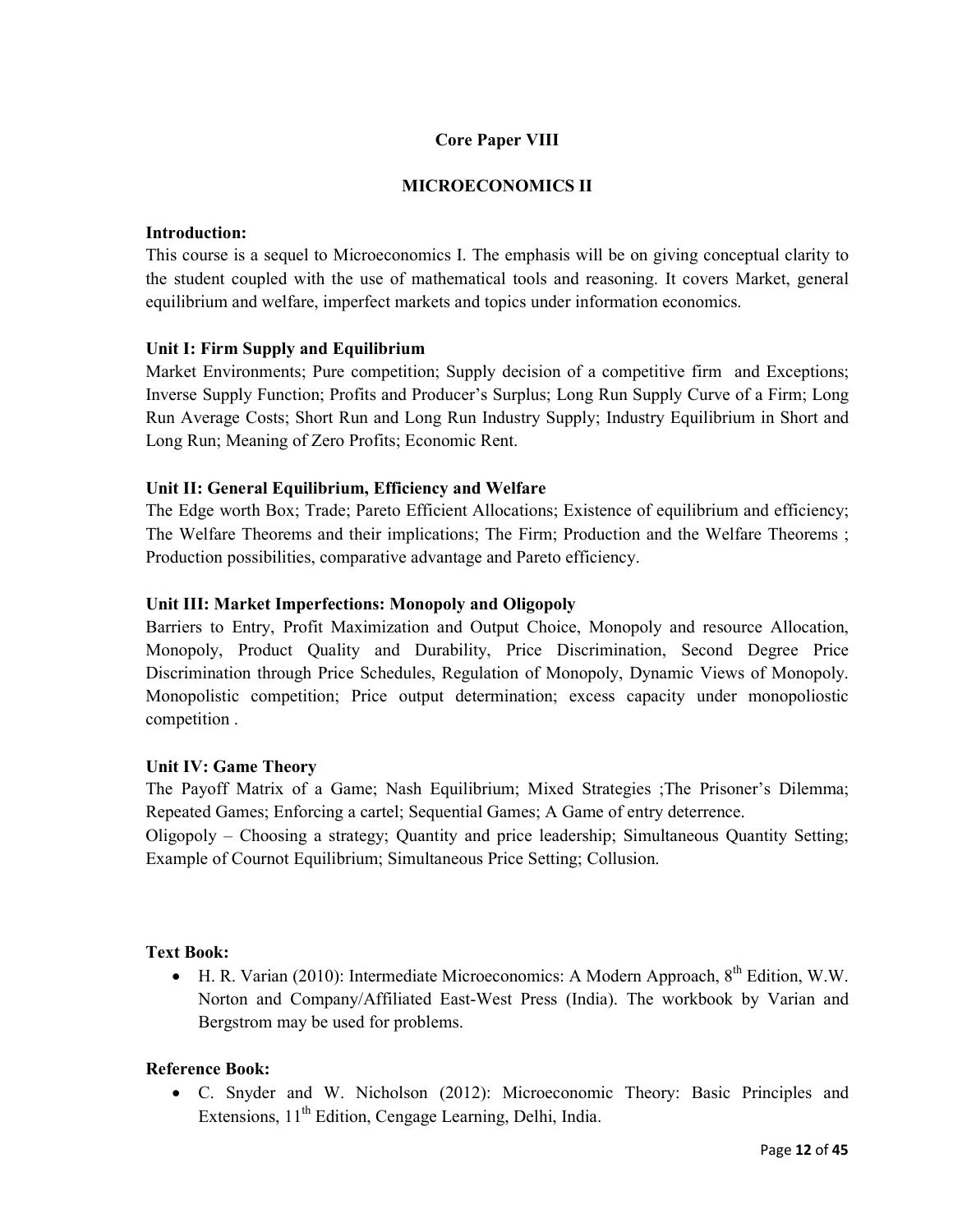• Pindyck, Robert and Daniel Rubinfeld  $(2018)$ : Microeconomics, 9<sup>th</sup> Edition, Pearson Education Inc.

# **Core Paper IX**

# **MACROECONOMICS II**

## **Introduction:**

This course is a sequel to Macroeconomics I. In this course, the students are introduced to the long run dynamic issues like growth and technical progress. It also provides the micro-foundations to the various aggregative concepts used in the previous course.

## **Unit I: Modeling Economic Growth**

Accumulation of Capital in the basic Solow Model; supply and demand for goods, growth in the capital stock and the steady state, Golden rule level of capital: Comparing steady states, transition to the golden rule steady state with too much and too little capital, Population Growth, Technological Progress- Solow version, Beyond Solow Model and Endogenous Growth.

## **Unit II: Open Economy and Macroeconomic Policy**

Balance of payments- concept; meaning of equilibrium and disequilibrium in balance of payments; Determination of foreign exchange rate- the balance of payments theory; Fixed versus flexible exchange rates; Short-run open economy model- the basic Mundell-Fleming model;

Macroeconomic Policies – Fiscal policy, Crowding –out and Crowding – in; Monetary policy and instruments, the Transmission Mechanism; Effectiveness of macroeconomic policies in open and closed economies.

# **Unit III: Classical and Keynesian Macroeconomics Thoughts**

Keynes verses classics: Classical macroeconomics, Employment and output determination, Say's law, the quantity theory of money, Keynes's General theory: Keynes's main propositions; analysis of the labour market, Keynes's critique of Say's law and Quantity theory of money, the orthodox Keynesian school, underemployment equilibrium in the Keynesian model, the Phillips curve and orthodox Keynesian school.

# **Unit IV: Monetarist and New Classical Macroeconomic Thoughts**

The orthodox monetarist school, the Quantity Theory of Money approach, the expectations augmented Phillips curve analysis, the orthodox monetarist school and stabilization policy.

New Classical Economics: The influence of Robert e Lucas Jr, the structure of new classical models: the Rational Expectations hypothesis; and policy implications.

## **Text Book:**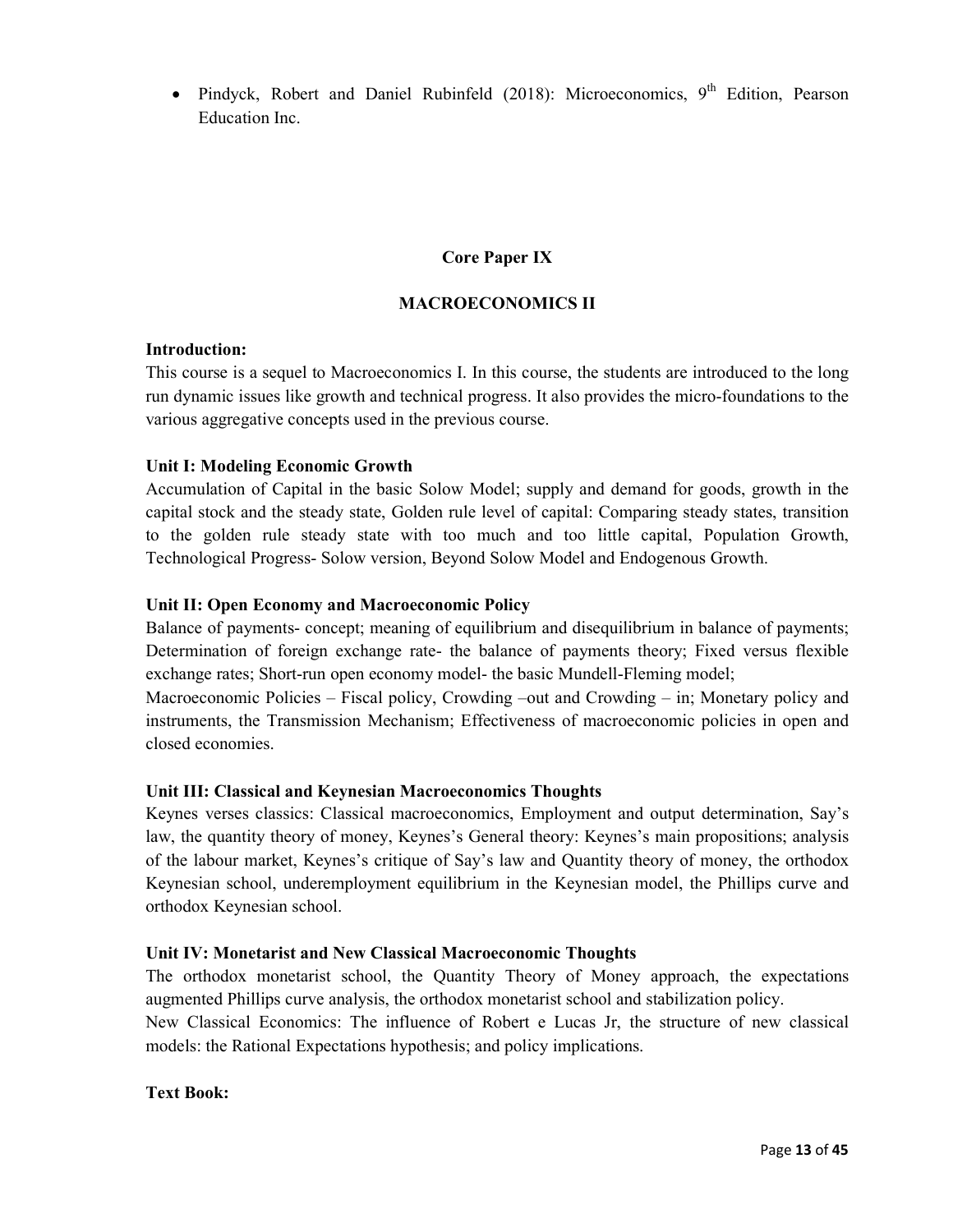• N. Gregory Mankiw (2010): *Macroeconomics*, 7th edition, Cengage Learning India Private Limited, New Delhi

# **Reference Book**:

• Brian Snowdon and Howard R Vane (2005): Modern Macroeconomics: Its Origins, Development and Current State, Edward Elgar

# **Core Paper X**

## **Research Methodology**

## **Introduction:**

The course is to develop a research orientation among the students and to acquaint them with fundamentals of research methods. Specifically, the course aims at introducing them to the basic concepts used in research and to scientific social research methods and their approach. It includes discussions on sampling techniques, research designs and techniques of analysis.

## **Unit I: Basics of Research**

Introduction to Research: Meaning, Objectives, Motivation, Types, Approaches, Significance, Research Process, Criteria of Good Research; Qualities of a Good Researcher, Research as a Career.

## **Unit II: Research Problem**

Defining the Research Problem: What is a Research Problem? Selecting the Problem, Necessity of Defining the Problem, Technique Involved in Defining a Problem; Research Design: Meaning, Need, Features of a Good Design, Important Concepts Relating to Research Design, Different Research Designs, Basic Principles of Experimental Designs.

## **Unit III: Issues in Research**

Measurement in Research, Measurement Scales, Sources of Error in Measurement, Tests of Sound Measurement, Techniques of Measurement Tools, Scaling and Important Scaling Technique Research Ethics: codes and ethics, permissions to research, responsibilities, confidentiality, feedback, participatory research; Research Proposal and literature review: research proposal, review of literature, levels of analysis, using the library and internet, abstracting, word processing, plagiarism, Concept of IPR.

## **Unit IV: Actions in Research**

English in report writing: words, sentences, paragraph, writing style; The Report: improving quality, sections, drawing conclusions, evaluation checklists, persistence; Common Citation Styles

## **Text Book:**

• Kothari, C. R. (2004): Research Methodology: Methods and Techniques, New Age International Private Limited Publishers, New Delhi.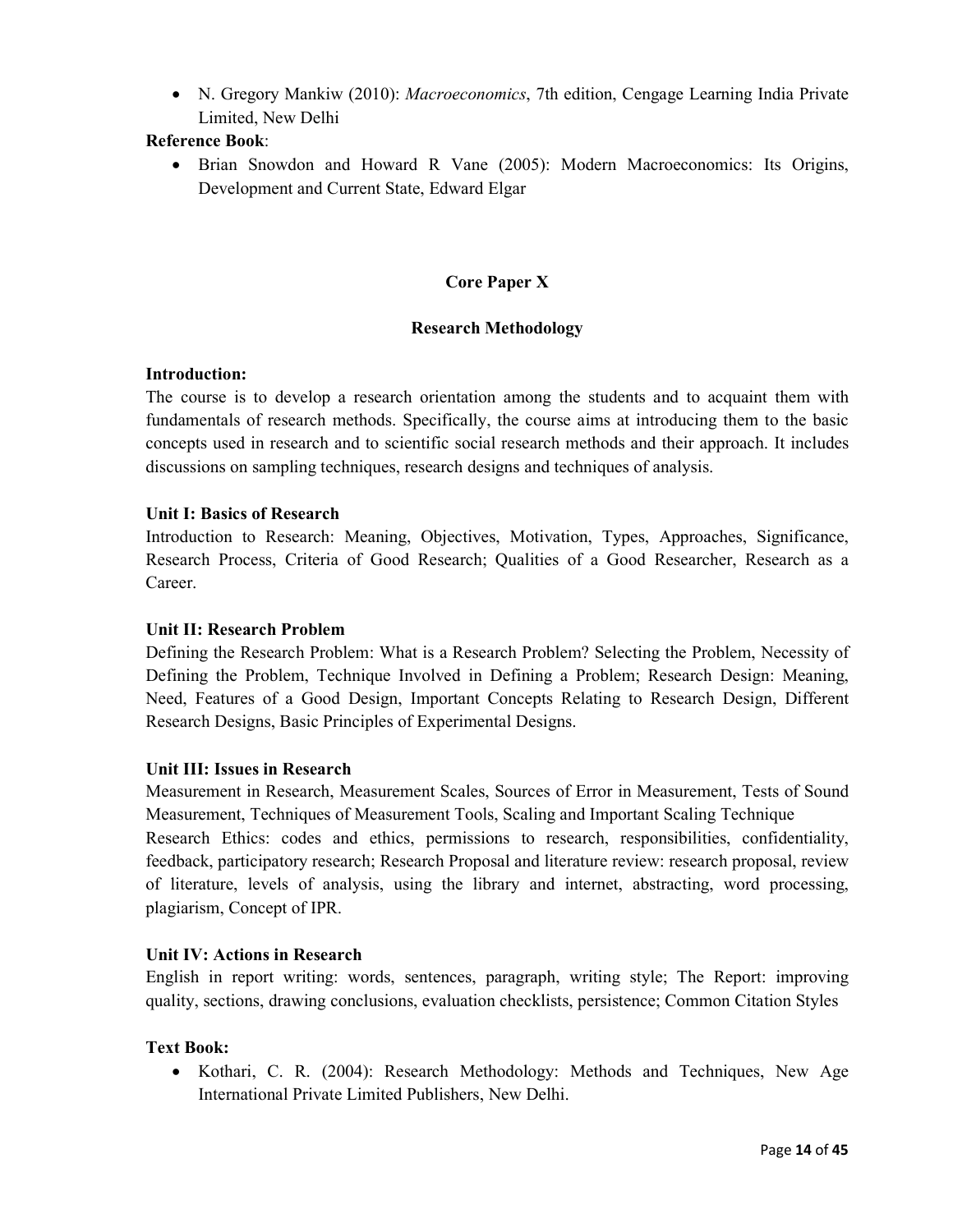## **Reference Books:**

• Guthrie, G. (2010): Basic Research Methods, Sage Publications India Private Limited, New Delhi.

## **Core Paper XI**

## **INDIAN ECONOMY I**

#### **Introduction:**

Using appropriate analytical frameworks, this course reviews major trends in economic indicators and policy debates in India in the post-Independence period, with particular emphasis on paradigm shifts and turning points. Given the rapid changes taking place in India, the reading list will have to be updated annually.

## **Unit I: Basic Characteristics of Indian Economy as a Developing Economy**

Indian Economy in the Pre-British Period; The Structure and Organization of Villages and Towns; Industries and Handicrafts in Pre-British India; Colonialism; Economic Consequences of British Rule; Decline of Handicrafts and Progressive Ruralization; The Land System and Commercialization of Agriculture; Industrial Transition; Colonial Exploitation and Impacts – Underdevelopment; Colonization and Modernization; State Policies and Economic Underdevelopment; The Current State of Indian Economy

## **Unit II: Population and Human Development**

Population Growth and Economic Development – size, growth and future of population; Causes of rapid population growth; Population and economic development; Population policy; Demographic issues– Sex and Age Composition of population; Demographic Dividend; Urbanization and Migration; Human Resource Development – Indicators and importance of Human Resource Development; Education policy; Health and nutrition.

## **Unit III: National Income in India – The Growth Story and Current Challenges**

Trends in national and per capita income; Changes in sectoral composition of national income; Regional disparities in Growth and Income; Savings and Investment and Economic Growth – The Linkage; Poverty – Estimation and Trends, Poverty Alleviation Programs– MGNREGA, NRLM, SJSRY; Inequality –Measures and trends in India; Unemployment– Nature, Estimates, Trends, Causes and Employment Policy.

## **Unit IV: Economic Planning in India**

Rationale, Features, Objectives, Strategies, Achievements and Assessment of Planning in India; Eleventh Five Year Plan– Objectives, Targets and Achievements; Twelfth Five Year Plan – Vision and Strategy; From Planning to NITI– Transforming India's Development Agenda.

**Text Book:**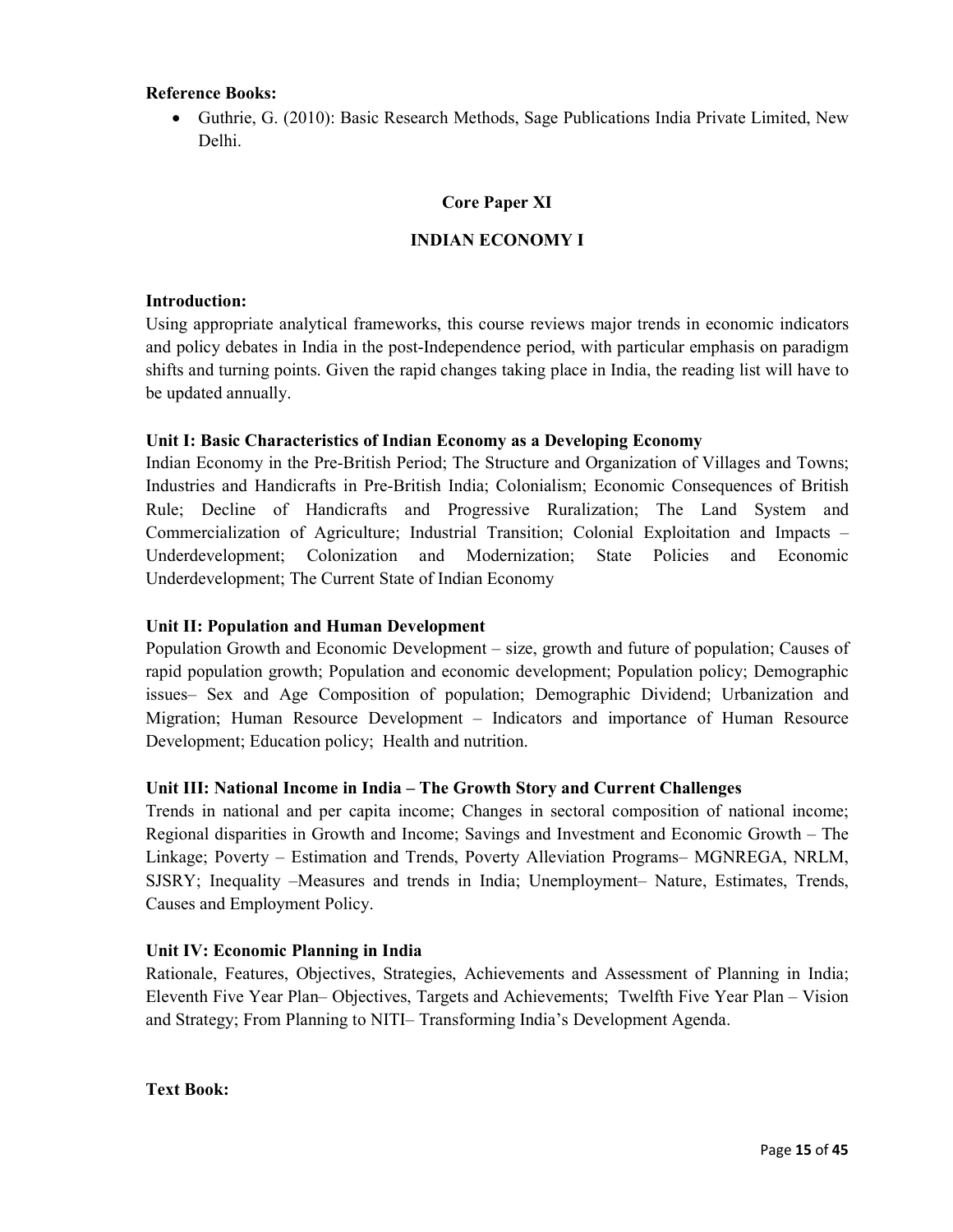- Misra, S. K. and Puri V. K. Indian Economy Its Development Experience. Himalaya Publishing House, Mumbai **Reference Books:**
- Dutt R. and Sundharam K. P. M. *Indian Economy*. S. Chand & Company Ltd., New Delhi.
- Indian Economy Datt and Sundharam, GauravDatt and AshwaniMahajan, S Chand Publications, 7<sup>th</sup> Revised Edition
- Indian Economy Since Independence, ed by Uma Kapila, Academic Foundation, Revised Nineteenth Edition 2008-09
- Government of India (Current Year): Economic Survey, Ministry of Finance, New Delhi

# **Core Paper XII**

# **DEVELOPMENT ECONOMICS I**

## **Introduction:**

This is the first part of a two-part course on economic development. The course begins with a discussion of alternative conceptions of development and their justification. It then proceeds to aggregate models of growth and cross-national comparisons of the growth experience that can help evaluate these models. The axiomatic basis for inequality measurement is used to develop measures of inequality and connections between growth and inequality are explored. The course ends by linking political institutions to growth and inequality by discussing the role of the state in economic development and the informational and incentive problems that affect state governance.

# **Unit I: Study of Economic Development**

 Development Economics as subject; economic growth and economic development; Characteristics of underdeveloped countries – vicious cycle of poverty and cumulative causation; obstacles to economic development; measures of economic development – national and per capita income, basic needs approach, capabilities approach, three core values of development, PQLI, HDI, HPI, MDPI, GDI; capital formation and economic development.

# **Unit II: Theories of Economic Growth and Development**

 Classical theory, Marxian theory; Schumpeterian theory; Rostow's stages of economic growth; Solow model and convergence with population growth and technical progress.

## **Unit III: Poverty, Inequality, Agriculture, Industry and Development**

Measuring poverty: Head Count Ratio, Poverty Gap Ratio, Squared Poverty Ratio, FGT Ratio; Measuring Inequality – Lorenz curve and Kuznets' inverted U hypothesis; Growth, poverty and inequality; Policy options – some basic considerations.

Agriculture, Industry and Economic Development: Role of agriculture; Transforming traditional agriculture; Barriers to agricultural development; Role of industrialization; Interdependence between agriculture and industries – A model of complementarities between agriculture and industry; terms of trade between agriculture and industry; functioning of markets in agrarian societies; interlinked agrarian markets.

# **Unit IV: Institutions and Economic Development**: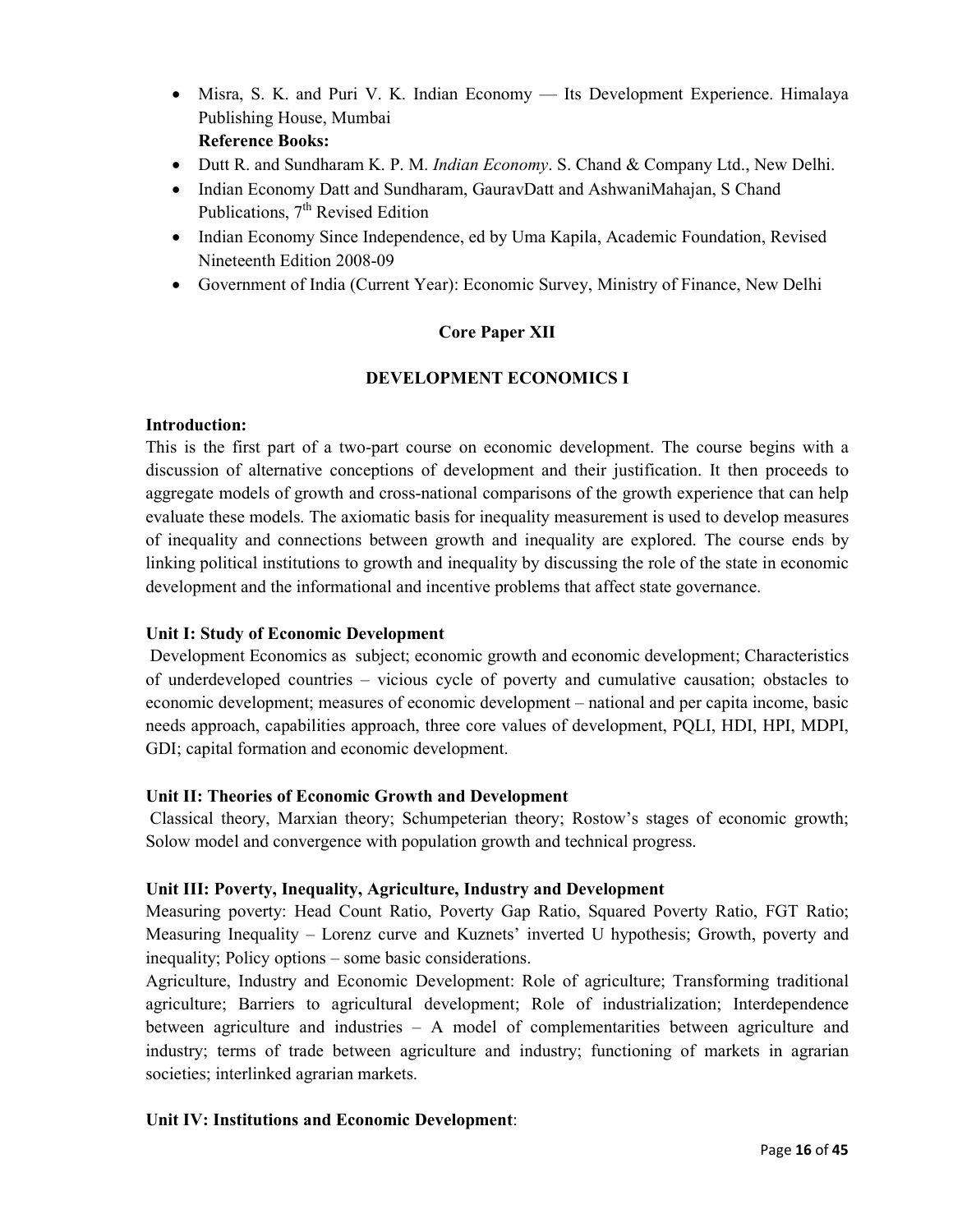Role of institutions in economic development; Characteristics of good institutions and quality of institutions; The pre-requisites of a sound institutional structure; Different measures of institutions – aggregate governance index, property rights and risk of expropriation; The role of democracy in economic development; Role of markets and market failure; Institutional and cultural requirements for operation of effective private markets; Market facilitating conditions; Limitations of markets in LDCs; Corruption and economic development – tackling the problem of corruption.

# **Text book:**

• Todaro, Michael P and Stephen C Smith (2006): *Economic Development*, 8<sup>th</sup> Edition, Pearson

# **Reference Books:**

- Debraj Ray (2009): *Development Economics,* Oxford University Press.
- Thirlwall, A P (2011): *Economics of Development*, 9<sup>th</sup> Edition, Palgrave Macmillan

# **Core Paper XIII**

# **INDIAN ECONOMY II**

## **Introduction:**

This course examines sector-specific polices and their impact in shaping trends in key economic indicators in India. It highlights major policy debates and evaluates the Indian empirical evidence. Given the rapid changes taking place in the country, the reading list will have to be updated annually.

# **Unit I: Agricultural Development in India**

Indian Agriculture: nature, importance, trends in agricultural production and productivity, factors determining production, land reforms, new agricultural strategies and green revolution, rural credit; Agricultural marketing and warehousing.

# **Unit II: Industrial Development in India**

Trends in industrial output and productivities; Industrial Policies of 1948, 1956, 1977 and 1991; Industrial Licensing Policies – MRTP Act, FERA and FEMA; Growth and problems of SSIs, Industrial sickness; Industrial finance; Industrial labour.

# **Unit III: Tertiary Sector, HRD and the External Sector**

Tertiary Sector: growth and contribution of service sector to GDP of India, share of services in employment; Human development – concept, evolution, measurement; HRD: indication, importance, education in India, Indian educational policy; Health and Nutrition.

Foreign Trade: role, composition and direction of India's foreign trade, trends of export and import in India, export promotion verses import substitution; Balance of Payments of India; India's Trade Policies; Foreign Capital – FDI, Aid and MNCs.

# **Unit IV: Indian Economy and Environment**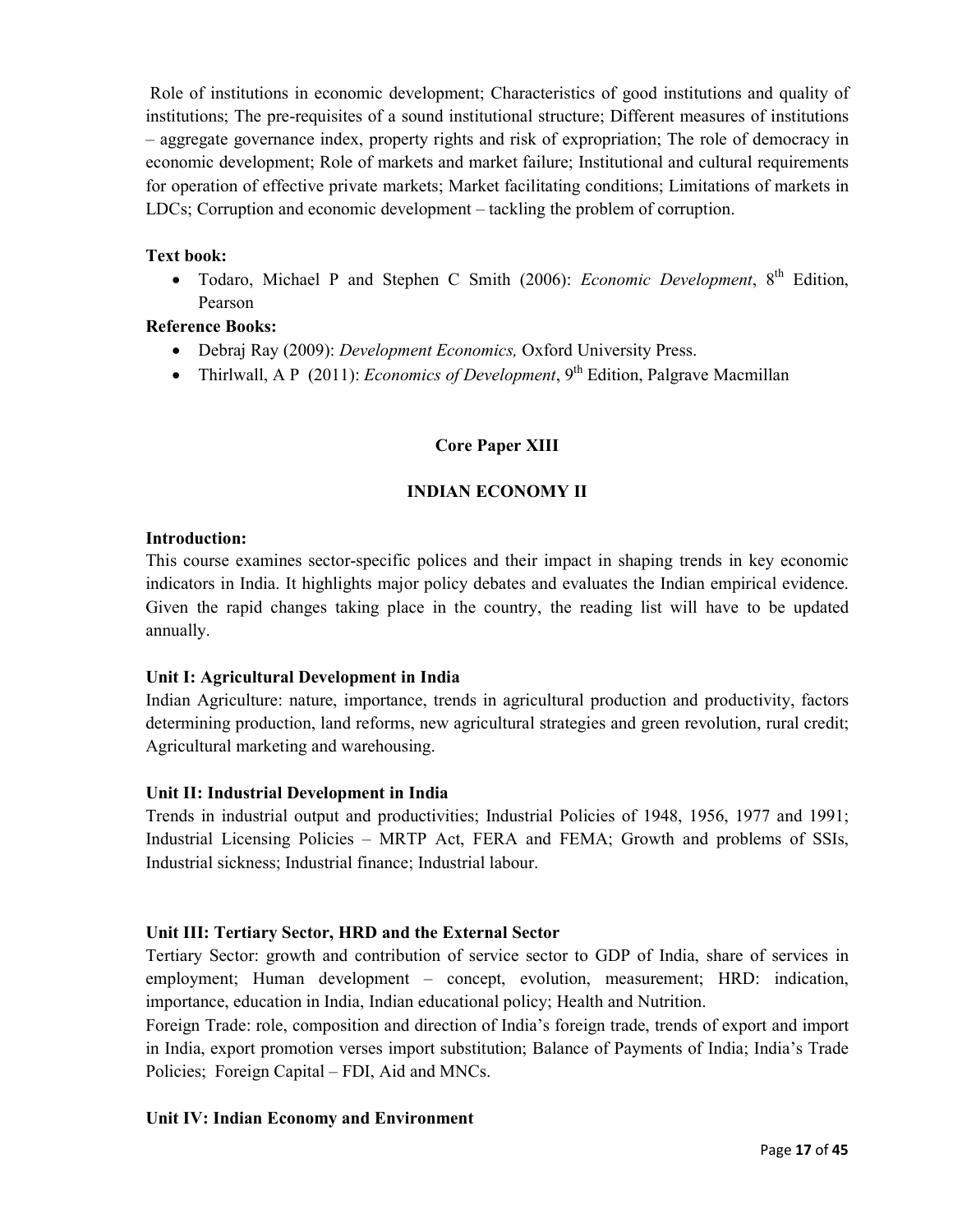Environmental Policies in India: The Environment (Protection) Act 1986, The Environment (Protection) Rules 1986, The National Forest Policy 1988, Policy statement for Abatement of Pollution 1992, National Conservation Strategy and Policy Statement on Environment and Development 1992, The National Environment Appellate Authority Act 1997, National Environmental Policy 2006; Global deal with Climate Change: Introduction, Intergovernmental Panel for Climate Change (IPCC), Impact of Climate Change on India, Global Response on Climate Change, Possible Role of India.

# **Text Book:**

• Misra, S. K. and Puri V. K. Indian Economy — Its Development Experience. Himalaya Publishing House, Mumbai

## **Reference Books:**

- Dutt R. and Sundharam K. P. M. *Indian Economy*. S. Chand & Company Ltd., New Delhi.
- Indian Economy Datt and Sundharam, GauravDatt and AshwaniMahajan, S Chand Publications,  $7<sup>th</sup>$  Revised Edition
- Indian Economy Since Independence, ed by Uma Kapila, Academic Foundation, Revised Nineteenth Edition 2008-09
- Government of India (Current Year): Economic Survey, Ministry of Finance, New Delhi

## **Core Paper XIV**

## **DEVELOPMENT ECONOMICS II**

## **Introduction:**

This is the second unit of the economic development sequence. It begins with basic demographic concepts and their evolution during the process of development. The structure of markets and contracts is linked to the particular problems of enforcement experienced in poor countries. The governance of communities and organizations is studied and this is then linked to questions of sustainable growth. The course ends with reflections on the role of globalization and increased international dependence on the process of development.

## **Unit I: Population and Development**

Demographic concepts : birth and death rates, age structure, fertility and its determinants, the Malthusian population trap and the microeconomic household theory of fertility; costs and benefits of population growth and the model of low level equilibrium trap; rural-urban migration – the Harris Todaro migration model and policy implications.

## **Unit II: Dualism and Economic Development**

Dualism – geographic, social and technological; the theory of cumulative causation (Myrdal); the regional inequalities in the context of economic development; the inverted U relationship; international inequality and the centre periphery thesis; dependency, exploitation and unequal exchange; the dualistic development thesis and its implications.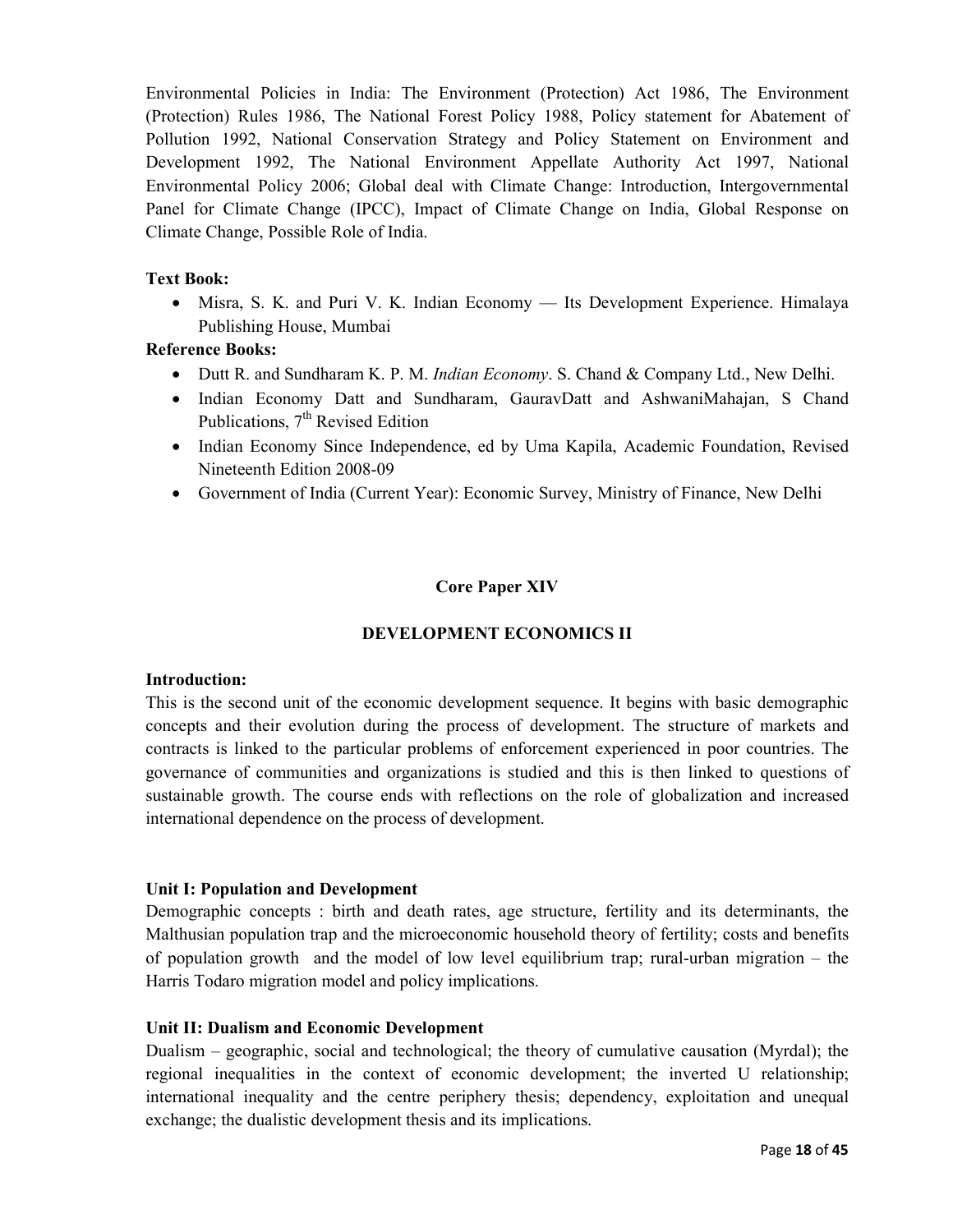## **Unit III: Environment and Development**

Basic issues of environment and development – Development and environment inter-linkage; Poverty, environmental degradation and externalities; common property resources, renewable and non-renewable resources; concept of sustainable development; basics of climate change.

# **Unit IV: International Trade and Economic Development and Financing Economic Development**

Trade and economic development; export led growth; terms of trade and economic growth – the Prebisch Singer Hypothesis; trade strategies for development – import substitution vs. export promotion; international commodity agreements; trade vs aid.

Saving, capital formation and economic development; financial sector and economic development; taxation, public borrowing and economic development; inflation, foreign finance, investment and foreign aid – controversies and opportunities.

## **Text Book:**

• Todaro, Michael P and Stephen C Smith (2006): *Economic Development*, 8<sup>th</sup> Edition, Pearson **Reference Book:** 

• Thirlwall, A P (2011): *Economics of Development*, 9<sup>th</sup> Edition, Palgrave Macmillan.

# **DSE Group I Discipline Specific Elective Paper-1**

# **ECONOMIC HISTORY OF INDIA 1857-1947**

## **Introduction:**

This course analyses key aspects of Indian economic development during the second half of British colonial rule. In doing so, it investigates the place of the Indian economy in the wider colonial context, and the mechanisms that linked economic development in India to the compulsions of colonial rule. This course links directly to the course on India's economic development after independence in 1947.

## **Unit I: Introduction: Colonial India: Background and Introduction and Macro trends;**

Overview of colonial economy**,** National Income; population; occupational structure.

# **Unit II: Agriculture**

Agrarian structure and land relations; agricultural markets and institutions – credit, commerce and technology; trends in performance and productivity; famines.

## **Unit III: Railways and Industry**

Railways; the de-industrialization debate; evolution of entrepreneurial and industrial structure; nature of industrialization in the interwar period; constraints to industrial breakthrough; labor relations.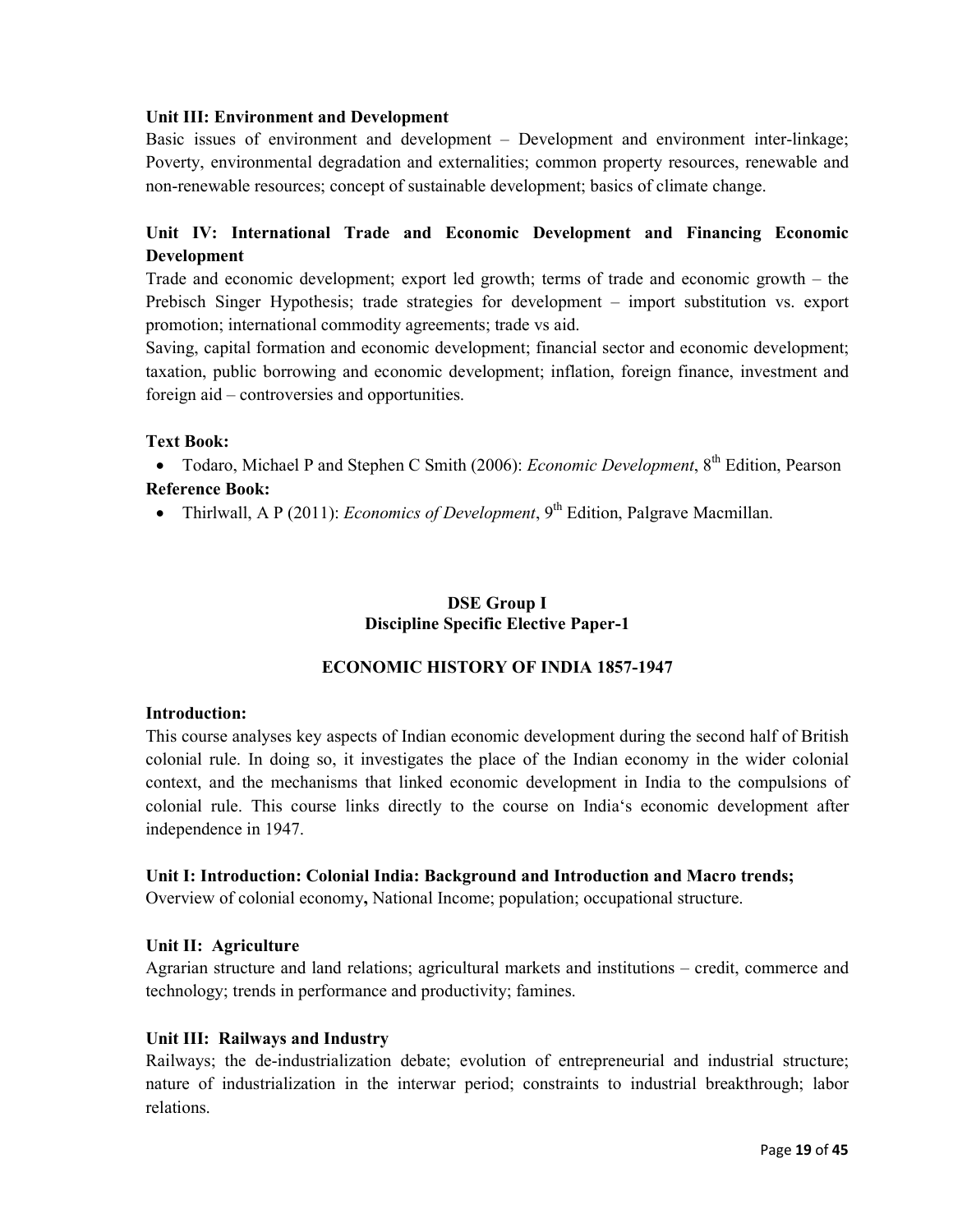## **Unit IV: Economy and State in the Imperial Context**

The imperial priorities and the Indian economy; drain of wealth; international trade, capital flows and the colonial economy – changes and continuities; government and fiscal policy.

## **Text Book:**

• Tirthankar Roy, *The Economic History of India 1857-1947*, Oxford University Press, 3rd edition, 2011.

## **Discipline Specific Elective Paper-2**

## **INTRODUCTORY ECONOMETRICS**

## **Introduction:**

This course provides a comprehensive introduction to basic econometric concepts and techniques. It covers statistical concepts of hypothesis testing, estimation and diagnostic testing of simple and multiple regression models. The course also covers the consequences of and tests for misspecification of regression models.

## **Unit I: Introduction**

Definition, Nature and scope of econometrics; Theoretical Probability Distributions: Binomial, Poisson and Normal distributions: their properties

Theory of Estimation: Estimation of parameters; properties of estimators – small sample and asymptotic properties; point and interval estimation.

## **Unit II: Hypothesis Testing**

Testing of hypotheses: defining statistical hypotheses; Simple and composite hypotheses; Null and alternative hypothesis; Type I and Type II errors, Critical region; Neyman-Pearson lemma; Power of a test; Test statistics: z, chi square, t and F.

## **Unit III: Linear Regression Analysis**

Two variable linear regression model – Assumptions; Least square estimates, Variance and covariance between Least square estimates; BLUE properties; Standard errors of estimates; Coefficient of determination; Inference in a two variable linear regression model; ANOVA; Forecasting. Introduction to multiple regression models.

#### **Unit IV: Violation of Classical Assumptions**

Heteroscedasticity, Multicollinearity and Auto-correlation: Meaning, consequences, tests and remedies.

## **Text Book:**

• Gujarati, D & Sangeetha (2007); "Basic Econometrics", McGraw Hill Book Co.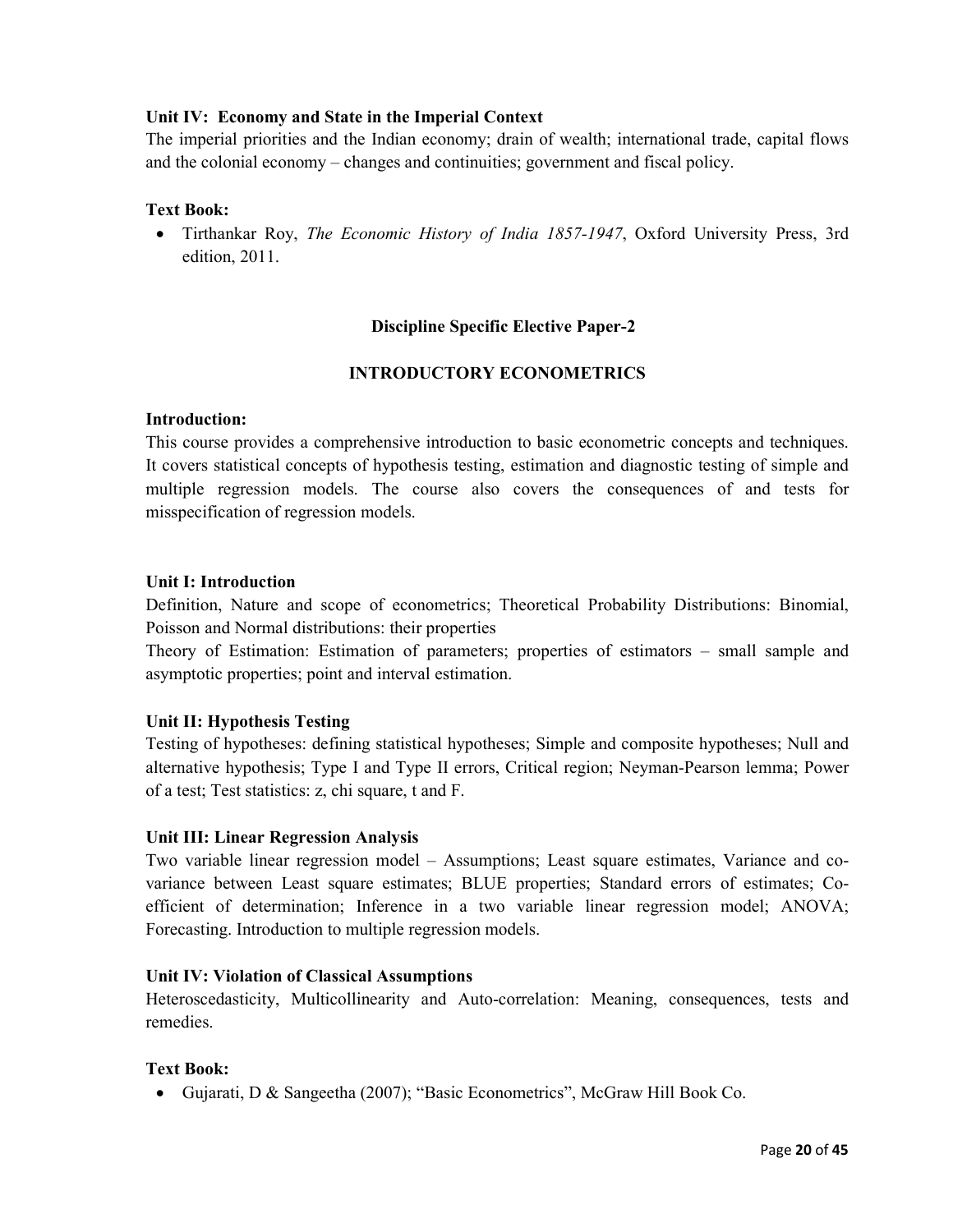## **Discipline Specific Elective Paper-3**

## **ODISHA ECONOMY**

#### **Introduction:**

Using appropriate analytical frameworks, this course reviews major trends in economic indicators and policy debates in Odisha in pre- and post-Independence period, with particular emphasis on paradigm shifts and turning points. Given the rapid changes taking place in Odisha, the reading list will have to be updated annually.

## **Unit I: Odisha Economy before 1947**

Orissa's Economy in the Nineteenth Century: Benevolence or Exploitation, Forces of Nature, Animal Power, The Company Steps in, Public Works and Public Health, Education, Disintegration of Village Economy, New Social Environment, Changing Position of Social Classes, The Moneylenders, The Borrowers, Money-flows from Village to Metropolis, Pauperization of Peasantry, The Wage Earners, Demographic Changes, Profiting from Rural Adversity; Diarchy in 1919 and Separation of Provincial Finances from Central Government in 1937; Emergence of Federal Finance (Ref.: Das 1976a and 1976b, GoO 2016).

## **Unit II: Macro Economy of Odisha**

A macro glance of Odisha economy: aggregate income, broad sectoral decomposition, performance of districts, employment, child labour and bonded labour, employment programmes, consumption expenditure, cost of living; Odisha State public finances (Chapter 14 and 15 of Ref 1; & Chapter 2 and 9 of Ref 2).

## **Unit III: Agriculture, Industry, Infrastructure and Environment in Odisha\**

Agriculture: land ownership and land tenure, agricultural wages and rural unemployment, production and productivity of major crops, agricultural inputs, agricultural policy; Animal Husbandry; Fisheries (Chapter 1 to 3 of Ref 1; & Chapter 3 of Ref 2)

Industry: Investment, industrial policy, and the growth of large industries, mining and quarrying; Construction; tertiary sector: tourism, transport and power; Water Resources, Forest Resources (Chapter 4 to 8 of Ref 1;  $&$  Chapter 4  $&$  5 of Ref 2).

## **Unit IV: Social Sector in Odisha**

Poverty: income poverty and inequality; health sector: outcomes, infrastructure, finance, public health, NRHM; education: Literacy, Primary education, secondary education, higher education, SSA; human development (Chapter 9 to 13 of Ref 1; & Chapter 7 & 8 of Ref 2).

#### **Text Book:**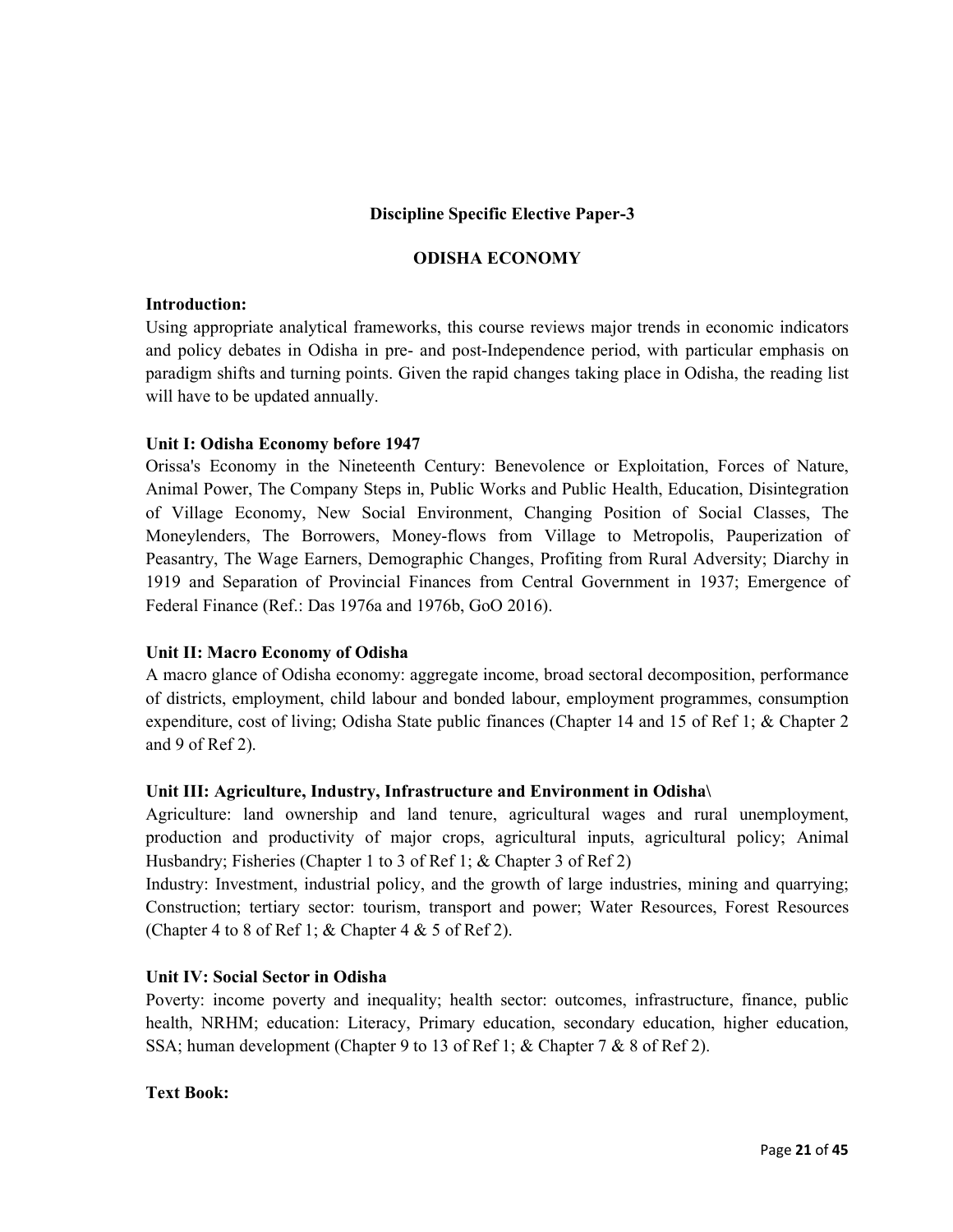• Nayak, P., Panda, S. C., Pattanaik, P. K. (2016): The Economy of Odisha: A Profile, Oxford University Press, New Delhi.

# **Reference Book:**

- GoO (Latest): Odisha Economic Survey, Planning and Convergence Department, Directorate of Economics and Statistics, Government of Odisha, Bhubaneswar.
- GoO (2004): *Human Development Report 2004 Orissa*, Planning and Coordination Department, Government of Odisha, Bhubaneswar.
- GoO (2018): 80 Years Odisha Budget: Commemorative Volume, Department of Finance, Bhubaneswar.

# **Discipline Specific Elective Paper-4**

# **MONEY, BANKING AND FINANCIAL MARKET**

## **Introduction:**

This course exposes students to the theory and functioning of the monetary and financial sectors of the economy. It highlights the organization, structure and role of financial markets and institutions. It also discusses interest rates, monetary management and instruments of monetary control. Financial and banking sector reforms and monetary policy with special reference to India are also covered.

## **Unit I: Money**

Definition and functions of money; Types of money: legal tender money and bank money, near money; Value of money and index number; construction of index number; WPI, CPI, PPI, GDP deflator, Cost of living index

Demand for money- Classical and Keynesian approaches, Patinkin and the Real Balance Effect; Friedman's Quantity theory of money. Supply of Money- Measures of money supply:  $M_1, M_2, M_3$ and M4; High powered money and money multiplier.

# **Unit II: Commercial Banking**

Meaning and types; Functions of commercial banks; the process of credit creation and its limitations**;** Balance sheet and portfolio management, Banking sector reforms in India; Lessons from Global Financial Crisis and Policy Response in India.

## **Unit III: Central Banking**

Functions of a central bank; Quantitative and qualitative methods of credit control; Central Bank's Supervision and prudential measures for Financial stability; current monetary policy of India, liquidity adjustment facility (LAF) through Repo and reverse repo operation, MSF.

## **Unit IV: Financial Markets**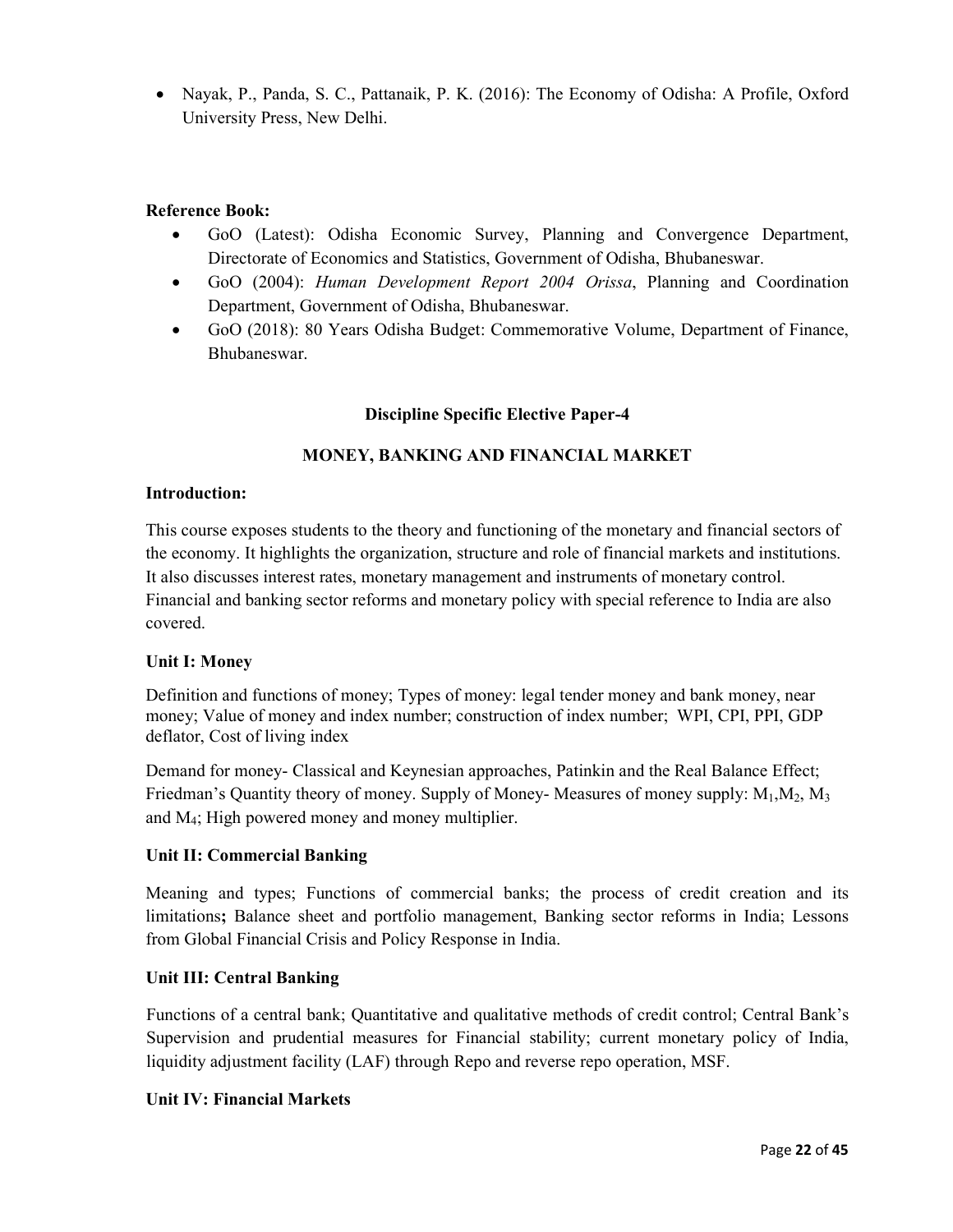Financial Market, Meaning, Types , Money market and Capital Market, Primary and Secondary Market, Stock Exchanges, SEBI; Role of Financial Markets for Economic Development.

## **Text Book**

• L. M. Bhole and J. Mahukud*, Financial Institutions and Markets,* Tata McGraw Hill, 5th edition, 2011.

## **Discipline Specific Elective Paper-5**

#### **PUBLIC ECONOMICS**

#### **Introduction:**

Public economics is the study of government policy from the points of view of economic efficiency and equity. The paper deals with the nature of government intervention and its implications for allocation, distribution and stabilization. Inherently, this study involves a formal analysis of government taxation and expenditures. The subject encompasses a host of topics including public goods, market failures and externalities.

## **Unit I: Introduction to Public Finance and Public Budgets**

Public Finance: meaning and scope, distinction between public and private finance; public good verses private good; Principle of maximum social advantage; Market failure and role of government; Public Budget: kinds of budget, economic and functional classification of the budget; Balanced and unbalanced budget; Balanced budget multiplier; Budget as an instrument of economic policy.

#### **Unit II: Public Expenditure**

Meaning, classification, principles, cannons and effects, causes of growth of public expenditure, Wagner's law of increasing state activities, Peacock-Wiseman hypotheses.

#### **Unit III: Public Revenue**

Sources of Public Revenue; Taxation - meaning, cannons and classification of taxes, impact and incidence of taxes, division of tax burden, the benefit and ability to pay approaches, taxable capacity, effects of taxation, characteristics of a good tax system, major trends in tax revenue of central and state governments in India.

#### **Unit IV: Public Debt**

Sources, effects, debt burden – Classical/ Ricardian views, Keynesian and post-Keynesian views; shifting - intergenerational equity, methods of debt redemption, debt management, tax verses debt.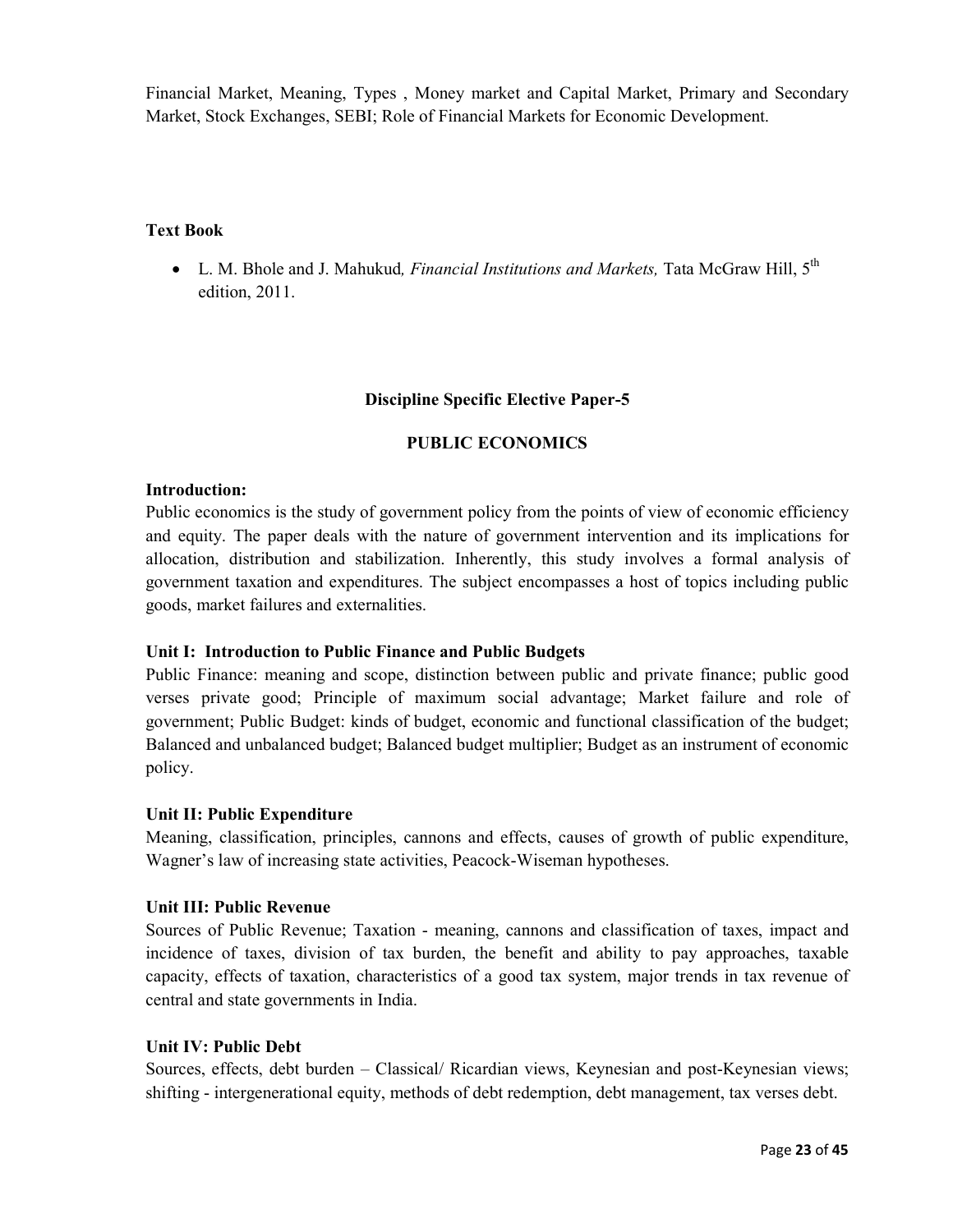# **Text Books:**

• J. Hindriks and G. Myles (2006): *Intermediate Public Economics*, MIT Press.

# **Reference Book:**

- R. A. Musgrave and P. B. Musgave(1989): *Public Finance in Theory and Practices.*  McGraw Hill
- Bhatia H L (2018): *Public Finance.* Vikas Publishing House.

# **DSE Group II Discipline Specific Elective Paper- 1**

## **Environmental Economics**

## **Introduction:**

This course introduces the students to the basics of environmental economics to understand the fundamentals of environmental concerns and develop insights into valuation of environment.

## **Unit I: Economy and Environment**

Nature and Scope of Environmental Economics- Environment and Economy interaction; Environment as a public good- Serious environmental problems of Developing Countries – Air pollution, water pollution and deforestation.

Global environmental problems, trade and environment, International Cooperation for Environmental Protections, Montreal and other protocols.

# **Unit II: The Economics of Pollution and Climate change**

Pollution as externality, The market Approach to optimal pollution, Property rights and market bargain theorems, Coase theorem; Pigouvian Taxation, Subsidies and optimal pollution; Climate change – concept, causes, effects and management.

# **Unit III: Valuation of Environmental Damage**

Methods and difficulties of environmental valuation, Economic value, Use value, Option value, Existence value; Direct and Indirect Valuation of Environmental Goods: The hedonic price approach, Contingent valuation, Travel cost approach.

## **Unit IV: Natural Resources and Sustainable Development**

Natural resources- Renewable and exhaustible; Tragedy of commons, People's Participation in the management of common property resources; Sustainable Development Concepts, Sustainability rules, Indicators of sustainability, Solow/Hartwick, Natural capital stock, Safe Minimum Standard.

## **Text Book:**

• Bhattacharya, R. N. (2002): Environmental Economics: An Indian Perspectives, OUP, New Delhi

# **Reference Book:**

• Kolstad, C.D (1999); Environmental Economics Oxford University Press, New Delhi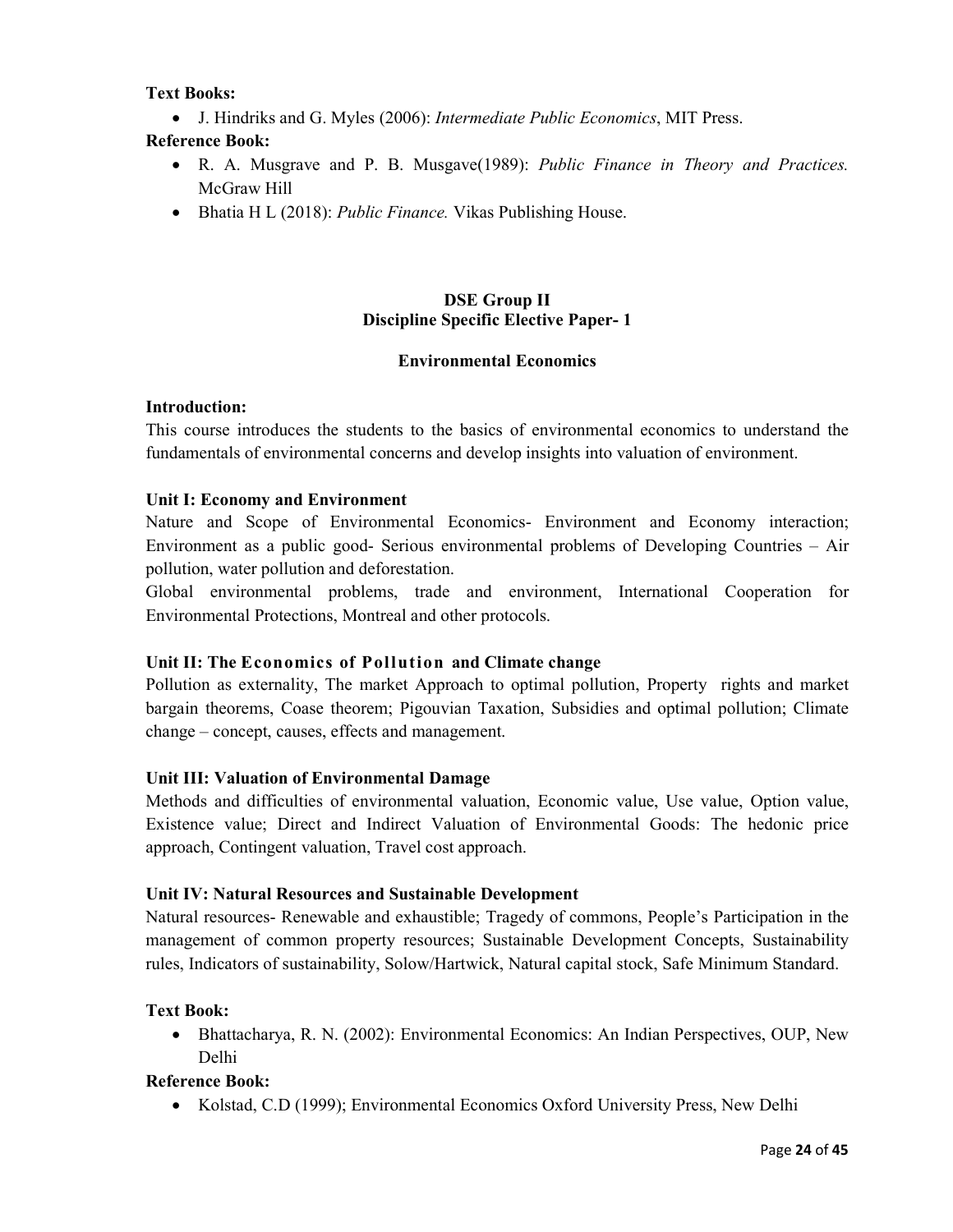# **Discipline Specific Elective Paper-2**

## **INTERNATIONAL ECONOMICS**

## **Introduction:**

This course introduces the students to international trade and finance to understand the theories of international trade and develop insights into trade policy and balance of payments. The course also develops insight into international financial system and the trade policy of India.

## **UNIT I: Importance of Trade and Trade Theories**

Importance of the study of International Economics; Inter-regional and international trade; Theories of Trade-absolute advantage (Adam Smith), comparative advantage (David Ricardo) and opportunity cost (Haberler); Heckscher-Ohlin theory of trade — its main features, assumptions and limitations (Leontief Paradox) Factor Price Equalization theorem.

## **UNIT II: Trade Policy and International Economic Institutions**

Concepts of terms of trade and their importance; Doctrine of reciprocal demand – Offer curve technique; Gains from trade ;Trade as an Engine of Growth and Concept of immiserizing growth, Tariffs and quotas – their impact in partial equilibrium analysis; General Equilibrium analysis of tariff and the concept of optimum tariff, Functions of IMF (Conditional Clause), Role of IMF in international liquidity, Reforms for the emergence of international monetary system; World Bank and WTO; Their achievements and failures; Their Role from the point of view of India.

# **UNIT III: Exchange Rate**

Concept and Types of Exchange Rate (bilateral vs. trade-weighted exchange rate, cross exchange rate, spot, forward, futures), Demand for and Supply of foreign exchange, Exchange Rate Determination: Mint Parity Theory, Purchasing-Power Parity Theory, Fixed versus Flexible exchange rate.

## **UNIT IV: Balance of Trade and Payments**

Concepts and components of balance of trade and balance of payments; Disequilibrium in balance of payments; Various measures to correct deficit in BOPs (Expenditure switching and expenditure reducing policies, Direct control), Depreciation Vs. Devaluation; Elasticity approach to devaluation, Foreign trade multiplier- Concept and implications.

## **Text Book:**

• Mannur H. G ( Recent Edition) *International Economics*, Vikash Publishing

## **Reference Books:**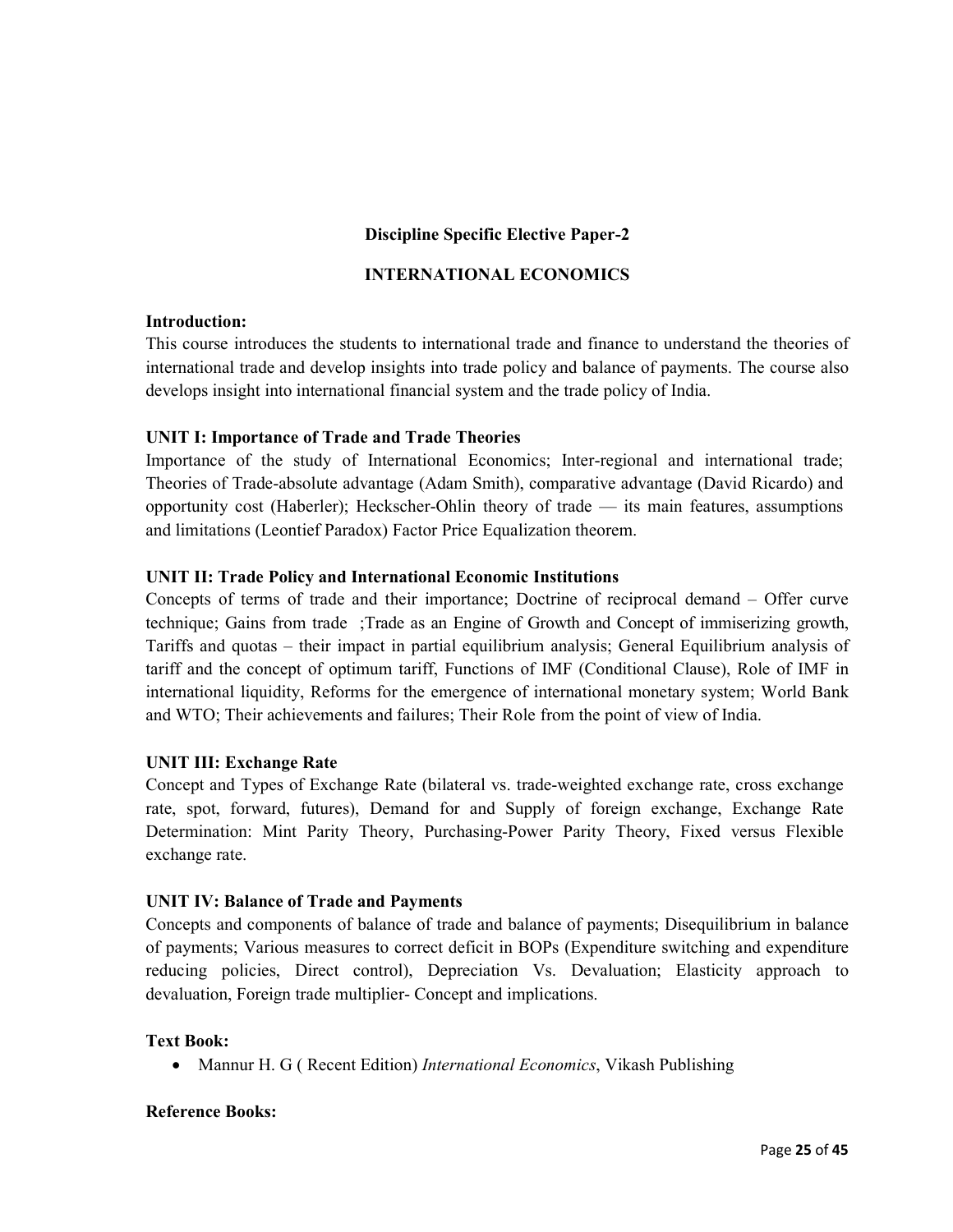- SalvatoreDominick, *InternationalEconomics*,WileIndia.
- SoderstenBo andReedJ, *InternationalEconomics*, McMillanPublisher

## **Discipline Specific Elective Paper-3**

## **AGRICULTURAL ECONOMICS**

#### **Course description**

This course introduces students to the significance of agriculture in the Indian economy and helps to understand the role agriculture in economic development. It is designed to develop insights into changing agricultural practices in India and assess the significance of agriculture in the era of liberalization.

## **UNIT I: Agriculture and Economic Growth**

Role of Agriculture in Economic Development, sectoral changes and agriculture, agriculture in rural development, farm and non-farm employment issues, inter-linkages between agriculture and industry; empirical evidence of inter-dependence between agriculture and industry; Schultz's hypothesis on traditional agriculture – its criticisms; Mechanization of Indian Agriculture; Case for and against farm mechanization; Green revolution and trends of mechanization in India.

## **UNIT II: Agricultural Price and Marketing**

Agricultural price policy for a developing economy – objectives and effectiveness of agricultural price policy, elements of agricultural price policy, features of an ideal agricultural price policy, agricultural price policy in India and public distribution system

Agricultural marketing – need and criteria for assessing efficiency, agricultural marketing system in India, development of a national agricultural marketing platform.

## **UNIT III: Risk and Uncertainty in Agriculture**

Difference between risk and uncertainty, types of uncertainty in agriculture, measures for mitigating risk and uncertainty in agriculture, new agricultural insurance scheme of India Rural credit in India, importance and estimates, agencies for rural credit, review of progress of institutional finance in rural India since independence.

## **UNIT IV: Agriculture in India**

Agriculture in Indian Planning, Globalization and Indian agriculture, Case for and against privatization of agriculture, WTO and India's trade in agricultural commodities.

#### **Text Book**

• Sony, R. N. (2006), Leading Issues in Agricultural Economics, Vishal Publishing, Jalandhar.

**Reference Book:**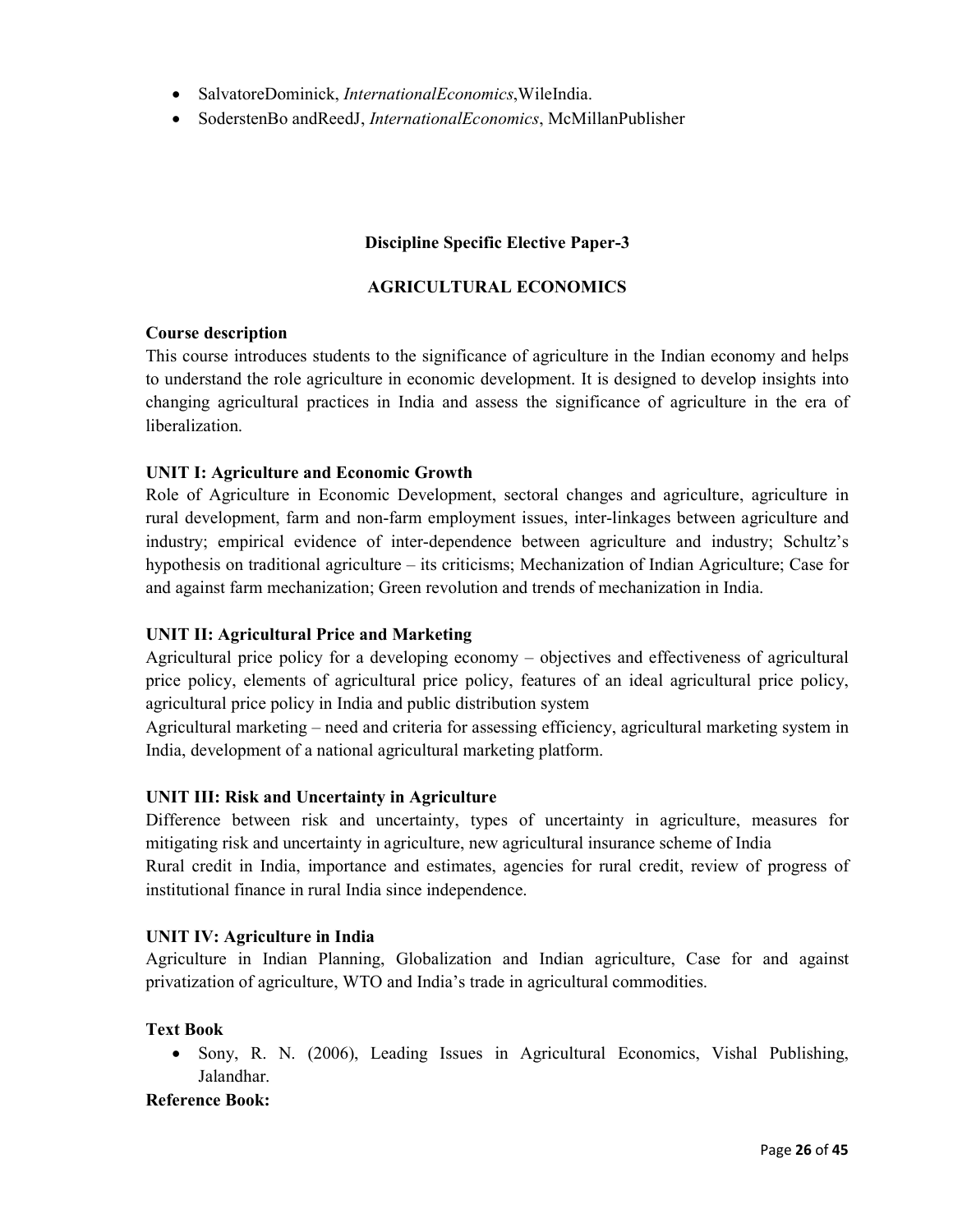• Sadhu, A N and A Singh (2008), Fundamentals of Agricultural Economics, Himalaya Publishing House, Mumbai.

# **Discipline Specific Elective Paper-4**

# **HISTORY OF ECONOMIC THOUGHT**

## **Introduction:**

This course provides a perspective to our intellectual history, development of economic thought and helps relate this thought to the current thinking. It introduces the students to the philosophers and economists who developed economic reasoning and modeling of economic activities. It also helps create critical abilities and attitudes.

## **UNIT I: Introduction and Early Economic Thought**

Mercantilism-main characteristics, Thomas Mur's views ; Physiocracy- main features, Tableau Economique, taxation; Early Classicism: Adam Smith- Theory of Value, Division of labour, capital accumulation, distribution, views on trade and economic progress; David Ricardo-theory of value, theory of rent, distribution, ideas on international trade and development.

## **UNIT II: Classicism Vs Marxism**

Thomas Malthus- population theory, glut theory; Karl Marx-dynamic of social change, theory of value, surplus value, theory of profit, crisis of capitalism, Johns Stuart Mill- ideas on value, distribution, views as a synthesizer.

## **UNIT III: The Marginalists' Revolution**

Economic ideas of Jevons, Walras and Menger, Bohm-Bowerk, Wicksell ; Marshall – Role of time element in price determination, ideas on consumer surplus, Marshal as a synthesizer.

## **UNIT IV: Indian Economic Thought**

Main themes of Kautilya's Arthasashtra; Modern Economic Ideas: Dada Bhai Naoroji, M.K. Gandhi, village swaraj, non-violence, machines and labour, cottage industries; Comparison of Indian Economic thought with western Economic thought.

## **Text Book**

- Gide, Charles and Rist, Charles (1973): A History of Economic Doctrines, Oxford University Press.
- Dasgupta, A K (1986): Epochs of Economic Theory, Oxford University Press, New Delhi.

## **Reference Book:**

• O'Brien, D P (1975): Classical Economists, Oxford, Clarendon Press.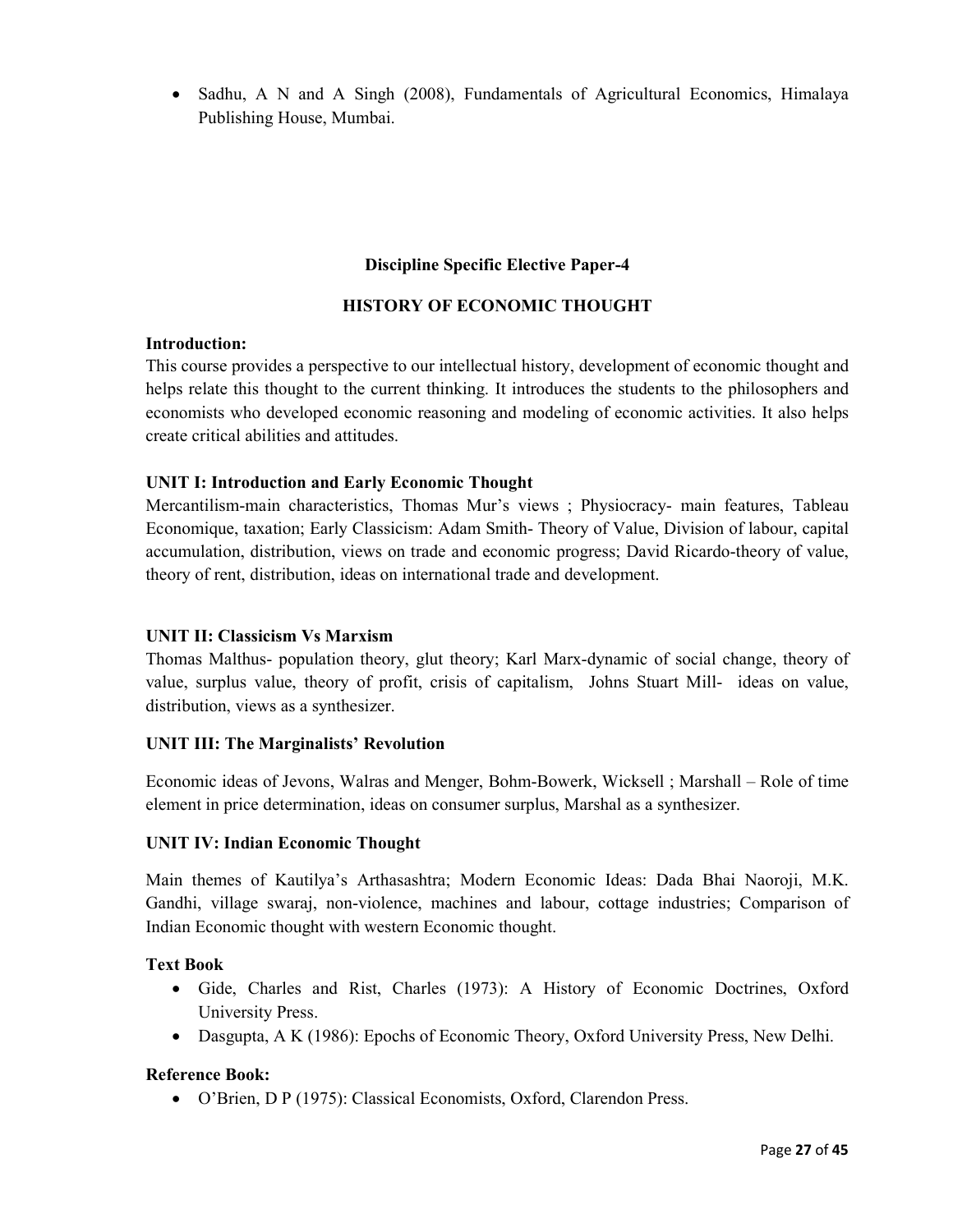- Ekelund, Robert B. and Robert F. Hebert (1990): A History of Economic Theory and Method, third edition, New York: McGraw Hill.
- Henry W. Spiegel (1991): The Growth of Economic Thought, 3rd ed. Durham: Duke University Press.
- Tom Bottomore (1980): Dictionary of Marxist Thought, Basic Blackwell Publishers.
- Roll, Eric, History of Economic Thought, Faber and Faber Ltd.
- L N Rangarajan (1992): Kautilya: The Arthasastra, edited, rearranged, translated and introduced; Penguine books, New Delhi.

# **DSE Paper –4 DISSERTATION / RESEARCH PROJECT (College can give this choice only for students with above 60% aggregate marks)**

**Introduction :** The project is intended to establish the connection between Economics as confined to the text books and class rooms and Economics at play in the ground. It is expected to give an empirical content to the subject. Economics is defined as the study of mankind in the ordinary business of life. It studies individual as well as group behavior.

Project work at the undergraduate level is an in-depth study on a topic chosen by the student. The objective of the project work for the students at undergraduate level is to expose students to the social and real world contexts in which the subjects taught in the classroom have applications. Therefore, the topic must be related to the field of study the student is enrolled. It is undertaken with the guidance of a faculty supervisor, and involves a prolonged period of investigation and writing. The supervisor is supposed to help the student and mentor him/her throughout, from selection of the topic to submission of the project report.

The project output will be a project report written on the topic, chosen by the student and approved by the guide, in about 10000 words.

The process of project preparation typically comprises of an investigation of a particular topic, based on the application of philosophical and theoretical knowledge available in the already existing scientific literature and other published sources of information. The student may use already available data (texts, documents, artworks or existing data sets) or she may go for collection of data from the field. The final report should ideally have the following sections.

(1) Abstract (in about 500 words) containing a summary of the entire report.

(2) Introduction of the topic, arguments for choosing such a topic and the key investigation propositions.

- (3) A review of the existing knowledge on the topic
- (4) Information on the data and data treatment tools used in the study
- (5) An analysis of data and findings
- (6) Conclusions
- (7) References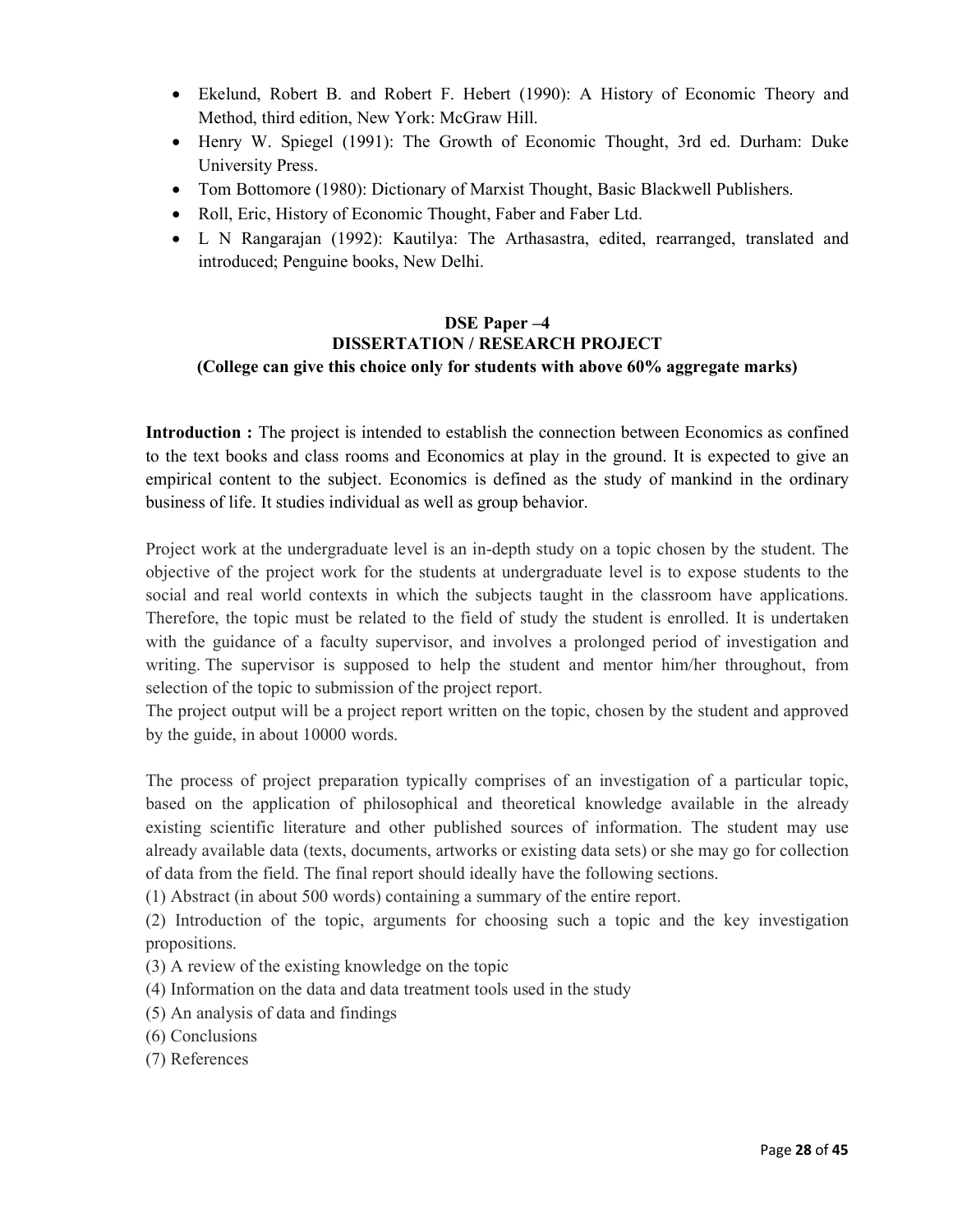A good research project requires sincere efforts and honest dedication from students. Moreover, it requires an engagement of the student with an issue under probe for a fairly long period of time compared to their preparations of subjects for the examination.

A successful completion of the project report has several positive learning outcomes for the student. It empowers the student with the life skill of patience and persistence. It also helps the student to locate her theoretical understandings in the context of socio-economic and political realities.

# **Generic Elective Paper I**

# **INDIAN ECONOMY**

**Introduction:** This paper introduces the students to the essentials of Indian economy with an intention of understanding the basic feature of the Indian economy and its planning process. It also aids in developing an insight into the agricultural and industrial development of India. The students will understand the problems and policies relating to the agricultural and industrial sectors of India and current challenges of Indian economy.

## **Unit I: Introduction to Indian Economy and Current Challenges**

Colonialism & British Rule: Exploitation and under-development in India; Basic features of India Economy; Indian Economy as a developing economy; Demographic trends in India - Size and growth of population, Occupational structure, Sex composition, Age structure and demographic dividend; Causes of population growth and population policy; The problem of unemployment and recent policies for employment generation; The problem of inequality in income distribution and its causes, Policies to address inequality.

## **Unit II: Indian Agriculture**

Role of Agriculture in Indian Economy; Cause of low productivity, Green Revolution and Land Reforms, Agricultural Finance-Sources and Problems; Agricultural Marketing in India.

## **Unit III: Industrial Development in India**

Role of Industrialization in Indian Economy; Small Scale & Cottage Industries: Meaning, Role, Problems and Remedies; Industrial Policies of 1948, 1956, 1977 and1991; Problems of Industrial Development in India; Industrial Sickness.

## **Unit IV: Service Sector in India**

Growth & Contribution to GDP; Composition and relative importance of service sector; Factors determining growth of the sector; ICT and IT – Spread and Policy; Sustainability of services led growth.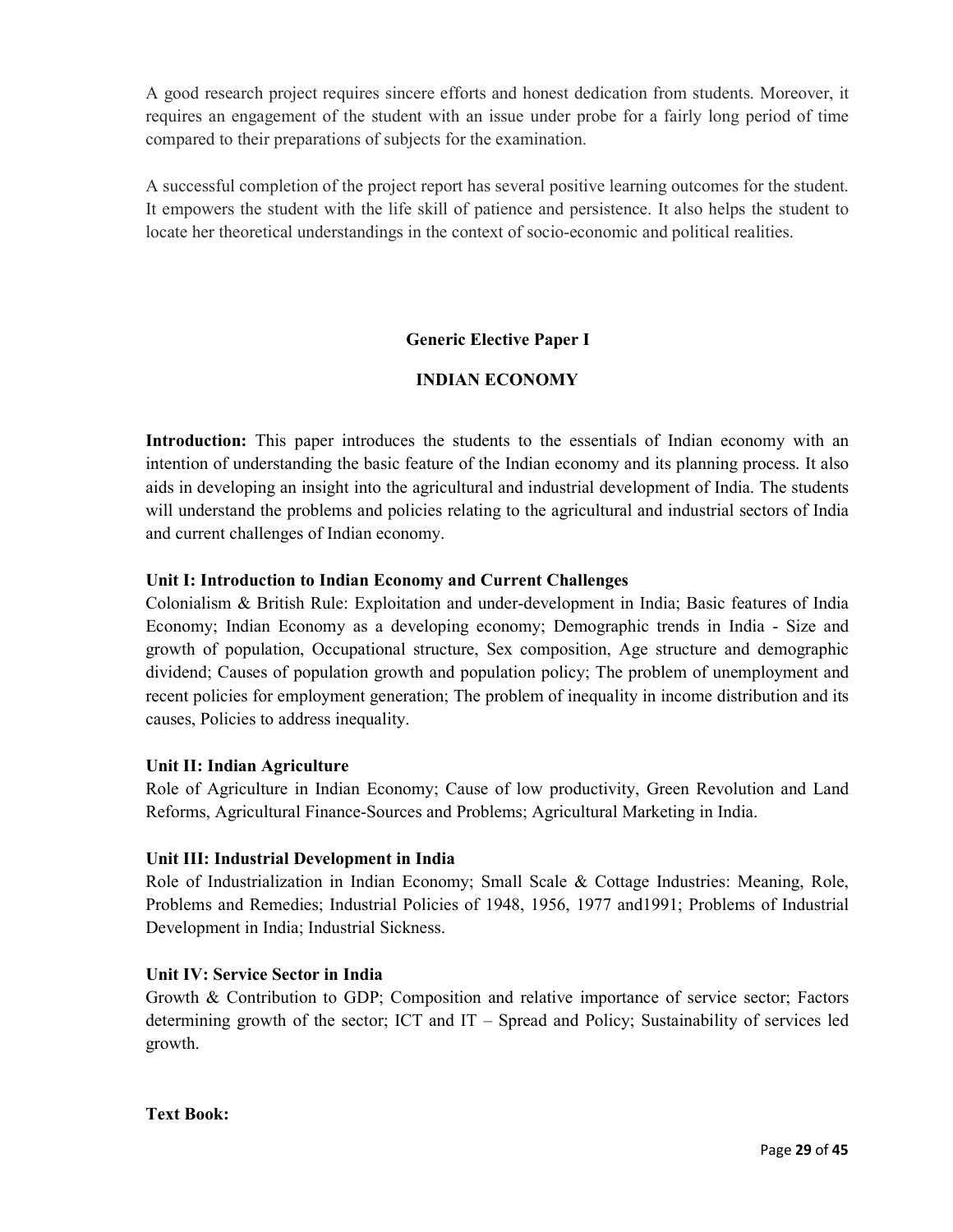• Misra, S. K. and Puri V. K. Indian Economy — Its Development Experience. Himalaya Publishing House, Mumbai

# **Reference Book**

• Dutt R. and Sundharam K. P. M. *Indian Economy*. S. Chand & Company Ltd., New Delhi.

# **Generic Elective Paper II**

## **INDIAN ECONOMY II**

**Introduction: :** This paper is the part II of Indian economy deals with the external sector, financial markets in India, Indian Public Finances and Economic Reforms. This paper also throws some light on current challenges of Indian Economy.

## **Unit I: External Sector in India**

Trends, Composition & Direction in exports from and imports of India; Problems of Balance of Payment: Causes of deficit in BOP & measures to correct it; Trade Policy- Export Promotion Vs Import Substitution; Foreign Trade Policy of India; WTO and India.

## **Unit II: Financial Markets in India**

Commercial Banking in India- Nationalization of Banks; Lead bank scheme and branch expansion; RBI - Functions, Monetary Policy; Development Banking- IFCI,IDBI, SIDBI and NABARD

## **Unit III: Indian Public Finance**

Public Expenditure-Growth and Composition, Causes of Growth of Public Expenditure in India: Tax Revenue of Central and State Governments; Concept of VAT; Deficit Financing in India-Revenue, Budget, Fiscal and Primary Deficits; Purpose and Effects of Deficit Financing; India's Fiscal Policy-Objectives.

## **Unit IV: Current Challenges Facing Indian Economy**

Inflation – Causes, Consequences and Anti-inflationary Policy; Poverty – Poverty line and Estimates, Major Poverty Alleviation Programmes; Environmental Degradation – Growth and Environment; Population Growth and Environment; Environment Policy; Economic Reforms-Globalization, Macroeconomic Stabilization, Structural Reforms, and their impact on the Indian Economy; Foreign capital and MNCs-Role and consequences.

## **Text Book:**

• Misra, S. K. and Puri V. K. Indian Economy — Its Development Experience. Himalaya Publishing House, Mumbai.

## **Reference Book**

- Dutt R. and Sundharam K. P. M. *Indian Economy*. S. Chand & Company Ltd., New Delhi.
- Basu, Kaushik (2016): An Economist in the Real World: The Art of Policy Making in India, enguin.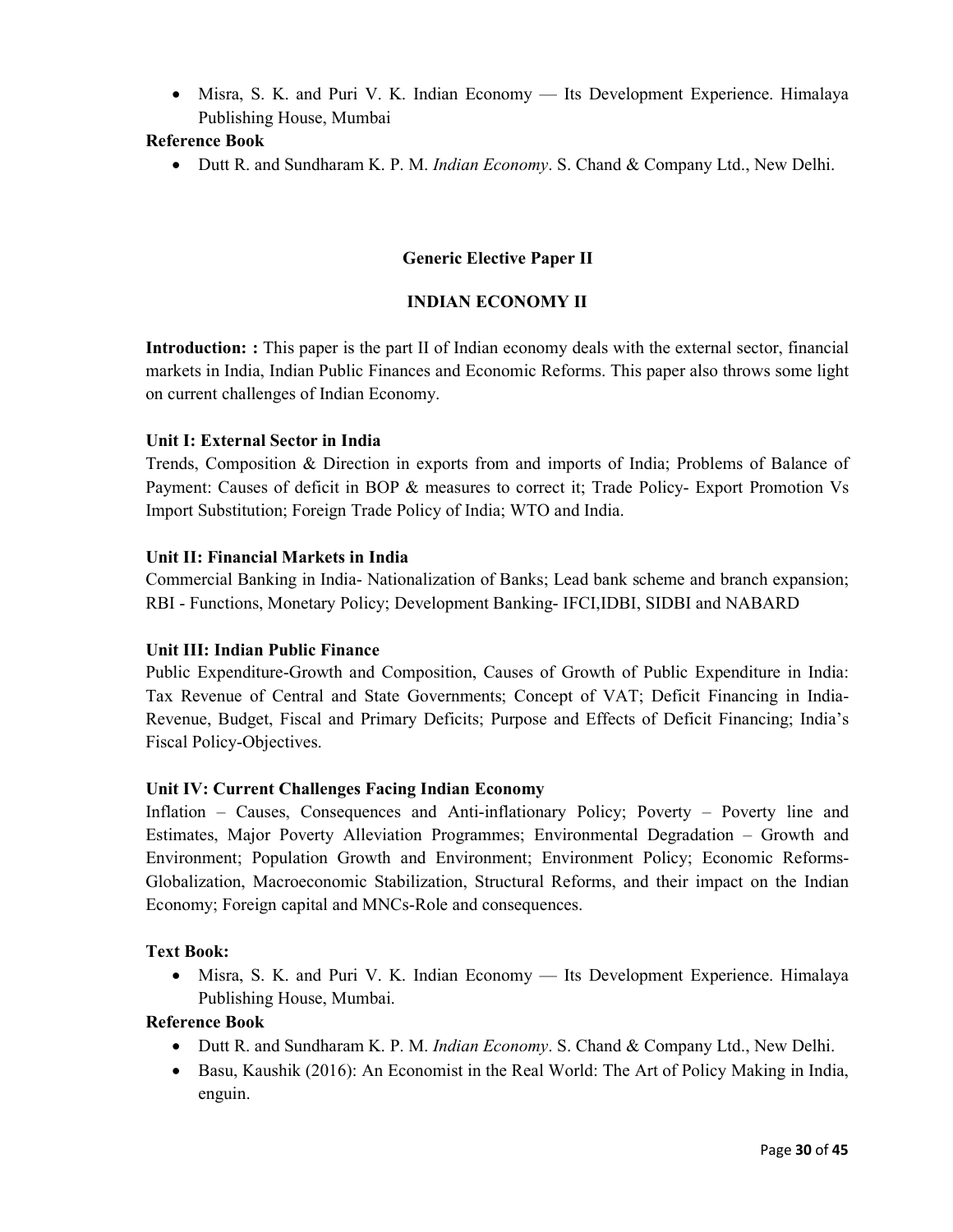# **Generic Elective Paper III**

# **INTRODUCTORY MICROECONOMICS**

## **Introduction:**

This course is designed to expose the students to the basic principles of microeconomic theory. The emphasis will be on thinking like an economist and the course will illustrate how microeconomic concepts can be applied to analyze real-life situation.

# **Unit I: Exploring the Subject Matter of Economics, Markets and Welfare**

The Ten Principles of Economics: How people make decisions; Working of the economy as a whole; Thinking Like an Economist: The economist as Scientist – The scientific method: Observation, Theory and more observation; Role of assumptions; Economic Models; Why economists disagree; Graphs in Economics.

The market forces; Markets and competition; The demand and supply curves – Market vs. individual curves, Shifts in demand and supply curves; Market equilibrium and changes there in; Price elasticity of demand – determinants and computation; Income and cross elasticity of demand; The price elasticity of supply – determinants and Computation; Consumer and Producer Surplus.

# **Unit II: Theory of Consumer Choice**

The Budget Constraint; Preferences – representing preferences with indifference curves; Properties of indifference curves; Two extreme examples of indifference curves; Optimization – Equilibrium; Change in equilibrium due to changes in income, changes in price; Income and substitution effect; Derivation of demand curve; Three applications – Demand for Giffen goods, Wages and Labour Supply, Interest rate and Household saving.

# **Unit III: The Firm and Market Structures**

Cost concepts; Production and costs; The various measures of cost – Fixed and variable cost, average and marginal cost; Cost curves and their shapes; Costs in the short run and in the long run; Economies and diseconomies of scale. Firms in competitive markets – What is a competitive market; Profit maximization and the competitive firm's supply curve; The marginal cost curve and the firm's supply decision; Firm's short-run decision to shut down; Firm's long-run decision to exit or enter a market; The supply curve in a competitive market – short run and long run.

## **Unit IV: The Input Markets**

The demand for labour – The production function and the marginal product of labour; Value of the marginal product of labour and demand for labour; Shifts in labour demand curve; The supply of labour – the trade-off between work and leisure; Shifts in the labour supply curve; Equilibrium in the labour market; Other factors of production: Land and capital; Linkages among factors of production.

## **Text Book:**

• Principles of Economics, Gregory N Mankiw, 6e Cengage Learning India Private Limited, New Delhi.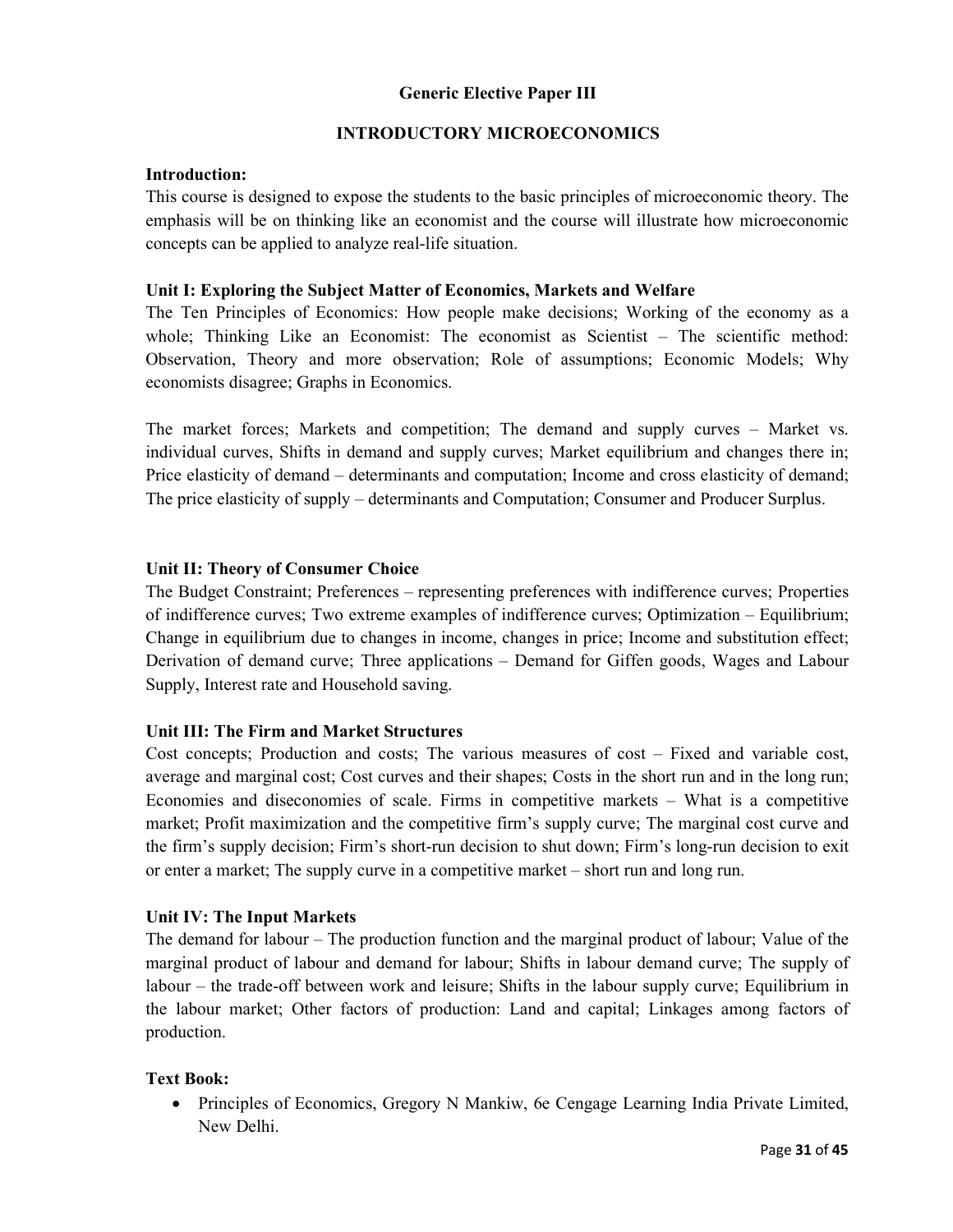#### **Reference Book:**

- Karl E. Case and Ray C. Fair (2007): *Principles of Economics*, 8<sup>th</sup> Edition, Pearson Education Inc.
- Pindyck, Robert and Daniel Rubinfeld  $(2018)$ : Microeconomics, 9<sup>th</sup> Edition, Pearson Education Inc.

## **Generic Elective Paper IV**

# **INTRODUCTORY MACROECONOMICS**

#### **Introduction:**

This course aims to introduce the students to the basic concepts of Macroeconomics. Macroeconomics deals with the aggregate economy. This course discusses the preliminary concepts associated with the determination and measurement of aggregate macroeconomic variable like savings, investment, GDP, money, inflation, and the balance of payments.

#### **Unit I: Basic Concepts in Macroeconomics**

Macro vs. Micro Economics; Limitations of Macroeconomics ; Stock and Flow variables, Equilibrium and Disequilibrium, Partial and General Equilibrium Statics – Comparative Statics and Dynamics ; National Income Concepts – GDP, GNP, NDP and NNP at market price, factor cost, real and nominal; Disposable personal Income.

#### **Unit II: Measurement of Macroeconomic Variables**

Output, Income and Expenditure Approaches ; Difficulties of Estimating National Income; National Income Identities in a simple 2- sector economy and with government and foreign trade sectors; Circular Flows of Income in 2, 3 and 4-sector; economies; National Income and Economic Welfare; Green Accounting.

## **Unit III: Money and Changes in its Value**

Evolution and Functions of Money, Quantity Theory of Money – Cash Transactions, Cash Balances and Keynesian Approaches, Value of Money and Index Number of Prices. Inflation – Meaning, Causes, and Anti-Inflationary Measures; Classical, Keynesian, Monetarist and Modern Theories of Inflation, Inflationary Gap, Deflation- Meaning, Causes, and Anti-Deflationary Measurers, Depression and Stagflation; Inflation vs. Deflation.

#### **Unit IV: Determination of National Income**

The Classical Approach - Say's Law, Theory of Determination of Income and Employment with and without saving and Investment; Basics of Aggregate Demand and Aggregate Supply and Consumption- Saving – Investment Functions, The Keynesian Approach – Basics of Aggregate Demand and Aggregate Supply and Consumption, Saving, Investment Functions; The Principle of Effective Demand; Income Determination in a Simple 2-Sector Model; Changes in Aggregate Demand and Income- The Simple Investment Multiplier.

#### **Text Book:**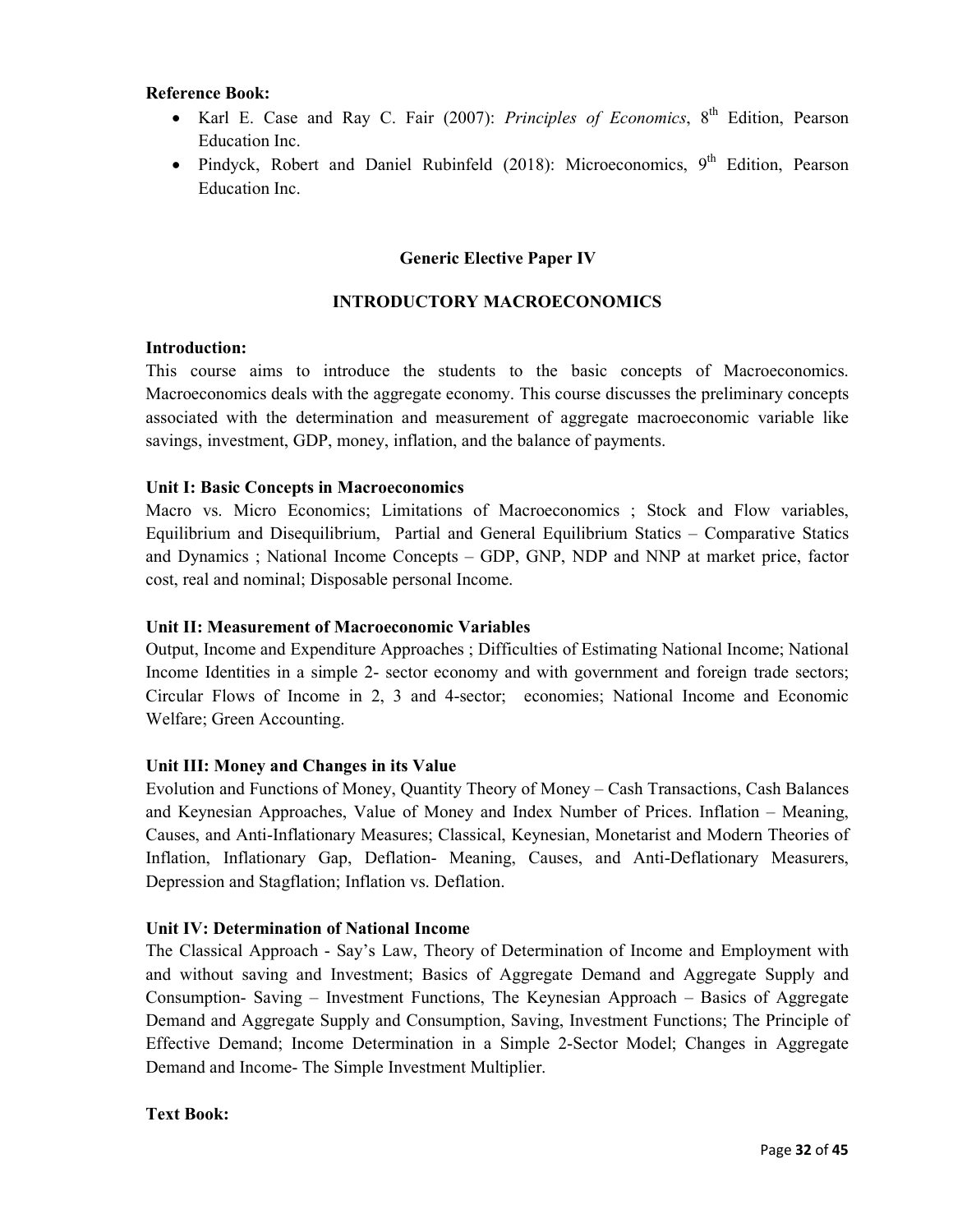• N. Gregory Mankiw (2010):*Macroeconomics*, 7th edition, Cengage Learning India Private Limited, New Delhi

# **Reference Book**:

• Richard T. Froyen (2005): *Macroeconomics*, 2nd Edition, Pearson Education Asia, New Delhi.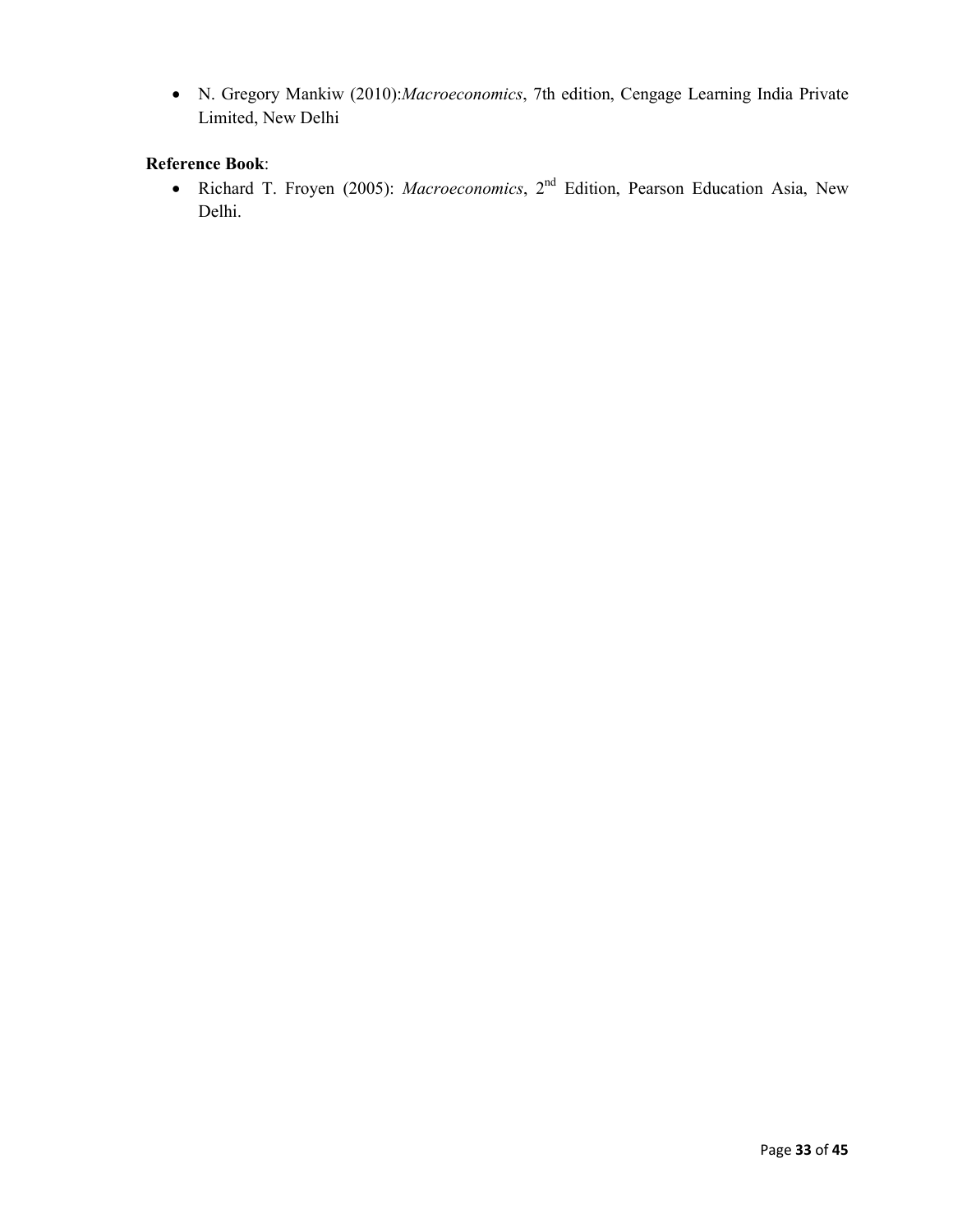# **Course structure of UG Economics Pass**

| Semester     | Course  | Course Name                                                                                 | Credits | Total marks |
|--------------|---------|---------------------------------------------------------------------------------------------|---------|-------------|
| $\mathbf I$  | DSC-I   | Principles of Microeconomics I                                                              | 06      | 100         |
| $\mathbf{I}$ | DSC-II  | Principles of Microeconomics II                                                             | 06      | 100         |
| $\rm III$    | DSC-III | Principles of Macroeconomics I                                                              | 06      | 100         |
| ${\bf IV}$   | DSC-IV  | Principles of Macroeconomics II                                                             | 06      | 100         |
| $\mathbf{V}$ | DSE-I   | 1. Economic Development and<br>Policy in India<br>2. Economic History of India<br>1857-1947 | 06      | 100         |
| VI           | DSE-II  | Odisha Economy<br>1.<br>Money and Banking<br>2.                                             | 06      | 100         |
|              |         |                                                                                             | 30      | 600         |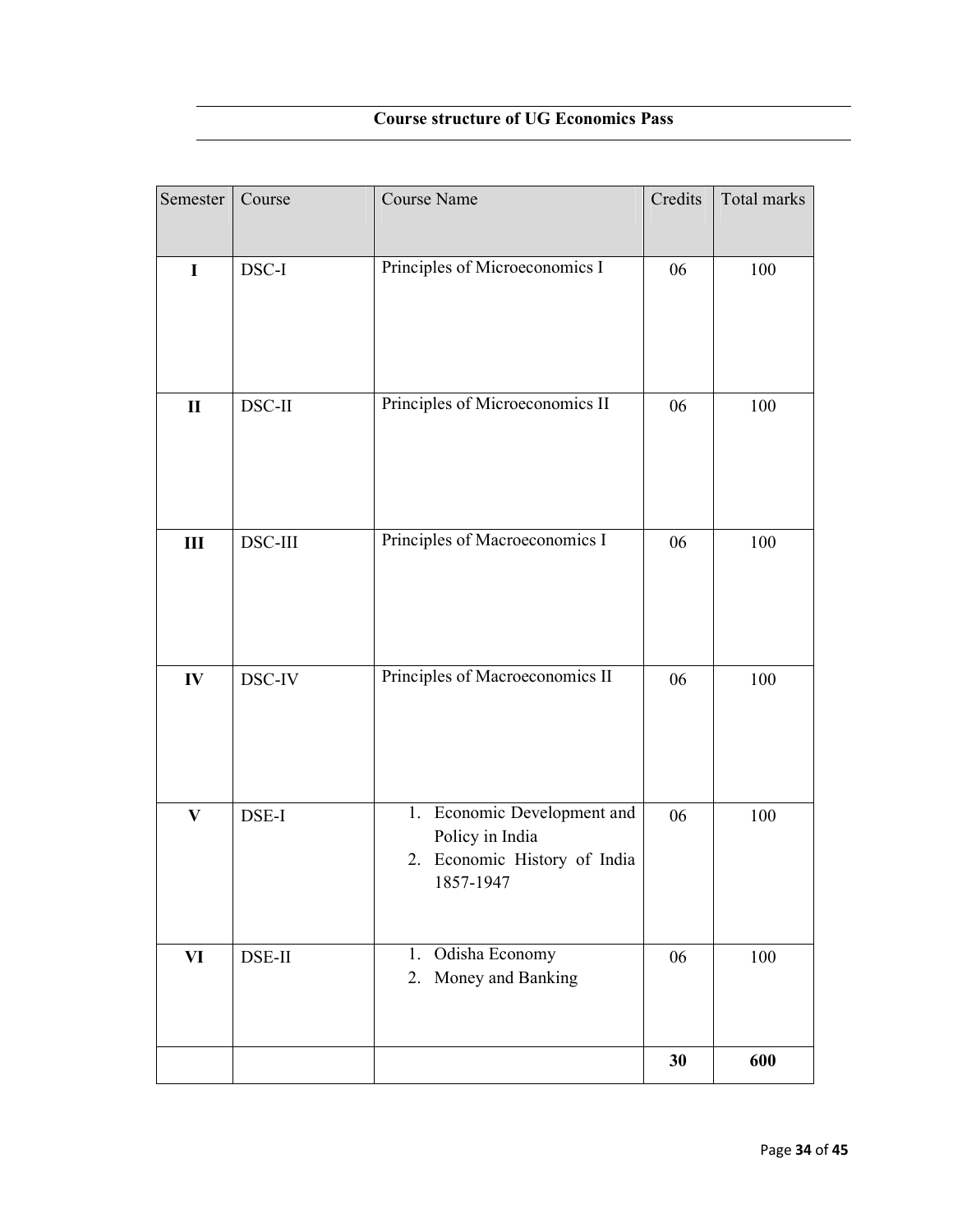## **ECONOMICS Papers for PASS students**

Discipline Specific Core – 4 papers Discipline Specific Elective – 2 papers

 Marks per paper – Mid term: 20 marks, End term: 80 marks, Total– 100 marks Credit per paper– 6 Teaching hours per paper–  $50$  hours  $+ 10$  hours tutorial

# **Discipline Specific Core Paper I**

## **PRINCIPLES OF MICROECONOMICS- I**

#### **Introduction:**

This course is designed to expose the students to the basic principles of microeconomic theory. The emphasis will be on thinking like an economist and the course will illustrate how microeconomic concepts can be applied to analyze real-life situations.

#### **Unit I: Exploring the subject matter of Economics, Markets and Welfare**

The Ten Principles of Economics: How people make decisions; Working of the economy as a whole; Thinking Like an Economist: The economist as Scientist – The scientific method: Observation, Theory and more observation; Role of assumptions; Economic Models; Why economists disagree; Graphs in Economics.

The market forces; Markets and competition; The demand and supply curves – Market vs individual curves, Shifts in demand and supply curves; Market equilibrium and changes there in; Price elasticity of demand – determinants and computation; Income and cross elasticity of demand; The price elasticity of supply – determinants and Computation; Consumer and Producer Surplus.

#### **Unit II: Theory of Consumer Choice**

The Budget Constraint; Preferences – representing preferences with indifference curves; Properties of indifference curves; Two extreme examples of indifference curves; Optimization – Equilibrium; Change in equilibrium due to changes in income, changes in price; Income and substitution effect; Derivation of demand curve; Three applications – Demand for Giffen goods, wages and labour supply, Interest rate and household saving.

#### **Unit III: The Firm and Market Structures**

Cost concepts; Production and costs; The various measures of cost – Fixed and variable cost, average and marginal cost; Cost curves and their shapes; Costs in the short run and in the long run; Economies and diseconomies of scale. Firms in competitive markets – What is a competitive market; Profit maximization and the competitive firm's supply curve; The marginal cost curve and the firm's supply decision; Firm's short-run decision to shut down; Firm's long-run decision to exit or enter a market; The supply curve in a competitive market – short run and long run.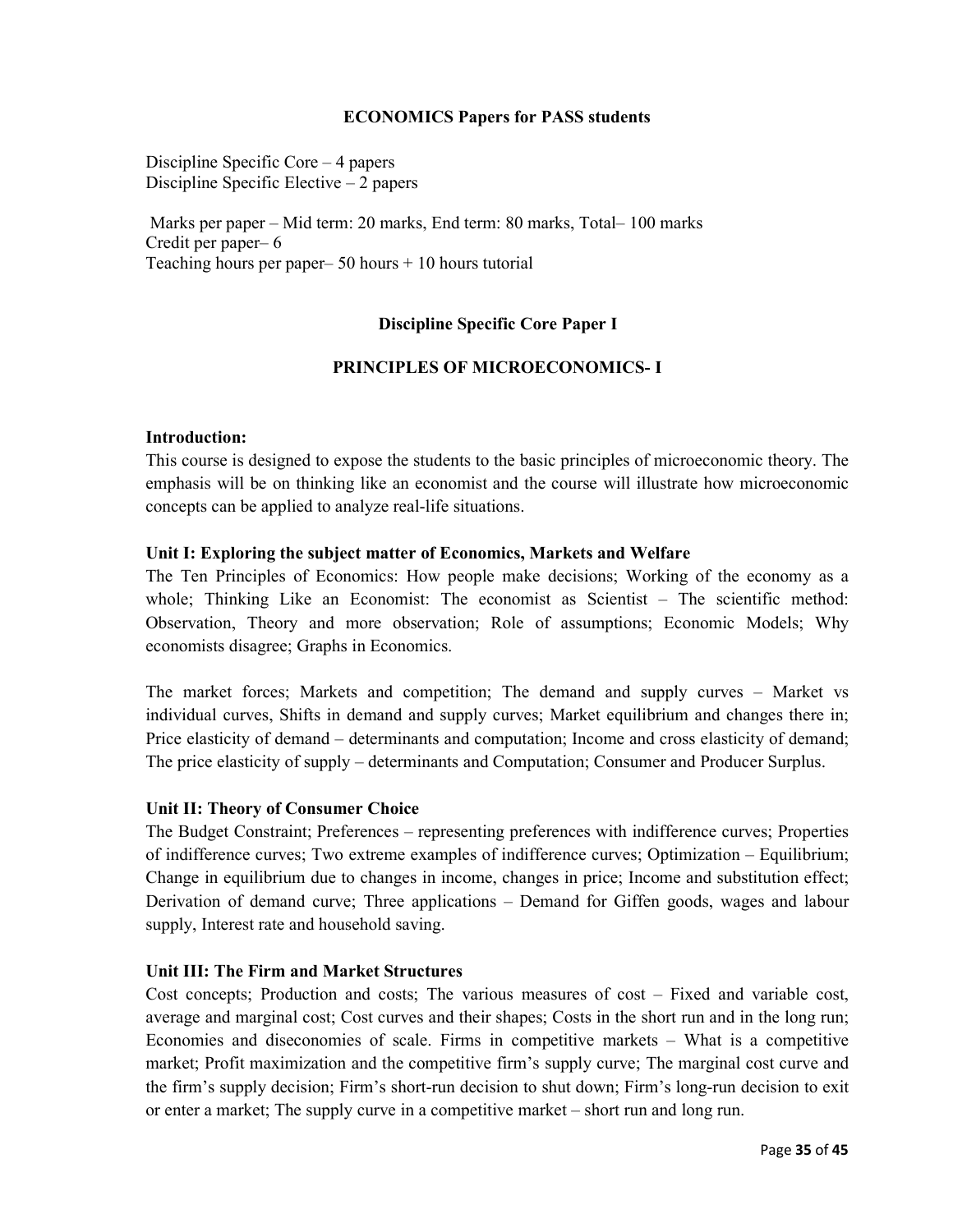## **Unit IV: The Input Markets**

The demand for labour – The production function and the marginal product of labour; Value of the marginal product of labour and demand for labour; Shifts in labour demand curve; The supply of labour – the trade-off between work and leisure; Shifts in the labour supply curve; Equilibrium in the labour market; Other factors of production: Land and capital; Linkages among factors of production.

## **Text Book:**

• Principles of Economics, Gregory N Mankiw, 6e Cengage Learning India Private Limited, New Delhi

## **Reference Book:**

• Karl E. Case and Ray C. Fair (2007): *Principles of Economics*, 8<sup>th</sup> Edition, Pearson Education Inc.

## **Discipline Specific Core Paper II**

# **PRINCIPLES OF MICROECONOMICS II**

## **Introduction:**

The course is designed to provide a sound training in microeconomic theory to formally analyze the behavior of individual agents. Since students are already familiar with the quantitative techniques in the previous semesters, mathematical tools are used to facilitate understanding of the basic concepts; this course looks at the behavior of the consumer and the producer and also covers the behavior of a competitive firm.

## **Unit I: Consumer Theory I**

Preferences and Utility, Axioms of Rational Choice, Utility, Trades and Substitutions, Indifference curves; Mathematics of Indifference curves, Utility functions for specific preferences, the many good case; Utility Maximization and choice: the 2-good case (graphical analysis), the n-good case, Indirect utility function, the Lump sum principle, Expenditure minimization, properties of expenditure function.

## **Unit II: Consumer Theory II**

The income and substitution effects: Demand function, changes in income, changes in a goods price- Direct and Indirect Approaches (Slutsky), the Individual's Demand Curve, Compensated (Hicksian) demand curves and functions, demand elasticity, Consumer Surplus, Demand relationships among goods, the 2-good case, substitutes and complements, Net (Hicksian) substitutes, and Complements, Substitutability with many goods.

## **Unit III: Production Theory and Costs**

Production Functions: Marginal productivity, Production with One Variable Input (labour) and with Two-Variable Inputs, Isoquant Maps and the Rate of Technical Substitution, Returns to Scale, Elasticity of Substitution, Some Simple Production Functions: Linear, Fixed Proportions, Cobb-Duglas; Technical Progress.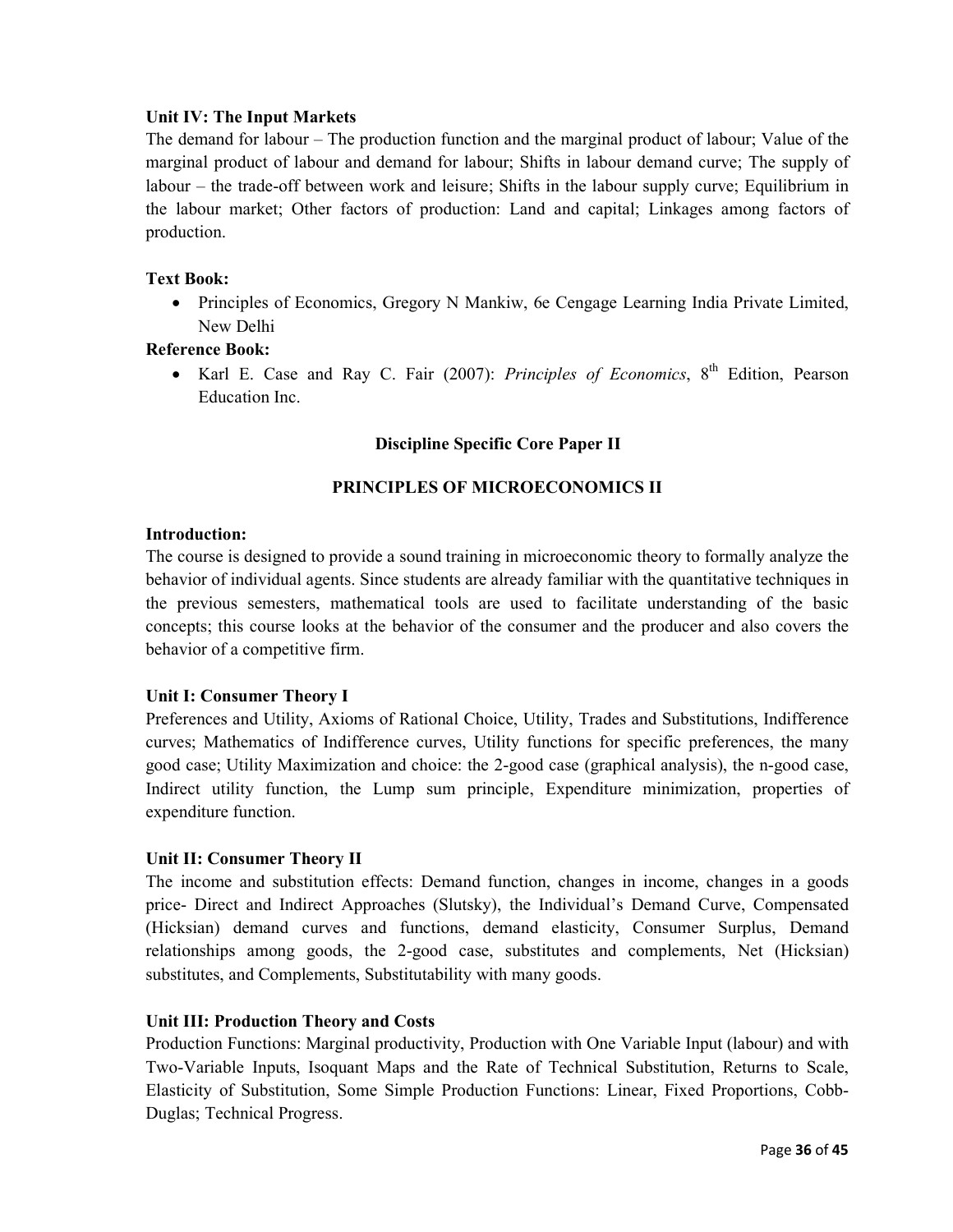Definition of Cost and its properties, Cost minimizing input choices (Optimisation principles, expansion path), Cost Functions and Shift in Cost Curves, Long-Run versus Short-Run Cost Curves.

## **Unit IV: Profit Maximization**

The Nature and Behavior of Firms, Marginal Revenue – Relationship between Average and marginal revenue, Short-Run Supply by a Price-Taking Firm, Profit Functions and its Properties, Profit maximization – General conditions, Input demands.

## **Text Book:**

• C. Snyder and W. Nicholson (2012): Microeconomic Theory: Basic Principles and Extensions, 11<sup>th</sup> Edition, Cengage Learning, Delhi, India.

## **Reference Books**:

• H. R. Varian (2010): Intermediate Microeconomics: A Modern Approach,  $8^{th}$  Edition, W.W. Norton and Company/Affiliated East-West Press (India). The workbook by Varian and Bergstrom may be used for problems.

# **Discipline Specific Core Paper III**

# **PRINCIPLES OF MACROECONOMICS I**

#### **Introduction:**

This course aims to introduce the students to the basic concepts of Macroeconomics. Macroeconomics deals with the aggregate economy. This course discusses the preliminary concepts associated with the determination and measurement of aggregate macroeconomic variable like savings, investment, GDP, money, inflation, and the balance of payments.

## **Unit I: Basic Concepts in Macroeconomics**

Macro vs. Micro Economics; Limitations of Macroeconomics ; Stock and Flow variables, Equilibrium and Disequilibrium, Partial and General Equilibrium Statics – Comparative Statics and Dynamics ; National Income Concepts – GDP, GNP, NDP and NNP at market price, factor cost, real and nominal; Disposable personal Income.

## **Unit II: Measurement of Macroeconomic Variables**

Output, Income and Expenditure Approaches ; Difficulties of Estimating National Income; National Income Identities in a simple 2- sector economy and with government and foreign trade sectors; Circular Flows of Income in 2, 3 and 4-sector; economies; National Income and Economic Welfare; Green Accounting.

## **Unit III: Money and Changes in its Value**

Evolution and Functions of Money, Quantity Theory of Money – Cash Transactions, Cash Balances and Keynesian Approaches, Value of Money and Index Number of Prices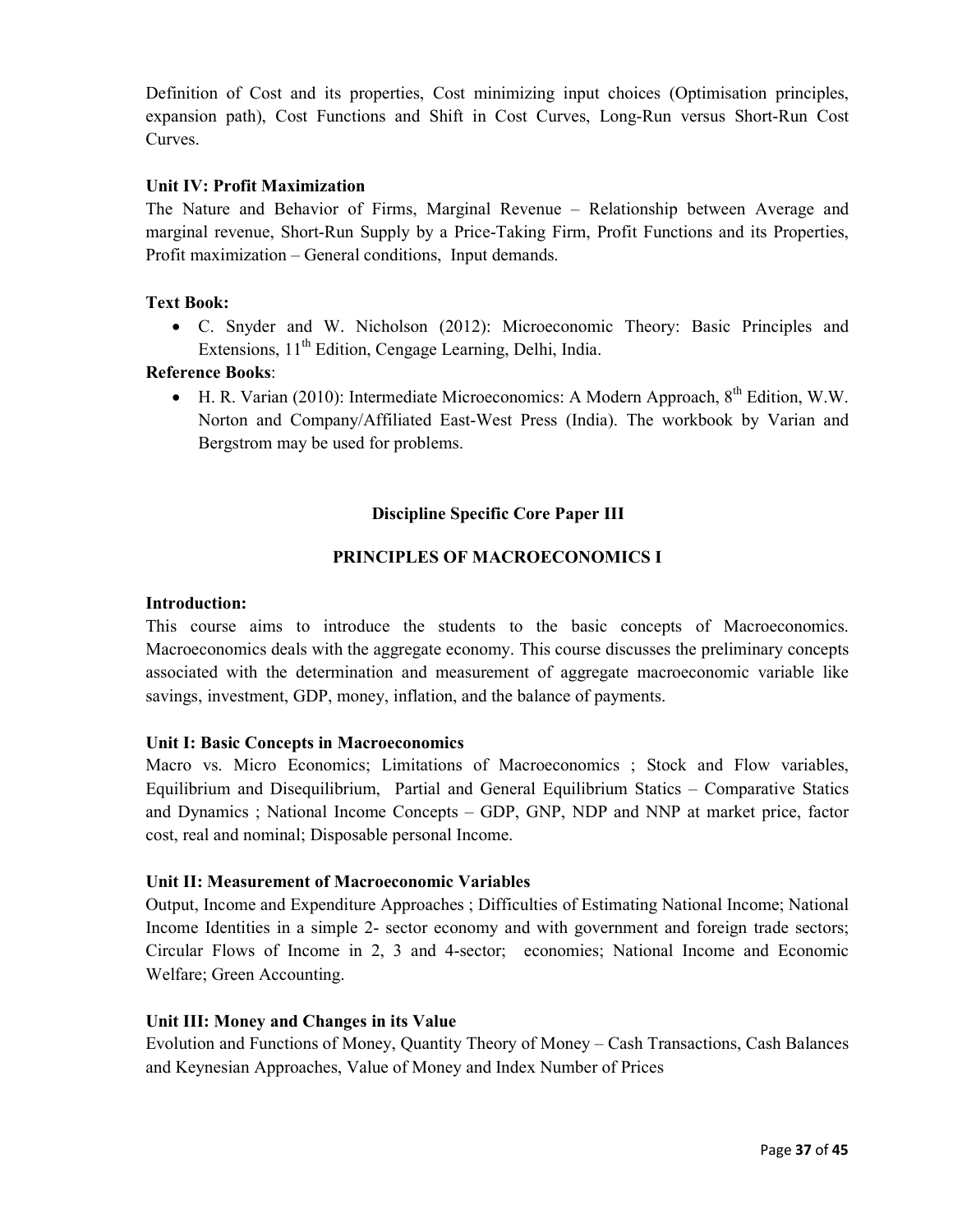Inflation – Meaning, Causes, and Anti-Inflationary Measures; Classical, Keynesian, Monetarist and Modern Theories of Inflation, Inflationary Gap, Deflation- Meaning, Causes, and Anti-Deflationary Measurers, Depression and Stagflation; Inflation vs. Deflation.

## **Unit IV: Determination of National Income**

The Classical Approach - Say's Law, Theory of Determination of Income and Employment with and without saving and Investment; Basics of Aggregate Demand and Aggregate Supply and Consumption- Saving – Investment Functions, The Keynesian Approach – Basics of Aggregate Demand and Aggregate Supply and Consumption, Saving, Investment Functions; The Principle of Effective Demand; Income Determination in a Simple 2-Sector Model; Changes in Aggregate Demand and Income- The Simple Investment Multiplier.

# **Text Book:**

N. Gregory Mankiw (2010):*Macroeconomics*, 7th edition, Cengage Learning India Private Limited, New Delhi

# **Reference Book**:

Richard T. Froyen (2005): *Macroeconomics*, 2nd Edition, Pearson Education Asia, New Delhi.

# **Discipline Specific Core Paper IV**

# **PRINCIPLES OF MACROECONOMICS II**

## **Introduction:**

This course introduces the students to formal modeling of a macro-economy in terms of analytical tools. It discusses various alternative theories of output and employment determination in a closed economy in the short run as well as medium run, and the role of policy in this context. It also introduces the students to various theoretical issues related to an open economy.

## **Unit I: Consumption and Investment**

Consumption – Income Relationship, Propensities to Consume and the Fundamental Psychological Law of Consumption; Implications of Keynesian Consumption Function; Factors Influencing Consumption Function; Measures to Raise Consumption Function; Absolute, Relative, Permanent and Life – Cycle Hypotheses

Autonomous and Induced Investment, Residential and Inventory Investment, Determinants of Business Fixed Investment, Decision to Invest and MEC, Accelerator and MEI, Theories of Investment.

# **Unit II: Demand for and Supply of Money**

Demand for Money – Classical, Neoclassical and Keynesian Approaches, The Keynesian Liquidity Trap and its Implications, Supply of Money – Classical and Keynesian Approaches, The Theory of Money Supply Determination and Money Multiplier, Measures of Money Supply in India.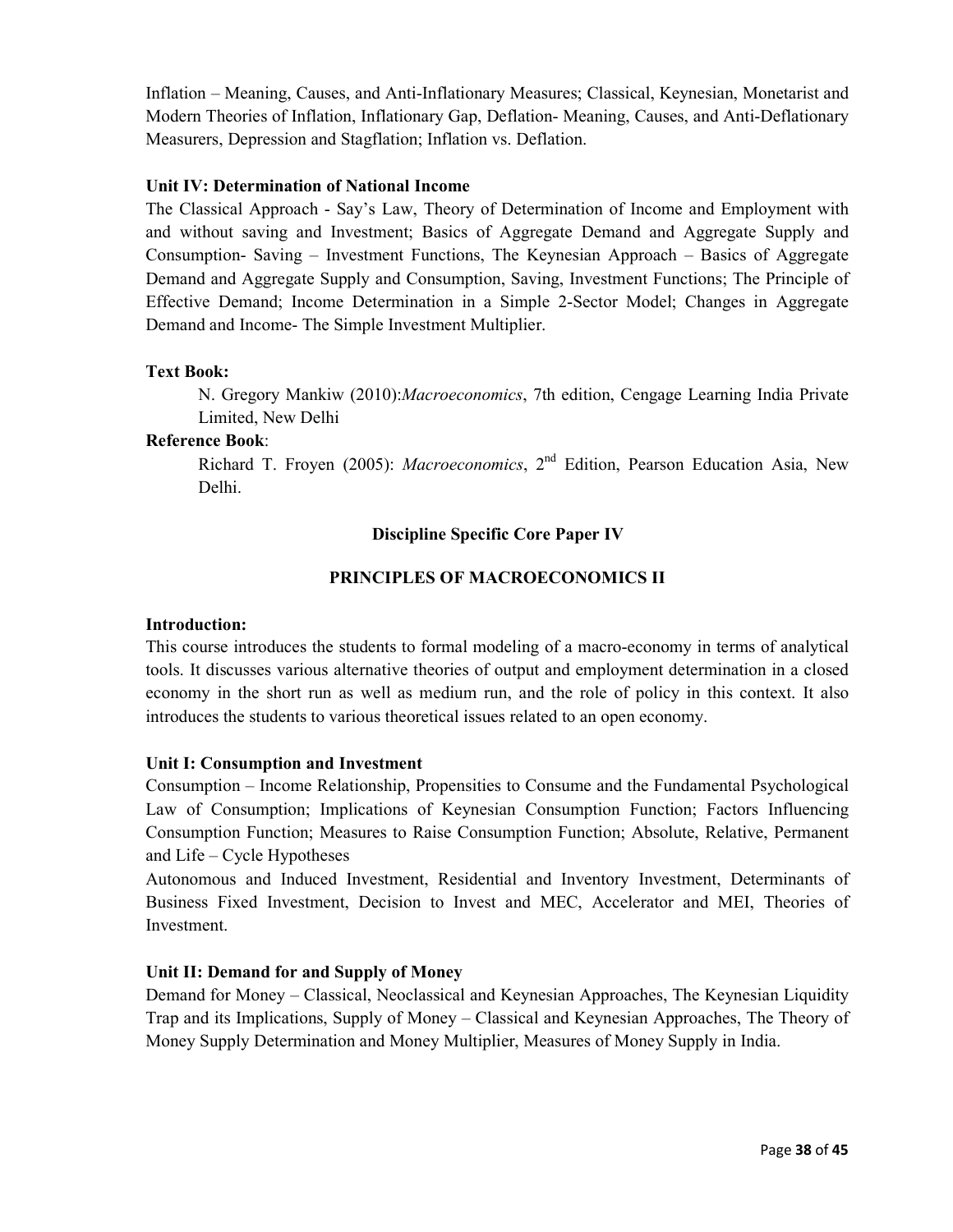# **Unit III: Aggregate Demand and Aggregate Supply**

Derivation of Aggregate Demand and Aggregate Supply Curves in the IS-LM Framework; Nature and Shape of IS and LM curves; Interaction of IS and LM curves and Determination of Employment, Output, Prices and Investment; Changes in IS and LM curves and their Implications for Equilibrium.

# **Unit IV: Inflation, Unemployment and Expectations, and Trade Cycles**

Inflation – Unemployment Trade off and the Phillips Curve – Short run and Long run Analysis; Adaptive and Rational Expectations; The Policy Ineffectiveness Debate; Meaning and Characteristics of Trade Cycles; Hawtrey's Monetary Theory, Hayek's Over-investment Theory and Keynes' views on Trade Cycles.

# **Text Book:**

• N. Gregory Mankiw (2010): *Macroeconomics*, 7th edition, Cengage Learning India Private Limited, New Delhi

## **Reference Book**:

• Richard T. Froyen (2005): *Macroeconomics*, 2<sup>nd</sup> Edition, Pearson Education Asia, New Delhi.

# **Discipline Specific Elective Paper I DSE Group I**  *(A student has to choose any one from group I under DSE-1)*

# **1. ECONOMIC DEVELOPMENT AND POLICY IN INDIA**

**Introduction: :** This paper introduces the students to the essentials of Indian economy with an intention of understanding the basic feature of the Indian economy and its planning process. It also aids in developing an insight into the agricultural and industrial development of India. The students will understand the problems and policies relating to the agricultural and industrial sectors of India and current challenges of Indian economy.

# **Unit I: Introduction to Indian Economy and Current Challenges**

Colonialism & British Rule: Exploitation and under-development in India; Basic features of India Economy; Indian Economy as a developing economy; Demographic trends in India - Size and growth of population, Occupational structure, Sex composition, Age structure and demographic dividend; Causes of population growth and population policy; The problem of unemployment and recent policies for employment generation; the problem of inequality in income distribution and its causes, Policies to address inequality.

## **Unit II: Indian Agriculture**

Role of agriculture in Indian Economy; Cause of low productivity, Green Revolution and Land Reforms, Agricultural Finance-Sources and Problems; Agricultural Marketing in India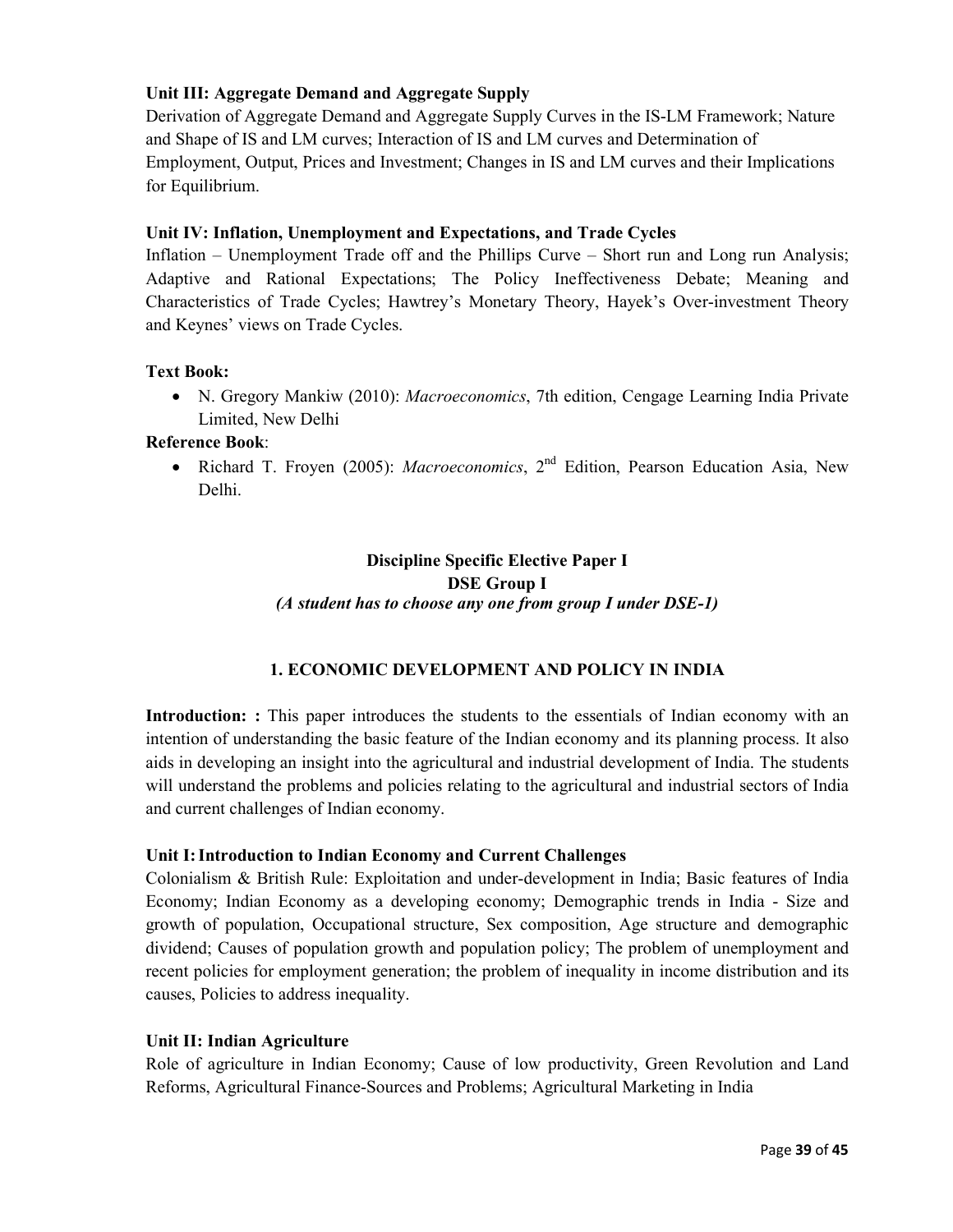## **Unit III: Industrial Development in India**

Role of Industrialization in Indian Economy; Small Scale & Cottage Industries: Meaning, Role, Problems and Remedies; Industrial Policies of 1948,1956,1977 and1991; Problems of Industrial Development in India; Industrial Sickness.

## **Unit IV: Service Sector in India**

Growth & Contribution to GDP; Composition and relative importance of service sector; Factors determining growth of the sector; ICT and IT – Spread and Policy; Sustainability of services led growth.

## **Text Book:**

• Misra, S. K. and Puri V. K. Indian Economy — Its Development Experience. Himalaya Publishing House, Mumbai

## **Reference Book**

• Dutt R. and Sundharam K. P. M. *Indian Economy*. S. Chand & Company Ltd., New Delhi.

# **Discipline Specific Elective Paper I**

## **2. ECONOMIC HISTORY OF INDIA 1857-1947**

#### **Introduction:**

This course analyses key aspects of Indian economic development during the second half of British colonial rule. In doing so, it investigates the place of the Indian economy in the wider colonial context, and the mechanisms that linked economic development in India to the compulsions of colonial rule. This course links directly to the course on India's economic development after independence in 1947.

## **Unit I: Colonial India: Background and Introduction**

Overview of colonial economy, Macro trends in national Income; population; occupational structure.

## **Unit II: Agriculture**

Agrarian structure and land relations; agricultural markets and institutions – credit, commerce and technology; trends in performance and productivity; famines.

## **Unit III: Railways and Industry**

Railways; the de-industrialization debate; evolution of entrepreneurial and industrial structure; nature of industrialization in the interwar period; constraints to industrial breakthrough; labor relations.

## **Unit IV: Economy and State in the Imperial Context**

The imperial priorities and the Indian economy; drain of wealth; international trade, capital flows and the colonial economy – changes and continuities; government and fiscal policy.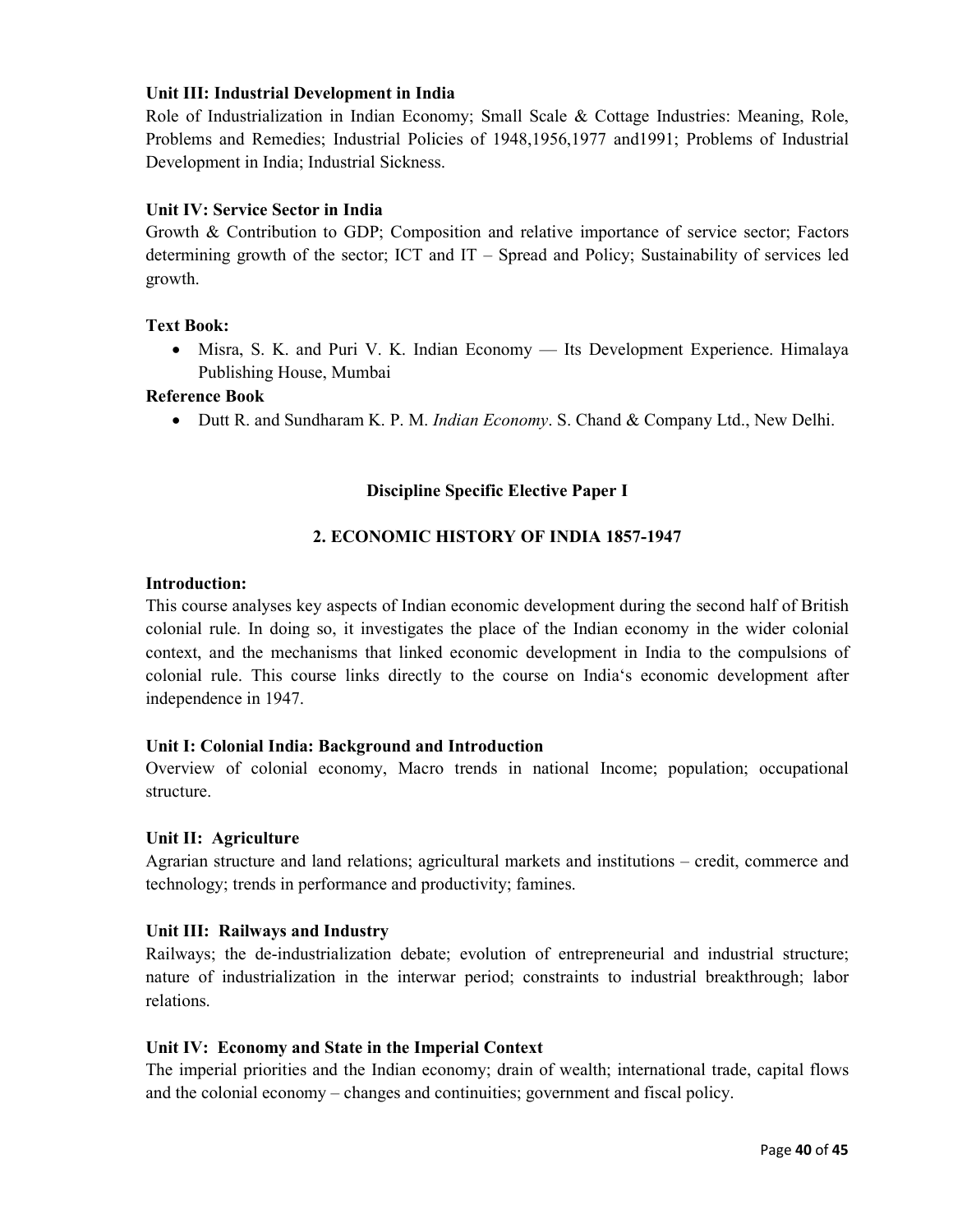## **Text Book**:

• Tirthankar Roy, *The Economic History of India 1857-1947*, Oxford University Press, 3rd edition, 2011.

# **Discipline Specific Elective Paper II DSE Group II**  *(A student has to choose any one from group II under DSE - 2)*

## **1. ODISHA ECONOMY**

#### **Introduction**

Using appropriate analytical frameworks, this course reviews major trends in economic indicators and policy debates in Odisha in pre- and post-Independence period, with particular emphasis on paradigm shifts and turning points. Given the rapid changes taking place in Odisha, the reading list will have to be updated annually.

#### **Unit I: Odisha Economy before 1947**

Orissa's Economy in the Nineteenth Century: Benevolence or Exploitation, Forces of Nature, Animal Power, The Company Steps in, Public Works and Public Health, Education, Disintegration of Village Economy, New Social Environment, Changing Position of Social Classes, The Moneylenders, The Borrowers, Money-flows from Village to Metropolis, Pauperization of Peasantry, The Wage Earners, Demographic Changes, Profiting from Rural Adversity; Diarchy in 1919 and Separation of Provincial Finances from Central Government in 1937; Emergence of Federal Finance (Ref.: Das 1976a and 1976b, GoO 2016).

## **Unit II: Macro Economy of Odisha**

A macro glance of Odisha economy: aggregate income, broad sectoral decomposition, performance of districts, employment, child labour and bonded labour, employment programmes, consumption expenditure, cost of living; Odisha State public finances (Chapter 14 and 15 of Ref 1; & Chapter 2 and 9 of Ref 2).

## **Unit III: Agriculture, Industry, Infrastructure and Environment in Odisha**

Agriculture: land ownership and land tenure, agricultural wages and rural unemployment, production and productivity of major crops, agricultural inputs, agricultural policy; Animal Husbandry; Fisheries (Chapter 1 to 3 of Ref 1; & Chapter 3 of Ref 2)

Industry: Investment, industrial policy, and the growth of large industries, mining and quarrying; Construction; tertiary sector: tourism, transport and power; Water Resources, Forest Resources (Chapter 4 to 8 of Ref 1;  $&$  Chapter 4  $&$  5 of Ref 2).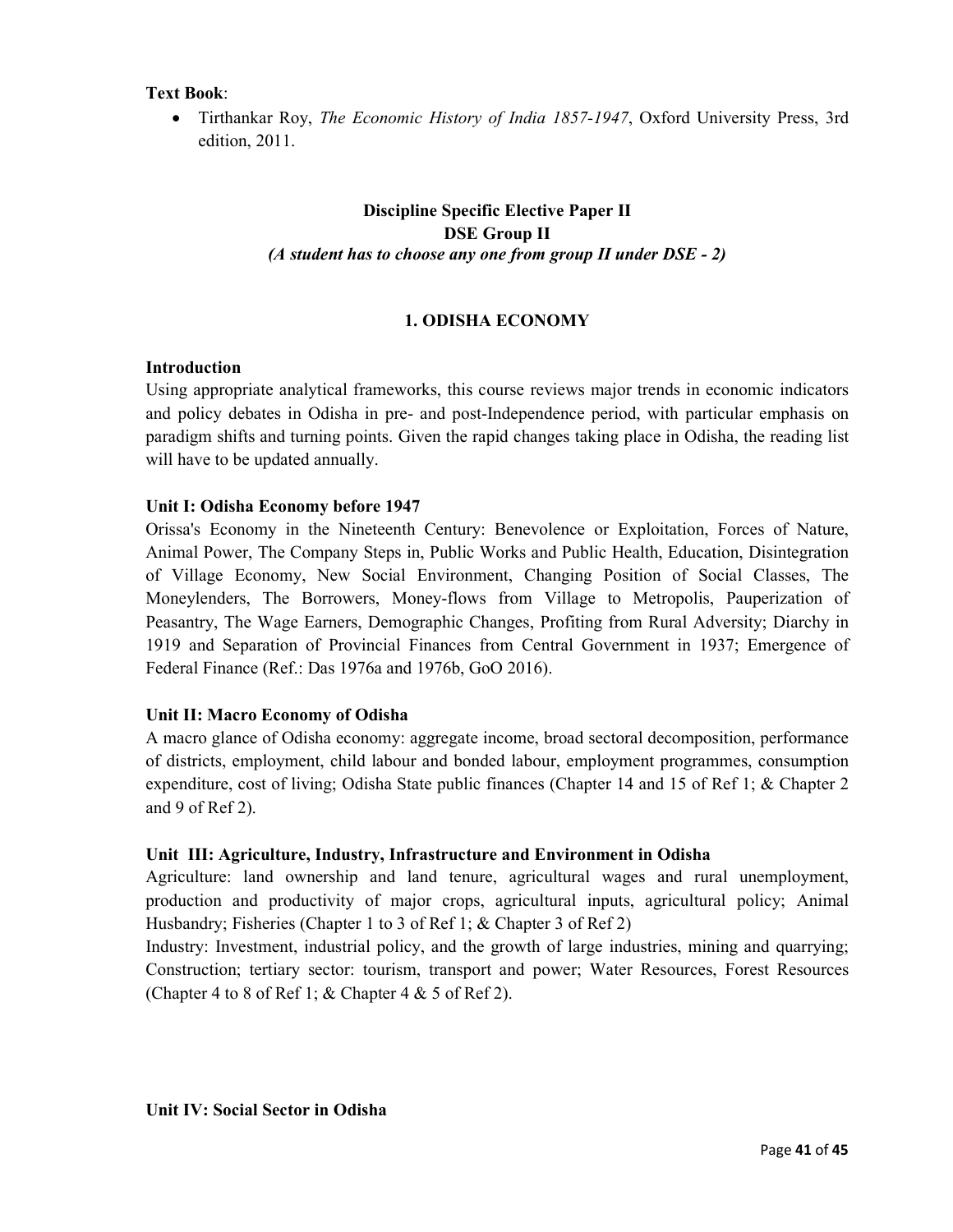Poverty: income poverty and inequality; health sector: outcomes, infrastructure, finance, public health, NRHM; education: Literacy, Primary education, secondary education, higher education, SSA; human development (Chapter 9 to 13 of Ref 1; & Chapter 7 & 8 of Ref 2)

# **Text Book:**

• Nayak, P., Panda, S. C., Pattanaik, P. K. (2016): The Economy of Odisha: A Profile, Oxford University Press, New Delhi

# **Reference Book:**

- 1. GoO (Latest): Odisha Economic Survey, Planning and Convergence Department, Directorate of Economics and Statistics, Government of Odisha, Bhubaneswar
- 2. GoO (2004): *Human Development Report 2004 Orissa*, Planning and Coordination Department, Government of Odisha, Bhubaneswar
- 3. GoO (2018): 80 Years Odisha Budget: Commemorative Volume, Department of Finance, Bhubaneswar

## **Discipline Specific Elective Paper II**

## **2. MONEY AND BANKING**

**Introduction:** This paper intends to explain the ideas and institutions concerning money and banking. It will help the students to understand the meaning, functions and theories of money the working of different types of banks in an economy.

## **Unit I: Money**

Money: Meaning, functions and classification; Gresham's law; Monetary standards: Metallic and paper systems of note issue; Value of money: (Uses and limitations of index number); Construction of price index number – its limitations.

## **Unit II: Quantity theory of money**

Quantity theory of money - Cash transaction approach, cash balance approach, Keynesian approach; Inflation: meaning, types, causes – demand pull and cost push, effects, measures to control inflation, Trade-off between inflation and unemployment; Stagflation and deflation: meaning; Phillip's curve.

## **Unit III: Banking**

Banking: meaning and types; Commercial banks: evolution, functions, the process of credit creation and its limitations, liabilities and assets of banks; A critical appraisal of the progress of commercial banking in India after nationalization; Recent reforms in banking sector in India.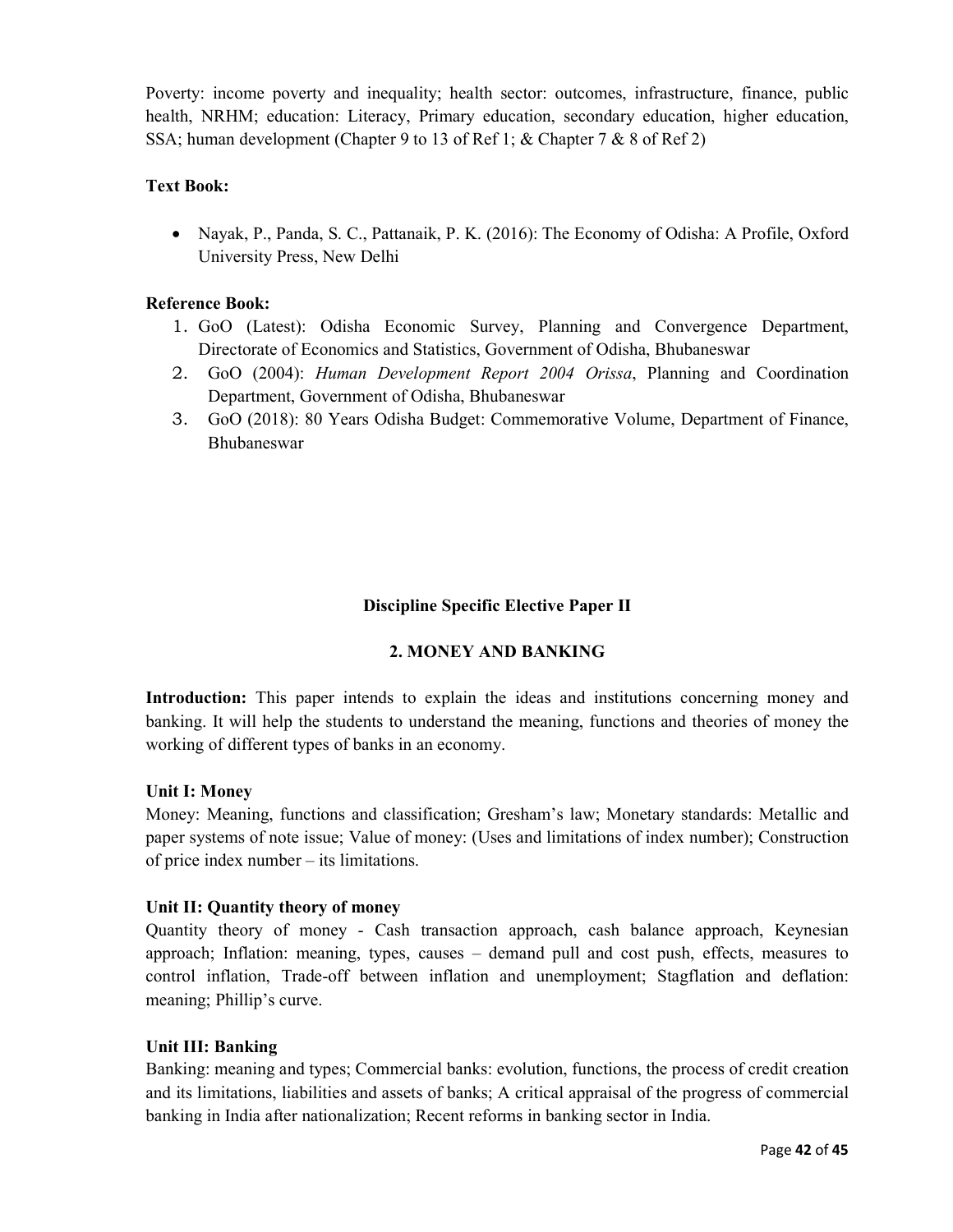## **Unit IV: Central Bank**

Central Bank: Functions, Quantitative and qualitative methods of credit control - bank rate policy, open market operations, variable reserve ratio and selective methods; Relative efficacy of quantitative and qualitative methods of credit control.

Reserve Bank of India: Role and functions; Repo rate and reverse repo rate; Components of money supply in India; Objectives and limitations of monetary policy with special reference to India

## **Text Book:**

• Paul R.R. (2017) Money Banking and Public Finance, Kalyani Publishers

## **Reference Book:**

• Reserve Bank of India – The Reserve Bank of India, functions and working, Bombay, 1983.

**\*\*\*\*\*\*\*\*\*\*\*\*\*\*\*\*\*\*\*\*\*\*\*\*\*\*\*\*\*\*\*\*\*\*\*\*\*\*\*\*\*\*\*\*\*\*\*\*\*\*\*\*\*\*\*\*\*\*\*\*\*\*\*\*\*\*\*\*\*\*\*\*\*\*\*\*** 

## **SKILL ENHANCEMENT COURSES (SECC II)**

# **Optional for SECC II paper**

## **Total Marks- 100**

## **Skill Enhancement Courses (SECC II Option-I)**

# **DATA ANALYSIS AND COMPUTER APPLICATION**

## **Introduction:**

The purpose of this course is to introduce basic computer skills to students at UG level in nontechnical subjects. After completion of this course, the students are expected to acquire some basic knowledge about computers and to develop some basic skills in using computers for data storage, compilation, analysis and presentation.

## **Unit I: Introduction to Computers and Networks**

Introduction to computer- Components of Computer System, concepts of Hardware and Software, Classifications of computers; Concepts of data processing, Basic data types, Storage of data/Information as files, operating system and The User Interface (windows, Linux), Windows Setting- Control Panels, Accessories (windows)

Basic of Computer networks- LAN and WAN, Internet, Service on Internet; WWW and Web Browsers, Web Browsing software, Surfing the Internet, Chatting on Internet, Email-Basic of electronic mail, Using Emails, Document handling in Email.

## **Unit II: Basic Word Processing**

Introduction to Word Processing, Opening Word Processing Package, Opening and closing documents, Using a Document/Help Wizard, Text Creation and Manipulation, Formatting the Text,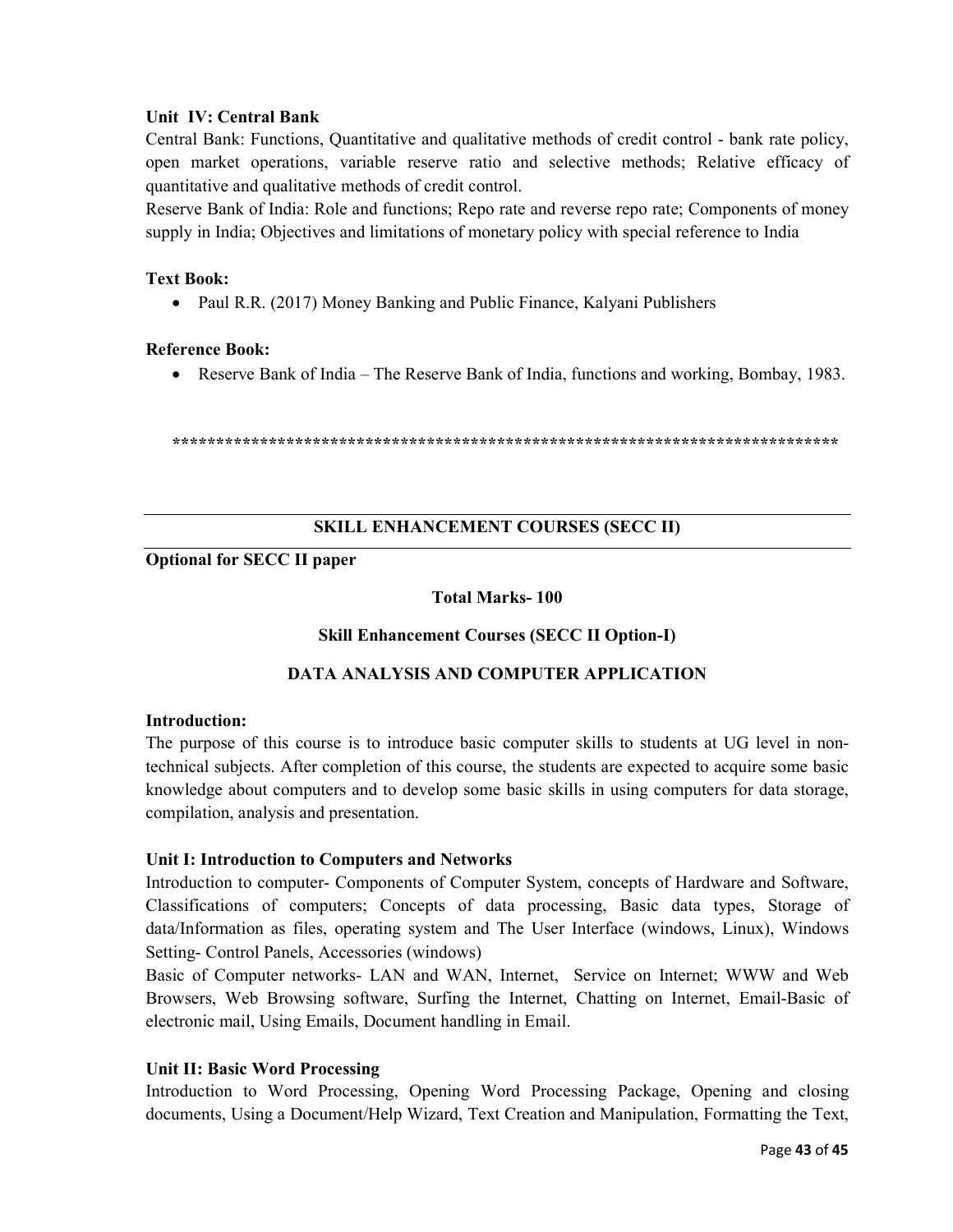Handling Multiple Documents, Table Manipulation, Printing, saving documents in different formats.

## **Unit III: Spreadsheets and Basic Data Analysis**

Spread Sheet, Elements of Electronics Spread Sheet, Application/usage of Electronic Spread Sheet, Manipulation of cells, Formulas and functions; Spread sheets for Small accountings- maintaining invoices/budgets, basic practical data analysis works (Maintaining daily and monthly sales reports).

## **Unit IV: Basic Presentations**

Basics- Difference between presentation and document, Using Power Point, Creation of Presentation, Preparation of Slides, Selection of type of Slides, Importing text from word documents, Providing aesthetics- Slide Designs, Slide Manipulation and Slide Show, Presentation of the Slides.

## **Text Book:**

• C.S. French "Data Processing and Information Technology", BPB Publications 1998 **Reference Books:** 

• P.K Sinha, Computer Fundamentals, BPB Publications, 1992

# **Skill Enhancement Courses (SECC II)**

## **FINANCIAL ECONOMICS**

## **Introduction:**

This course intends to explain the ideas on financial system in India. It will help the students to enhance their knowledge on concepts like financial institutions, instruments and markets, their functioning and usage in real world.

## **Unit I: Financial System**

The structure of the financial system- Functions of the financial sector-Indicators of financial development; Financial System and Economic Development; financial inclusion: concept and its evolution; policy initiatives on financial inclusion.

## **Unit II: Interest Rate Policy**

Theories of interest rate determination-Level of interest rates-Long period and short period rates-Administered interest rates; Deregulation of interest rates; financial sector reforms in India.

#### **Unit III: Money and Capital Market**

Money Market: features; objectives; and importance of money market; composition of money market; money market institutions and instruments; features and problems of Indian money market. Capital market: composition; Primary and secondary market for securities. Functions of new issue and secondary market; organizations of stock exchanges in India; defects in Indian stock exchange; SEBI; its objectives and functions.